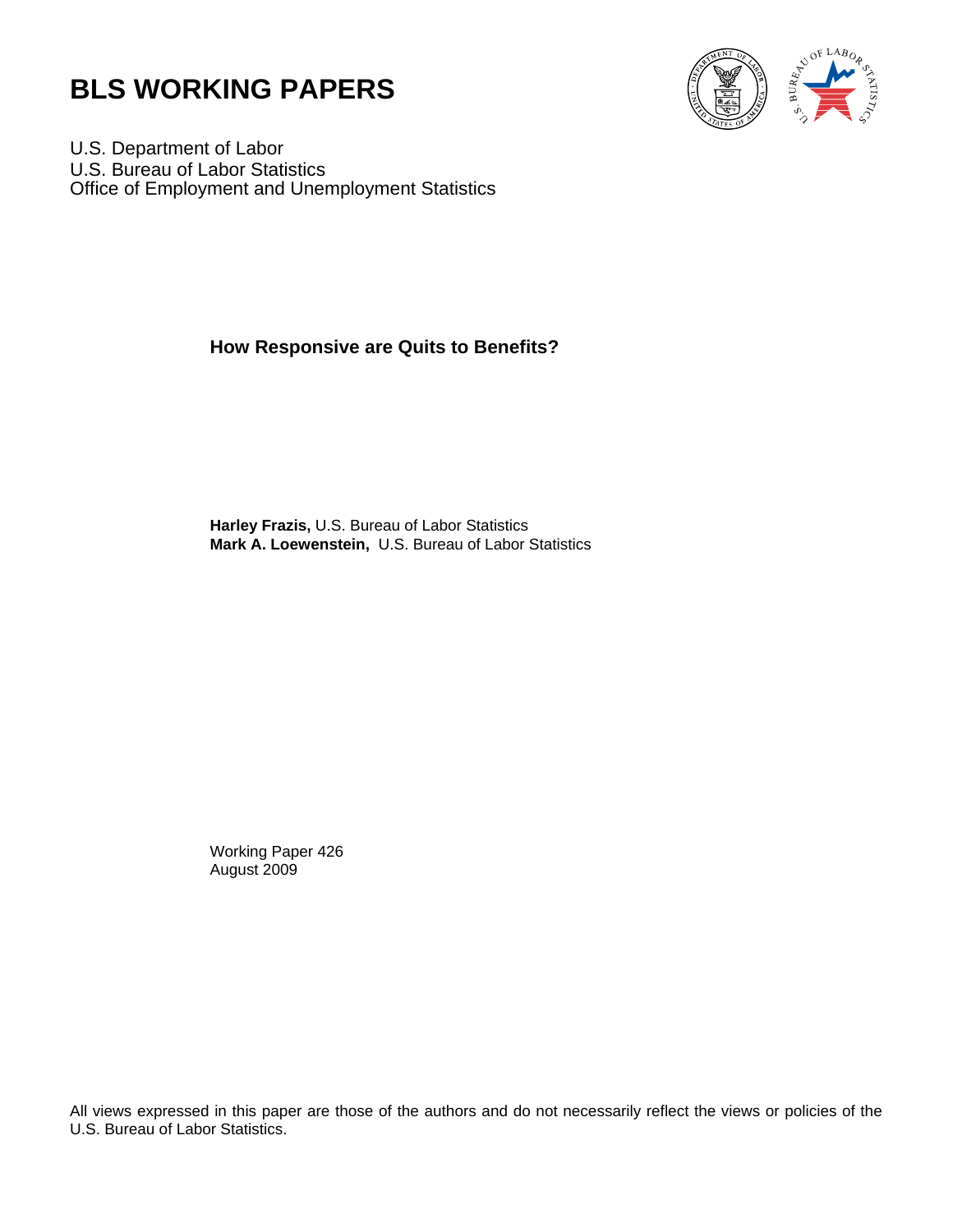How Responsive are Quits to Benefits?

by

Harley Frazis and Mark A. Loewenstein

Bureau of Labor Statistics

July 2009

We thank John Bishow for research assistance, Mike Lettau for help obtaining and using Employee Benefit Survey data, and Jim Spletzer, Keenan Dworak-Fisher, and participants in the BLS brown-bag for helpful comments and suggestions. The views expressed here are those of the authors and do not necessarily reflect the views of the U.S. Department of Labor or the Bureau of Labor Statistics.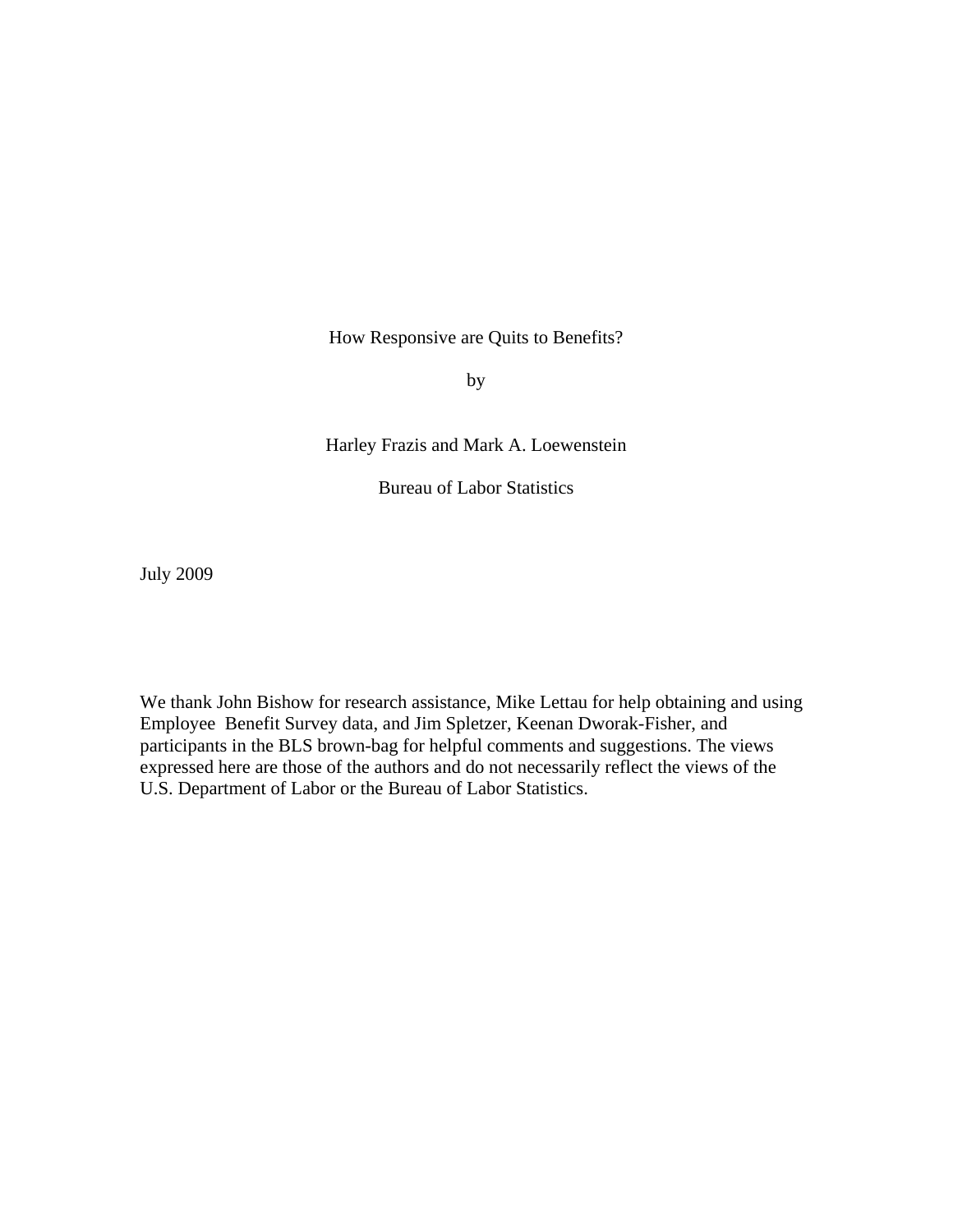### *Abstract*

It has been argued that one of the functions of fringe benefits is to reduce turnover. However, due to a lack of data, the effect on quits of the marginal dollar of benefits relative to the marginal dollar of wages is an under-researched topic. This paper uses the benefit incidence data in the 1979 Cohort of the National Longitudinal Survey of Youth (NLSY79) and the cost information in the National Compensation Survey to impute benefit costs. The value of imputed benefits is then entered as an explanatory variable in a mobility equation that is estimated using turnover information in the NLSY. We find that the quit rate is much more responsive to fringe benefits than to wages; this is even more the case with total turnover. We also find that benefit costs are correlated with training provision. Due to the high correlation of the costs of individual benefits, it is not possible to disentangle the effects of separate benefits. An interesting feature of the model that we develop for interpreting the strong negative relationship between fringe benefits and turnover is that abstracting from heterogeneity, workers must at the margin place a higher valuation on a dollar of wages than a dollar of benefits since otherwise an employer could profit by switching compensation from wages to fringes. Worker heterogeneity modifies this result and reinforces any causal relationship between fringe benefits and turnover provided that more stable workers have a greater preference for compensation in the form of fringes.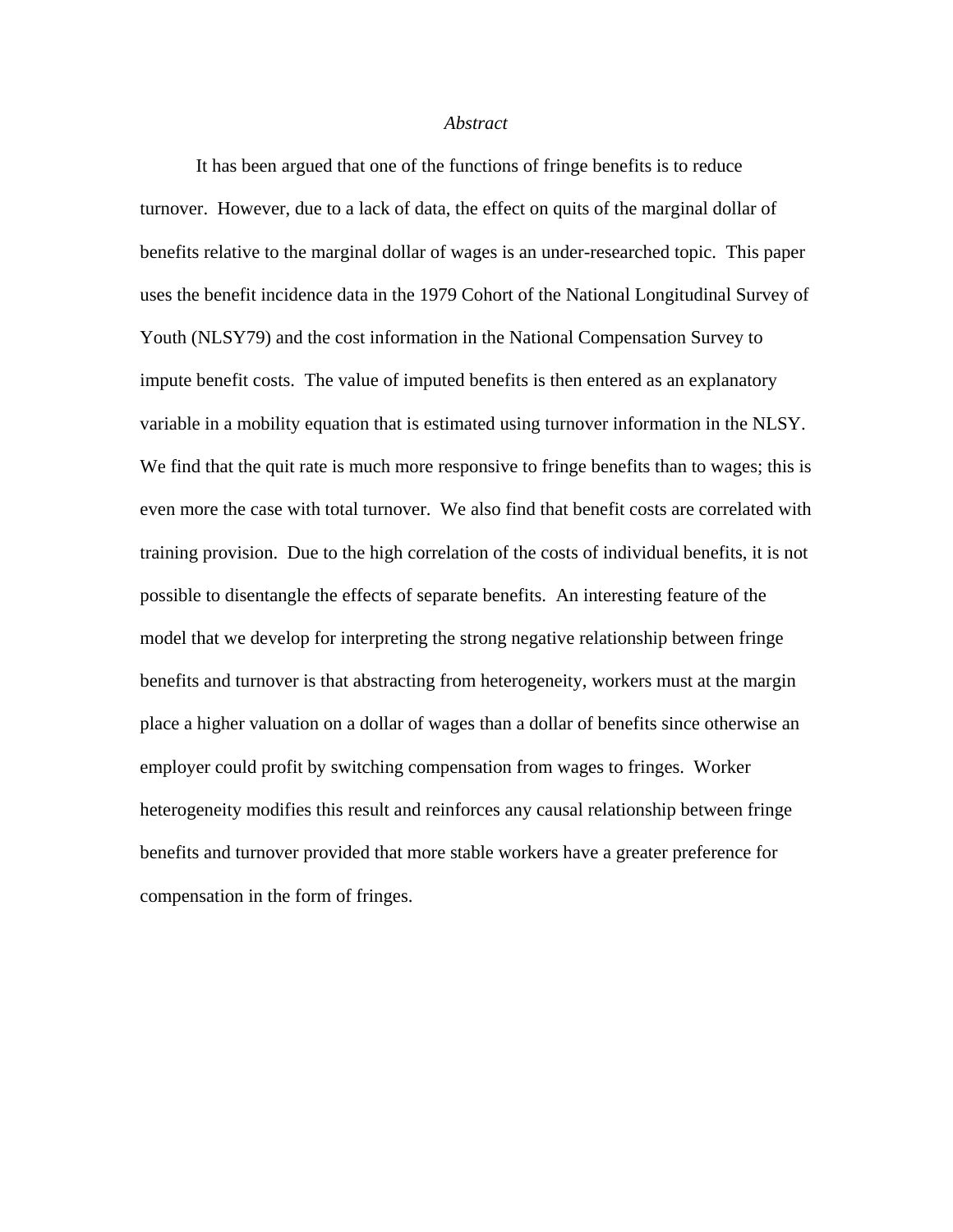### *I. Introduction*

 $\overline{a}$ 

There is a sizable labor economics literature analyzing the relationship between fringe benefits and turnover. One reason that has been advanced as to why employers might use in-kind compensation in addition to money wages is that fringe benefits reduce turnover more than money wages of the same value to the employer. For example, employers might use benefits of more value to mature adults, such as health insurance with family coverage, in order to attract a more stable workforce. The benefits receiving by far the most attention in this regard have been pensions and health insurance. It has been well established that these benefits are negatively correlated with turnover, although the precise interpretation of this relationship is open to question.

A major limitation of previous work is that authors have only had access to information on whether a particular benefit has been offered to a worker, and not on the employer's expenditure on the benefit [e.g., Mitchell (1983), Mitchell (1982), Barron and Fraedrich (1994), Madrian (1994)].<sup>1</sup> It would truly be surprising if holding wages, working conditions, and other benefits the same, the presence of a fringe benefit did not lower a worker's quit probability since all that is necessary is that workers place some positive valuation on the fringe benefit. The more interesting question is whether the negative relationship between fringes and quits persists when one controls for total compensation: Does a dollar spent by an employer on benefits reduce quits by more than a dollar spent on wages? This question is the focus of the current paper.

Pensions are the fringe benefit that has received the most scrutiny. As discussed in the survey paper by Gustman, Mitchell, and Steinmeier (1994), there is substantial

<sup>&</sup>lt;sup>1</sup> Some previous papers utilize information on fringe benefit expenditures, but at the industry and not the establishment or individual worker level. For example, Parker and Rhine (1991) find that quits by major industry are negatively related to the share of pensions in total compensation.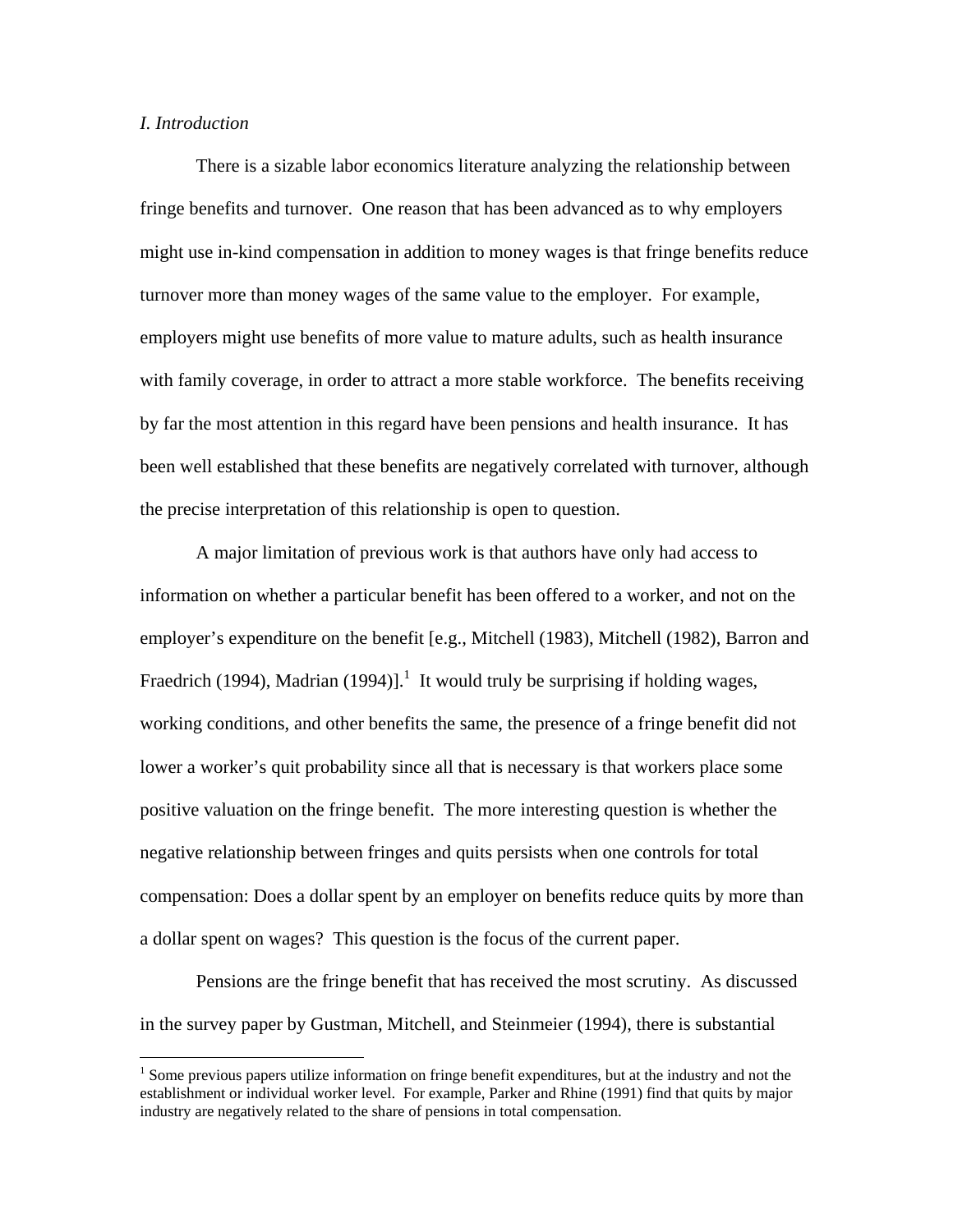evidence of a significant negative correlation between pensions and turnover. For example, using the Survey of Income and Program Participation, Gustman and Steinmeier (1993) find one-year mobility rates of about 20% for male workers with no pension and 6% for those with pensions.<sup>2</sup> Most of the studies examining the effect of pensions on mobility utilize a 0-1 variable for pensions. However, Gustman and Steinmeier are able to estimate the backloading associated with an individual's defined benefit plan; they find that the backloaded pension compensation and the non-backloaded compensation premium paid to a worker have similar effects on the worker's quit probability.<sup>3</sup> In the same vein, Gustman and Steinmeier find that defined benefit and defined contribution plans have similar effects on quit rates. In a similar spirit, Allen, Clark, and McDermed (1993) merge information from the Employee Benefit Survey into the PSID to estimate the pension benefits that job leavers forego and the resultant effect on turnover. Their estimates indicate that the capital loss from foregone pension benefits is associated with a substantial reduction in turnover, but this is mainly due to a reduced layoff probability. Their estimates also provide some evidence of self-selection into pensions by employees on the basis of observable characteristics (but not on the basis of unobservables).

A second fringe benefit that has received a fair amount of attention is health insurance. The 'job-lock' literature analyzing the effect of health insurance on quits attempts to sort out the compensation effect indirectly (as pointed out, for example, by

1

<sup>&</sup>lt;sup>2</sup> Using the Quality of Employment Survey, Mitchell (1983) too obtains a large negative effect of pensions on quits for males. For females, however, the effect is much smaller and not statistically different from zero.

 $3$  When not controlling for workers' alternative compensation, Gustman and Steinmeier find that backloaded pension compensation has a very large negative effect on mobility. Ippolito (1991) obtains this result using the Pension Benefit Amounts Survey.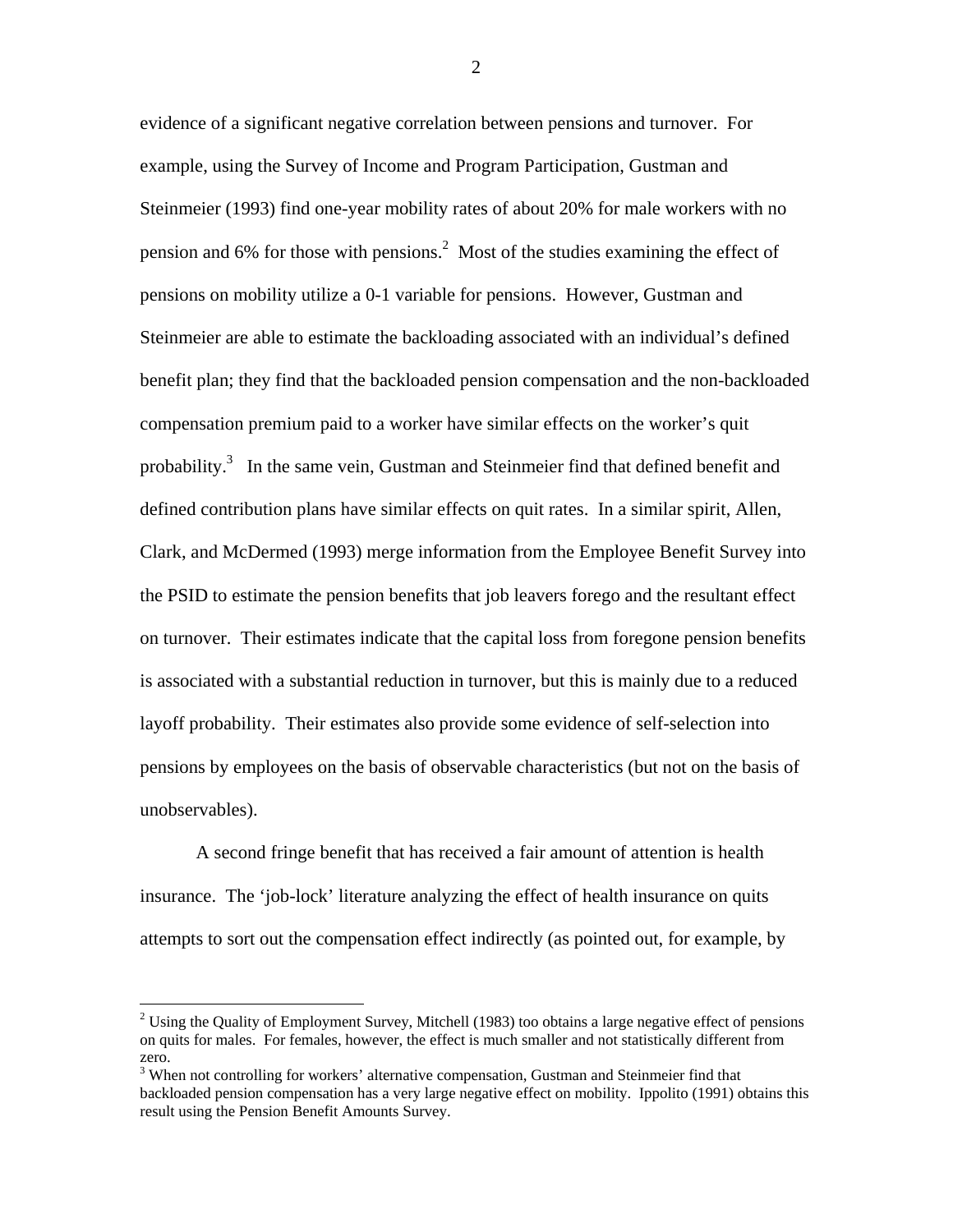Buchmueller and Valletta (1996)). Instead of focusing on whether workers with health insurance are more likely to quit their jobs than individuals without health insurance, papers in this literature compare whether workers whose employers provide health insurance and whose spouses' employers do not provide health insurance have a lower quit rate than workers who receive health insurance and whose spouses' employers also provide health insurance. This approach essentially differences out the compensation effect of employer-provided health insurance.<sup>4</sup>

Complicating the interpretation of studies of particular benefits is the high correlation of different fringe benefits. Employers that offer health insurance are also more likely to offer pensions and paid leave. The estimated coefficients on the fringe benefits that are included in a mobility equation will be biased by the ones that are omitted. Most studies focus on the effect of one fringe benefit, with the effects of the other benefits being picked up by the error term.<sup>5</sup> In contrast, we have incidence and imputed cost information on five benefits – pensions, health insurance, sick leave, vacation leave, and life insurance; in addition, we impute the cost of benefits where we do not have incidence information.

 $\overline{a}$ 

<sup>&</sup>lt;sup>4</sup> Of course, as noted by Madrian (1994), the effect of other job attributes that tend to be associated with health insurance are also differenced out; we return to this point below. Using the National Medical Expenditure Survey, Madrian finds a significant job-lock effect for married men. In contrast, Holtz-Eakin (1994) finds no effect using PSID data. Buchmueller and Valletta find a strong effect for married women, but only weak effects for married men. Examining other interactions (specifically, whether the quit rates of individuals whose employers offer health insurance and whose family members have health problems are lower than the quit rates of individuals whose employers offer health insurance and whose family members do not have health problems), Berger, Black and Scott (2004) do not find evidence for job lock. See Berger, Black, and Scott for a review of other papers in the literature.

<sup>&</sup>lt;sup>5</sup> Some studies have information on two fringes. Mitchell (1983) has the most comprehensive information on fringes. Included as explanatory variable in her job change equations are 0-1 variables for pension, medical insurance, life insurance, stock options, and profit sharing. Baughman, DiNardi, and Holtz-Eakin (2003) have information on a number of "family-friendly" fringe benefits such as family leave, flexible sick leave policies, flexible work scheduling arrangements, and child care for their sample of 120 employers in upstate New York.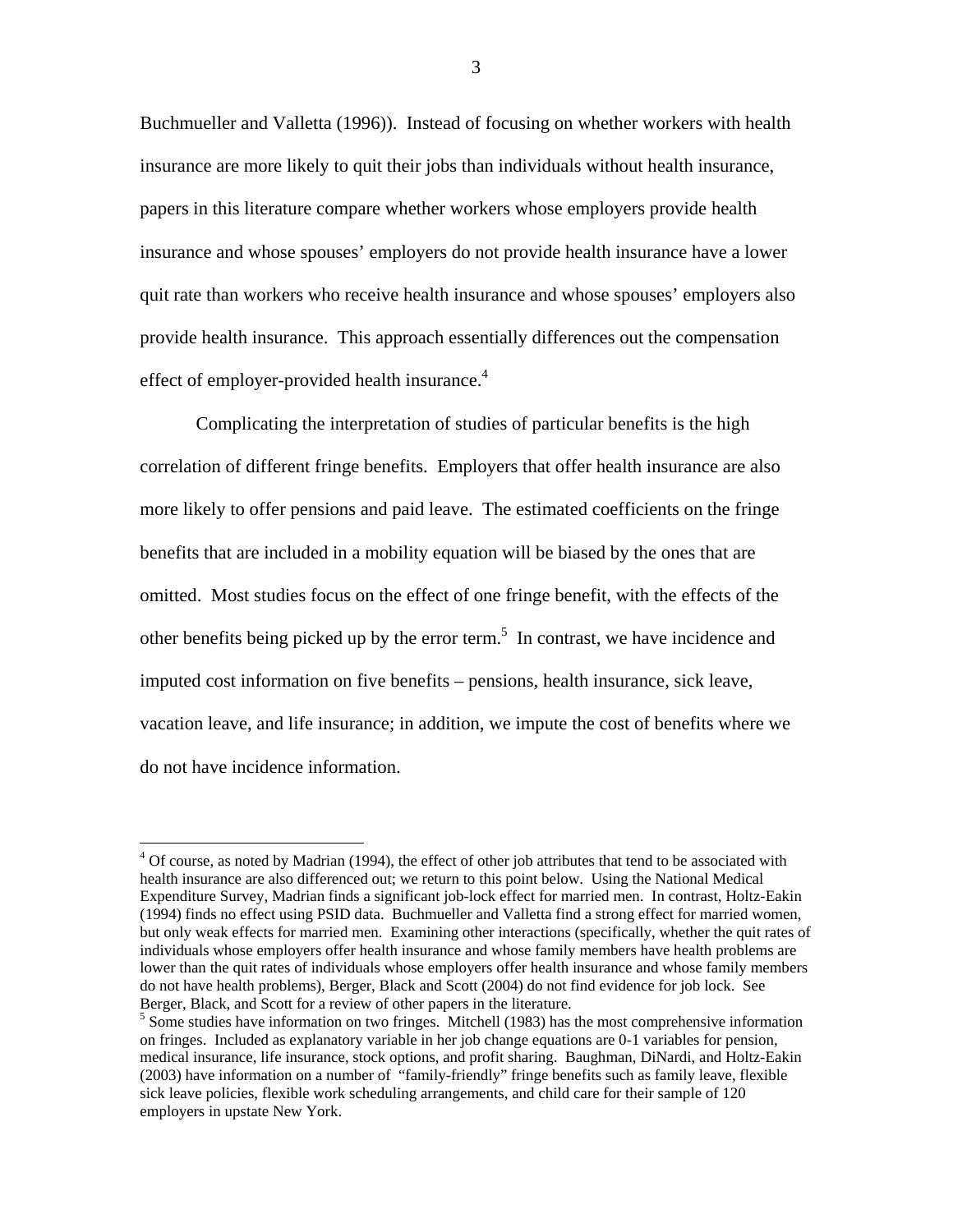As is well recognized in the literature, a negative coefficient on a fringe benefit in a mobility equation may reflect either of two channels by which the fringe benefit has an effect on turnover. First, the benefit may directly influence employee behavior; defined benefit pensions, which act as a form of deferred compensation, are the most familiar example of this. In addition, the benefit may also reduce turnover through a selection effect: more stable workers may be attracted to employers offering pensions, health insurance, or leave benefits.<sup>6</sup> From the point of the view of the employer it is not clear that this distinction matters very much, as the end result is reduced turnover in either case. We do not focus on this distinction in our empirical work (although our results do suggest that sorting considerations may not be terribly important).

The analysis in this paper is based on a unique data source. The NLSY79 contains information on the presence of five different fringe benefits. In order to calculate the Employment Cost Index, the National Compensation Survey obtains information on both the wages that an employer pays and the amounts he spends on fringe benefits. We impute the value of benefits by using job characteristics that are contained in both the NLSY79 and the ECI data.<sup>7</sup> The value of imputed benefits is then entered as an

 $\overline{a}$ 

<sup>&</sup>lt;sup>6</sup> Analyzing federal government employees, Ippolito (2002) presents evidence that workers who choose to contribute to defined contribution pension plans tend to have lower quit rates. In addition, Ippolito finds that savers contributing to pension plans are likely to be better workers (as evidenced by higher job ratings and promotion rates), which he suggests might help explain why turnover is lower and wages are higher at employers offering pensions.

 $<sup>7</sup>$  Pierce (forthcoming and 2001) has used the ECI micro-data to analyze how the distribution of</sup> compensation (that is, wages plus fringe benefits) has changed over time. Gruber and Lettau (2004) have used the ECI data to estimate the effect of taxes on firms' demand for health insurance. Carrington, McCue, and Pierce (2002) use the ECI micro-data to analyze the effect of benefit nondiscrimination rules in the tax code. The Employee Benefit Survey (EBS) used by Allen, Clark, and McDermed (1993) is now collected along with the ECI data as part of the National Compensation Survey. The EBS has information on the features of the benefit plans offered by employers. Combining the information on pension formulas with the information in the PSID, Allen, Clark, and McDermed impute pension compensation and the capital loss from turnover. In contrast, we use the information in the ECI micro-data on the cost to employers of the benefits they provide.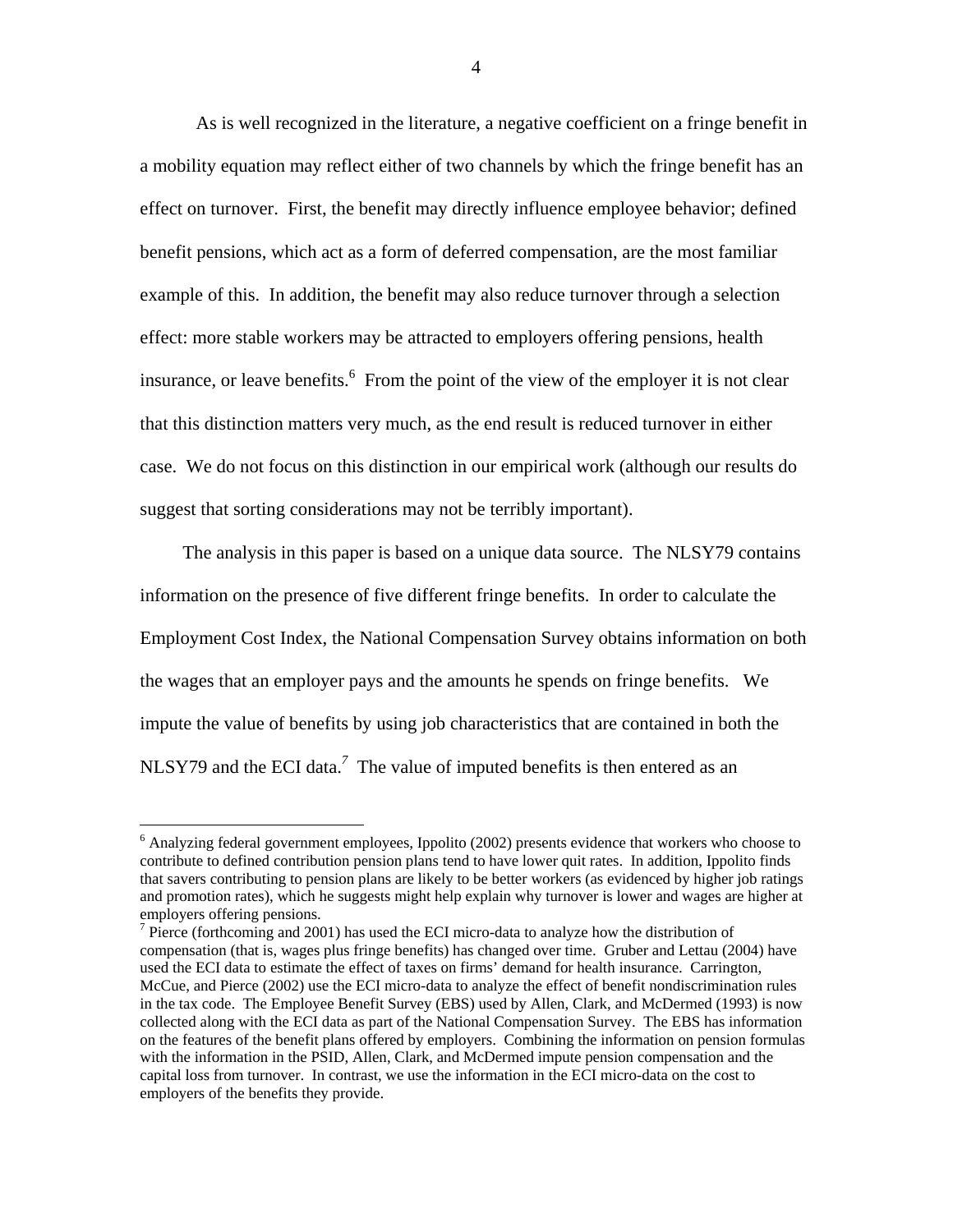explanatory variable in a mobility equation that is estimated using turnover information in the NLSY.

Our estimated mobility equations have two appealing features. First, all fringes are included in the equation, so that, for example, the estimated health insurance coefficient does not capture the effect of an omitted leave variable. Second, the explanatory fringe benefits variable is not a 0-1 variable, but the employer's spending on the fringe benefit. Thus, we are able to directly compare the effect of an increase in fringe benefits on quits with the effect of an increase in wages. We find that the quit rate is much more responsive to fringe benefits than to wages, and total turnover even more so.

A recent paper by Dale-Olsen (2006) obtains similar findings for Norway. Dale-Olsen has access to administrative records with information on the value of fringes that were reported to tax authorities. Carrying out a fixed effect analysis that estimates the effect on turnover of wage and fringe benefit expenditures above those paid by other firms to similar workers, Dale-Olsen finds that fringe benefits have a large negative effect on separations.<sup>8</sup> Indeed, when the log of total compensation and the log of fringes are both included in his turnover equation, the coefficient on fringes is large in absolute value and negative, and the coefficient on total compensation, although negative, is not statistically significant. Unlike our data, Dale-Olsen's data do not distinguish between layoffs and quits.

In the next section of this paper, we develop a theoretical framework for interpreting the strong negative relationship between fringe benefits and turnover. Our model is at odds with Dale-Olsen's inference "that workers have stronger preferences for

1

<sup>&</sup>lt;sup>8</sup> The same result obtains for "excess turnover," defined as hires if the employment at a firm is falling and as separations if it is increasing.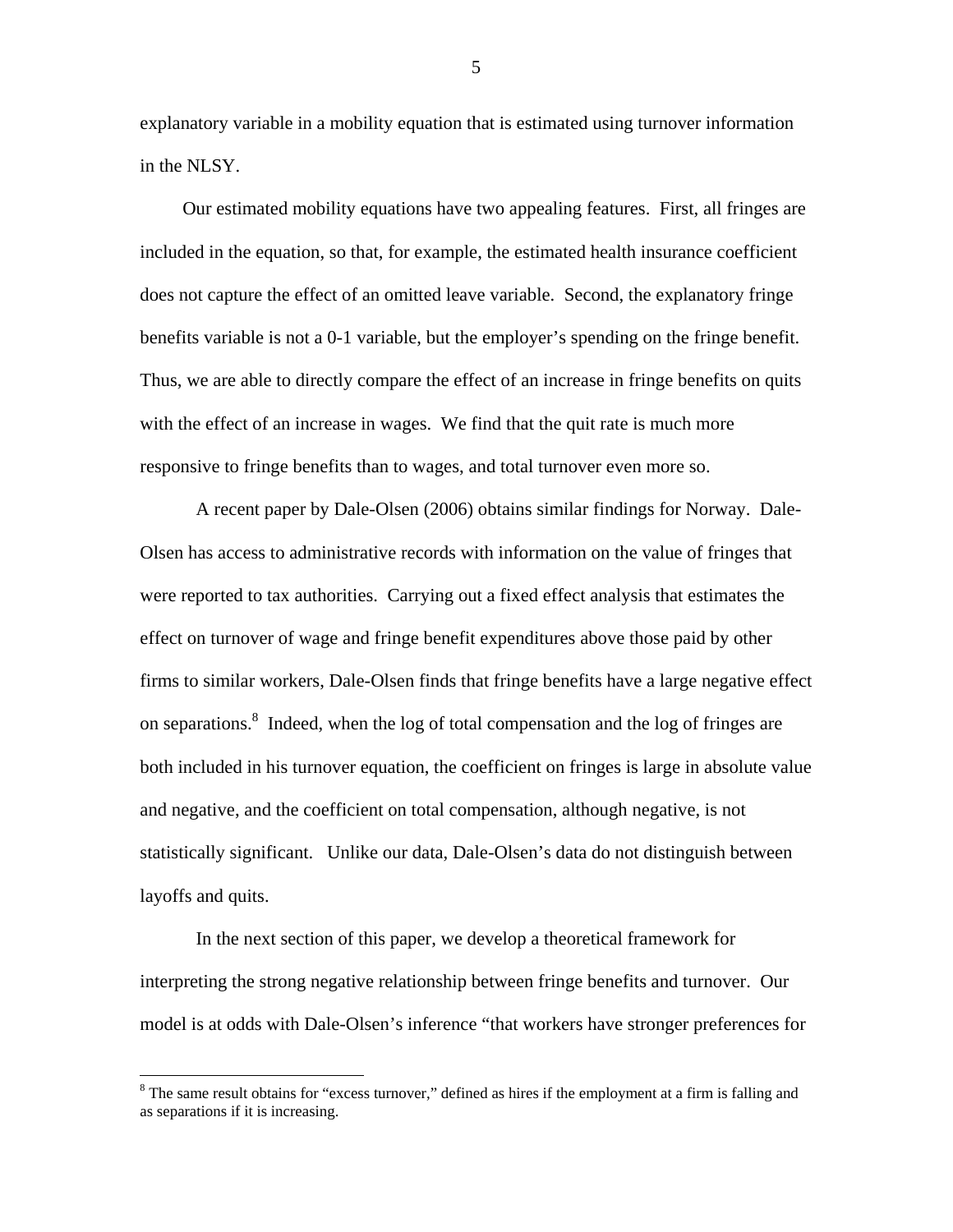the reported values of fringe benefits than for the equivalence in money wages." If the negative relationship between fringe benefits and turnover is simply due to worker sorting, each employer will offer a level of benefits such that his workers place equal value on a dollar of fringe benefits and a dollar of wages. And if benefits directly reduce quits, then in equilibrium an employer must be offering a level of benefits such that workers place a *lower* value on a dollar of fringe benefits than wages and a dollar of fringe benefits because otherwise he could profit by switching compensation from wages to fringes. $9$ 

Section III of the paper describes our data and empirical methodology and section IV presents our estimation results. Concluding comments appear in the final section. *II. A Simple Model of the Relationship Among Benefits, Wages, and Quits* 

We develop a simple static model to explain how the effect on quits of a dollar of benefit expenditures can be greater than that of a dollar of wages in a competitive equilibrium. Consider a labor market where each firm employs one worker. Employers offer workers a compensation package that consists of wages *W* and benefits *B*. A worker's quit probability depends on the compensation package he receives and on his type  $\alpha$ , which for simplicity is assumed to be observable to the employer. An employer cares about quits because it is costly to replace a worker who turns over. Turnover cost  $\chi$ varies across firms depending on the type of output they produce. Output price  $P(\gamma)$ varies with χ, so that in equilibrium all firms earn zero profit and workers are content with their allocation among employers.

 $\overline{a}$ 

 $9$  The findings in Royalty (2000) are consistent with this prediction. Royalty estimates workers' valuation of health insurance using data on workers' choices of fringe benefits packages offered by the employer. Her results indicate that families value health benefits substantially more than singles, but still far less than one-for-one with wage dollars.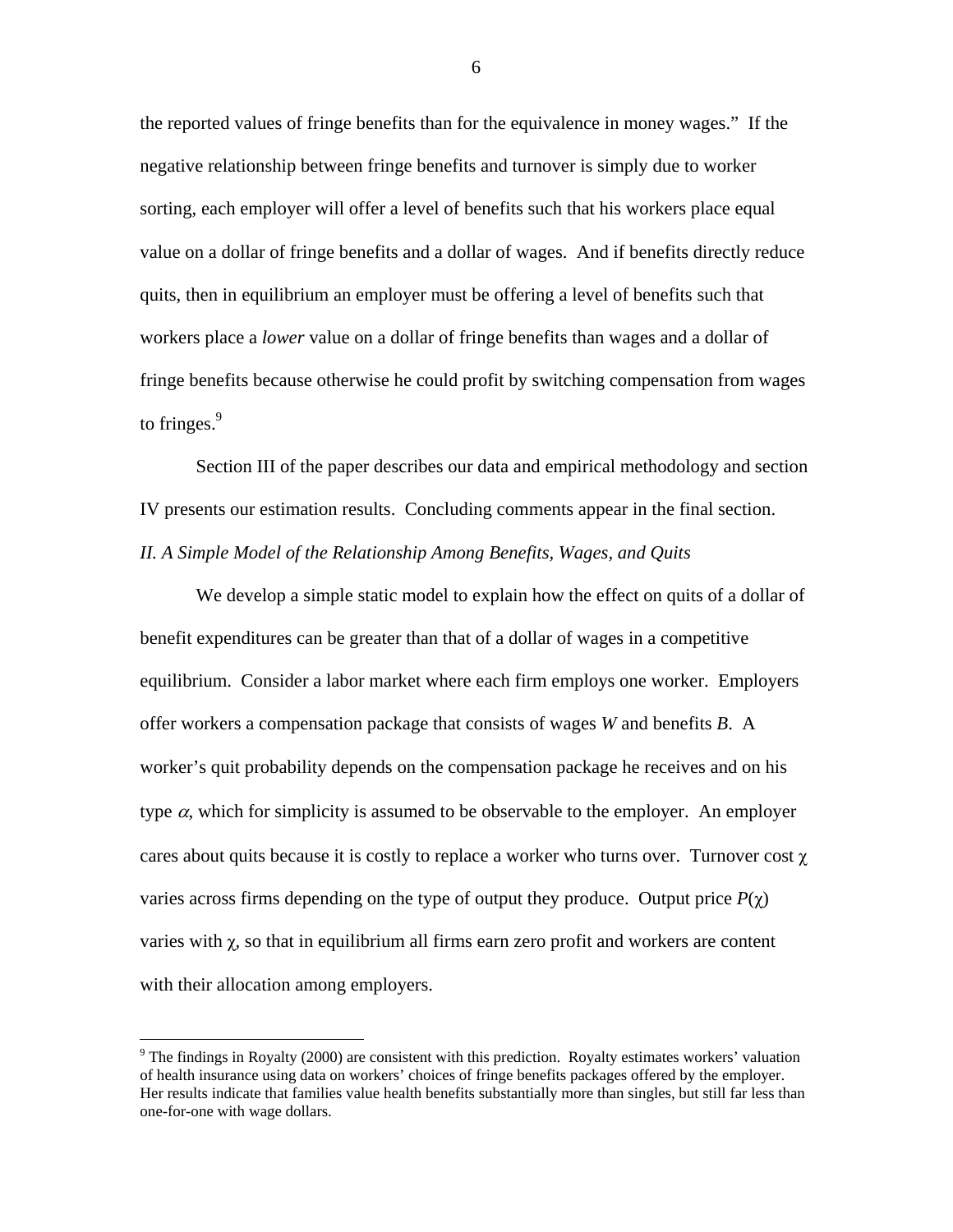A worker's utility depends on the wages and benefits he receives and on a random shock that is not revealed until some time after he has started the job:<sup>10</sup>

(1) 
$$
U(W,B,\alpha) = W + f(B,\alpha) + \varepsilon, f_B > 0, f_{BB} < 0.
$$

The function *f* indicates the dollar value a worker places on the benefits he receives. If  $f_B$  > (<) 1, an extra dollar of benefits is worth more (less) to a worker than an extra dollar of wage compensation. Among other things, *f* reflects tax considerations. A tax policy that gives preferential tax treatment to fringe benefits raises  $f$  and  $f_B$ .<sup>11</sup> The parameter  $\alpha$  is inversely related to a worker's quit propensity *Q*. To capture the idea in the introduction that more stable workers place a higher value on benefits than less stable workers, we assume that  $f_{Ba} > 0$ . For simplicity, we assume that the random shock  $\varepsilon$  is distributed uniformly. This shock reflects the fact that the worker learns about the non-pecuniary aspect of an employer's job after some period of employment.

As discussed above, benefits deter quits. More formally, let *φ*(*B*, *α*) denote the cost of changing jobs, and  $V(\alpha, \psi)$  the expected utility a type  $\alpha$  worker with productivity  $\psi$  can obtain elsewhere in the market. A worker quits if his utility at the employer's job falls below that which he could obtain by switching jobs or  $U(W,B,\alpha)$  -  $V(\alpha, \psi) + \varepsilon + \varphi(B,\alpha)$  $\alpha$   $\geq$  0. This implies that the probability of a quit can be expressed as a function of *B*, *U*-*V*, and *α*:

$$
(2) \qquad Q = \zeta(B, U \cdot V, \alpha).
$$

 $10$  Note that we have simplified the analysis by eliminating income effects, which are unlikely to be a major consideration in the current context.

 $11$  Empirical analyses of the effect of taxes on the choice of benefits include Woodbury (1983) and Woodbury and Hamermesh (1992), who assume that employers care only about the total compensation paid to workers. This contrasts with our analysis, which allows for the possibility that a dollar spent by an employer on benefits may reduce quits by more than a dollar spent on wages.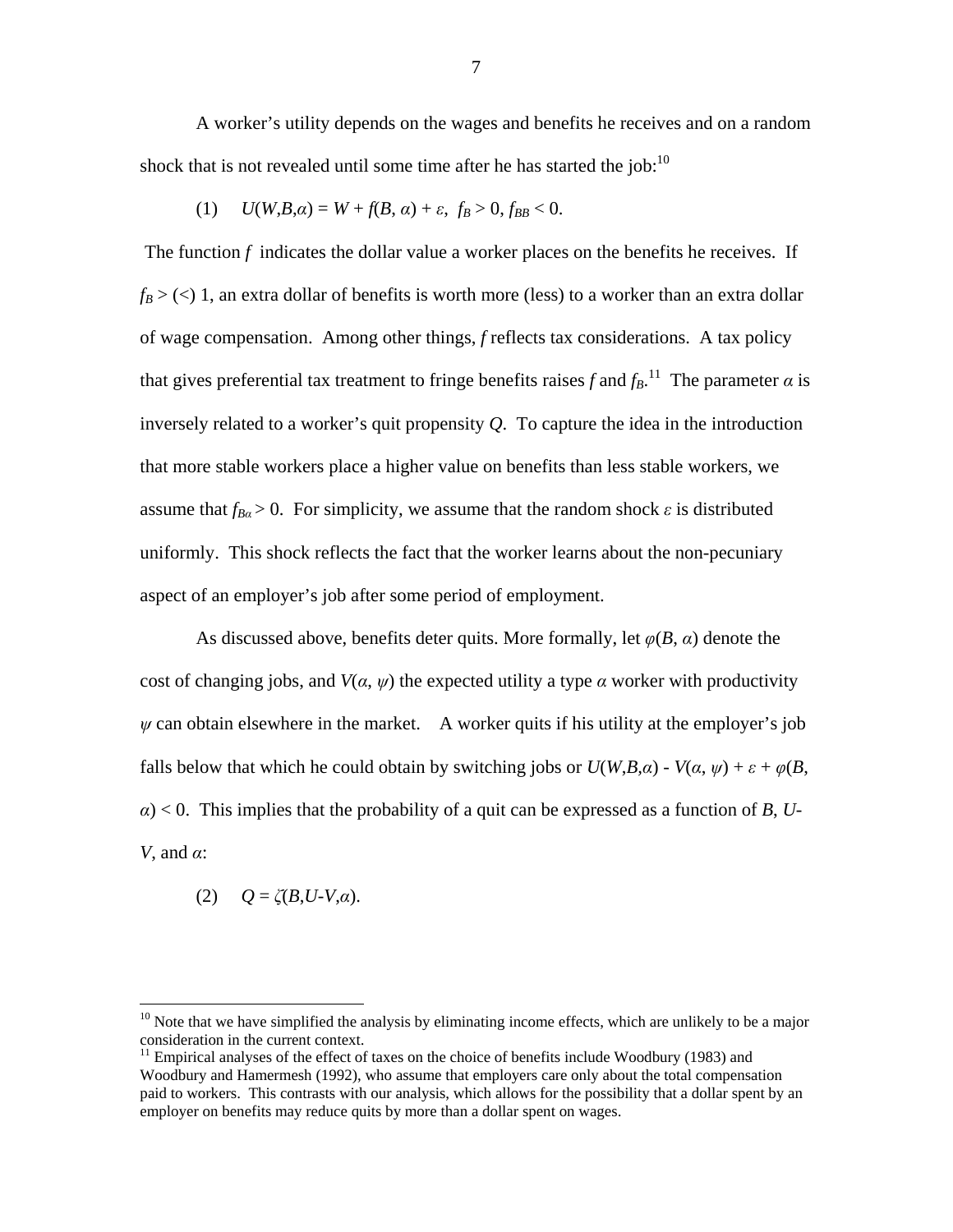Note that  $\zeta_{U-V}$  < 0: benefit – wage combinations yielding a higher level of ex ante utility in the current job relative to the market alternative result in a lower quit probability. And by assumption  $\zeta_a < 0$ : other things the same, higher  $\alpha$  workers are less likely to quit. In addition,

- (3a) ∂*Q*/∂*W* = *ζU-V*
- (3b)  $\partial Q/\partial B = \zeta_B + f_B \zeta_{U-V} = \zeta_B + f_B(\partial Q/\partial W)$

If  $\varphi_B = 0$ , then benefits only affect quits through their effect on the worker's utility and  $\partial Q / \partial B = f_B (\partial Q / \partial W)$ . However, in addition to their effect on a worker's utility at a point in time, benefits such as pensions can be thought of as deferred compensation, which can be represented in our model as an increase in mobility costs, implying  $\varphi_B > 0$ ,  $\zeta_B$  < 0 and  $\partial Q$  /  $\partial B$  <  $f_R$  ( $\partial Q$  /  $\partial W$ ). We also assume that  $\varphi_{\alpha B} \ge 0$ , which implies that  $\zeta_{B\alpha}$  $\leq$  0: high  $\alpha$  workers are at least as responsive to benefits as low  $\alpha$  workers.

Now consider an employer's choice of *W* and *B* for workers with given characteristics  $(\alpha, \psi)$ . An employer's expected profit is given by

(4) 
$$
\pi = P(\chi)\psi - W - B - \chi Q.
$$

The employer chooses *W* and *B* to maximize expected profit subject to the constraint that the wages and benefits offered to a worker provide expected utility equal to at least that which the worker can obtain elsewhere in the market:  $U(W, B, \alpha) \geq V(\alpha, \psi)$ .<sup>12</sup> In a symmetric equilibrium where all employers with the same hiring cost offer the same wages and benefits, the inequality will be binding so that

(5)  $W = V(\alpha, \psi) - f(B, \alpha).$ 

<sup>&</sup>lt;sup>12</sup> Note that we have simplified the analysis by assuming that  $\alpha$  is costlessly observable to employers. If  $\alpha$ is not observable, there arises the possibility that some employers might screen out low  $\alpha$  workers by offering a high *B,* analogous to the situations analyzed by Spence (1973) and Rothschild and Stiglitz (1976).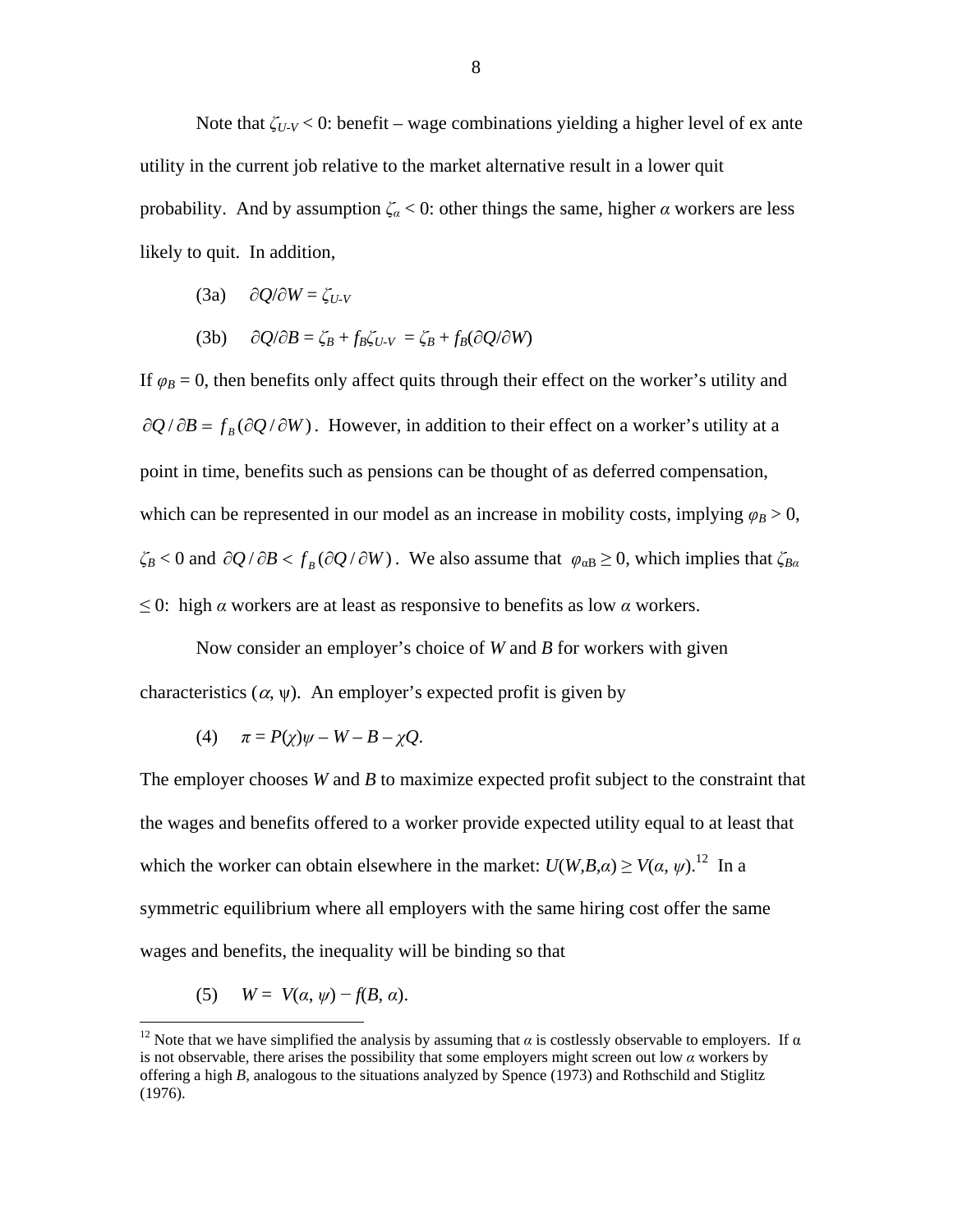Substituting (5) into (4) and differentiating, one finds that the choice of *B* satisfies the first-order condition:

(6) 
$$
f_B(1+\chi\frac{\partial Q}{\partial W})-1-\chi\frac{\partial Q}{\partial B}=0.
$$

Using (3), equation (6) can be rewritten as

$$
(7a) \quad -\chi\zeta_B=1-f_B.
$$

The corresponding second order condition is given by

(7b) 
$$
\eta_{BB} \equiv f_{BB} + \chi \zeta_{BB} < 0.
$$

To gain insight into the choice of *B*, let  $\xi = W + B$  denote total compensation and let  $(W', B')$  be the wage-benefits package satisfying (5) and  $f_B = 1$ . If benefits only deter quits through their effect on utility, then an employer will choose the wage-benefits package (*W*',*B*') since this is the lowest-cost way of offering a worker the utility level *V*. However, if benefits deter worker quits, that is, if  $\zeta_B < 0$ , then it follows from (7a) that the employer's optimal wage-benefits package ( $W^*, B^*$ ) must be such that  $f_B < 1$ , which in turn implies that  $B^* > B$ ' and  $W^* < W$ '. Total compensation  $\xi^* = W^* + B^*$  exceeds  $\xi^* =$  $W + B'$ , but a worker is less likely to quit than if he were to receive the wage-benefits package (*W'*,*B*'). Equilibrium requires that the increase in total compensation from a further increase in *B* must just equal the expected reduction in the cost of turnover.

An employer's choice of *B* depends on turnover cost *χ*, worker quit propensity *α*, and worker productivity  $\psi$ :  $B^* = B^*(\chi, a, \psi)$  Differentiating (7a) yields

(8a) 
$$
\frac{\partial B^*}{\partial \chi} = \frac{\zeta_B}{\eta_{BB}} > 0,
$$

(8b) 
$$
\frac{\partial B^*}{\partial \alpha} = \frac{-\eta_{B\alpha}}{\eta_{BB}} > 0
$$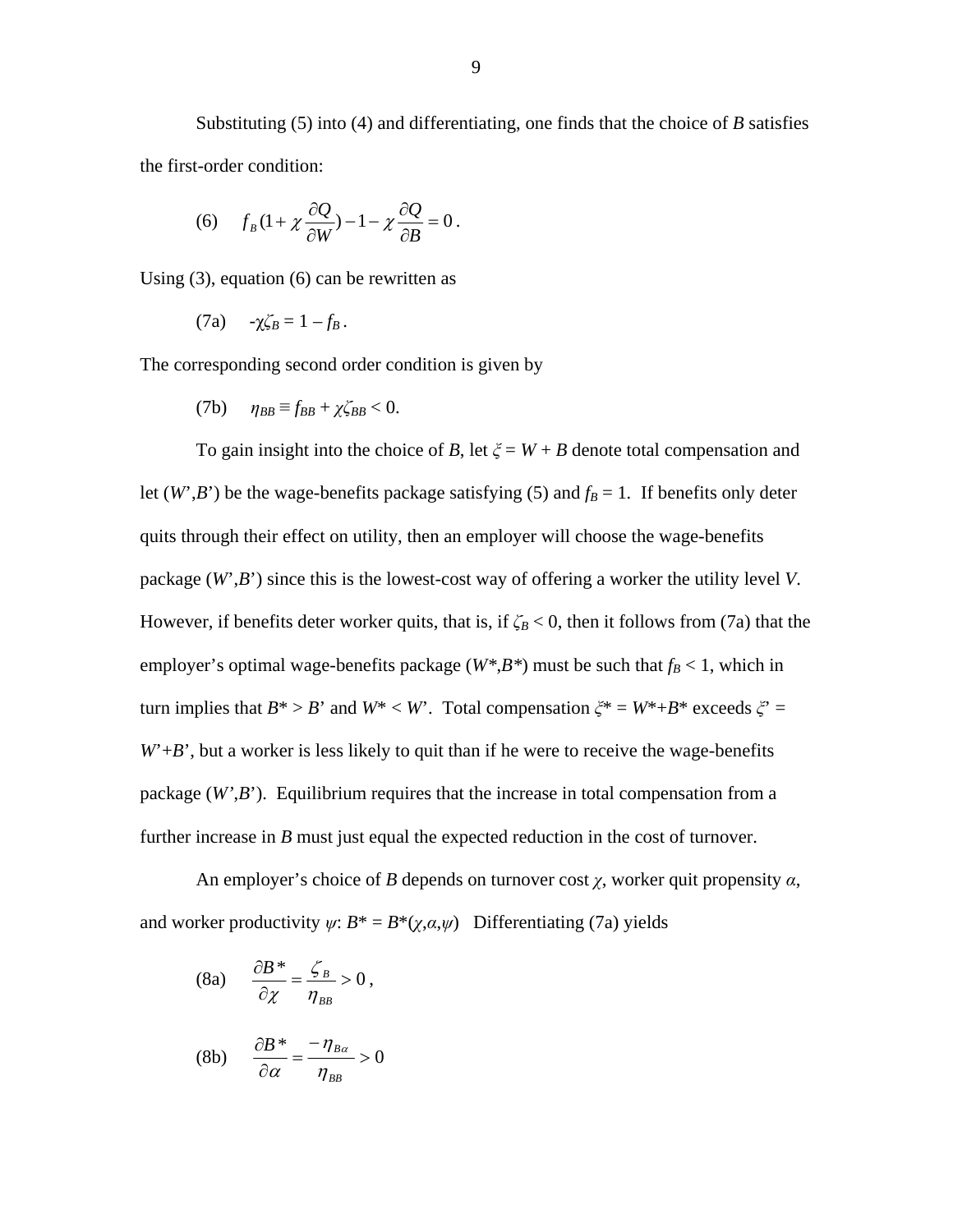$$
(8c) \qquad \frac{\partial B^*}{\partial \psi} = 0 \,,
$$

where  $\eta_{Ba} \equiv f_{Ba} \cdot \chi_{Ba}$ . Employers with higher turnover costs offer more benefits, as do employers hiring more stable workers.

We now analyze how workers are sorted among jobs. Firms with different values of χ will offer different wage- benefit packages, so workers will choose among values of χ. Note that in equilibrium, profits equal zero, so that

$$
(9) \qquad W^* = P(\chi)\psi - B^* - \chi Q \ .
$$

Substituting (9) into (1) yields

(10) 
$$
U(W^*, B^*, \alpha) = f(B^*, \alpha) + P(\chi)\psi - B^* - \chi Q.
$$

In determining where to work, a worker chooses the job offering the highest expected utility. Differentiating (10) with respect to  $\gamma$  and noting that

 $\partial U / \partial B^* = f_B - 1 - \chi \zeta_B = 0$ , one obtains the first-order condition for a worker's choice of *χ*:

$$
(11a) \tP_{\chi}\psi - Q = 0.
$$

Using (8a), the corresponding second-order condition is given by

(11b) 
$$
\psi P_{\chi\chi} - \frac{\zeta_B^2}{\eta_{BB}} < 0.
$$

Let  $\chi^* = \chi^*(\alpha, \psi)$  indicate the turnover cost associated with the job chosen by a worker with quit propensity  $\alpha$  and productivity  $\psi$ . Differentiating (11a) with respect to  $\alpha$  and  $\psi$ , one obtains

(12a) 
$$
\frac{\partial \chi^*}{\partial \alpha} = \frac{\zeta_\alpha \eta_{BB} - \zeta_B \eta_{Ba}}{\psi P_{\chi \chi} \eta_{BB} - \zeta_B^2} > 0
$$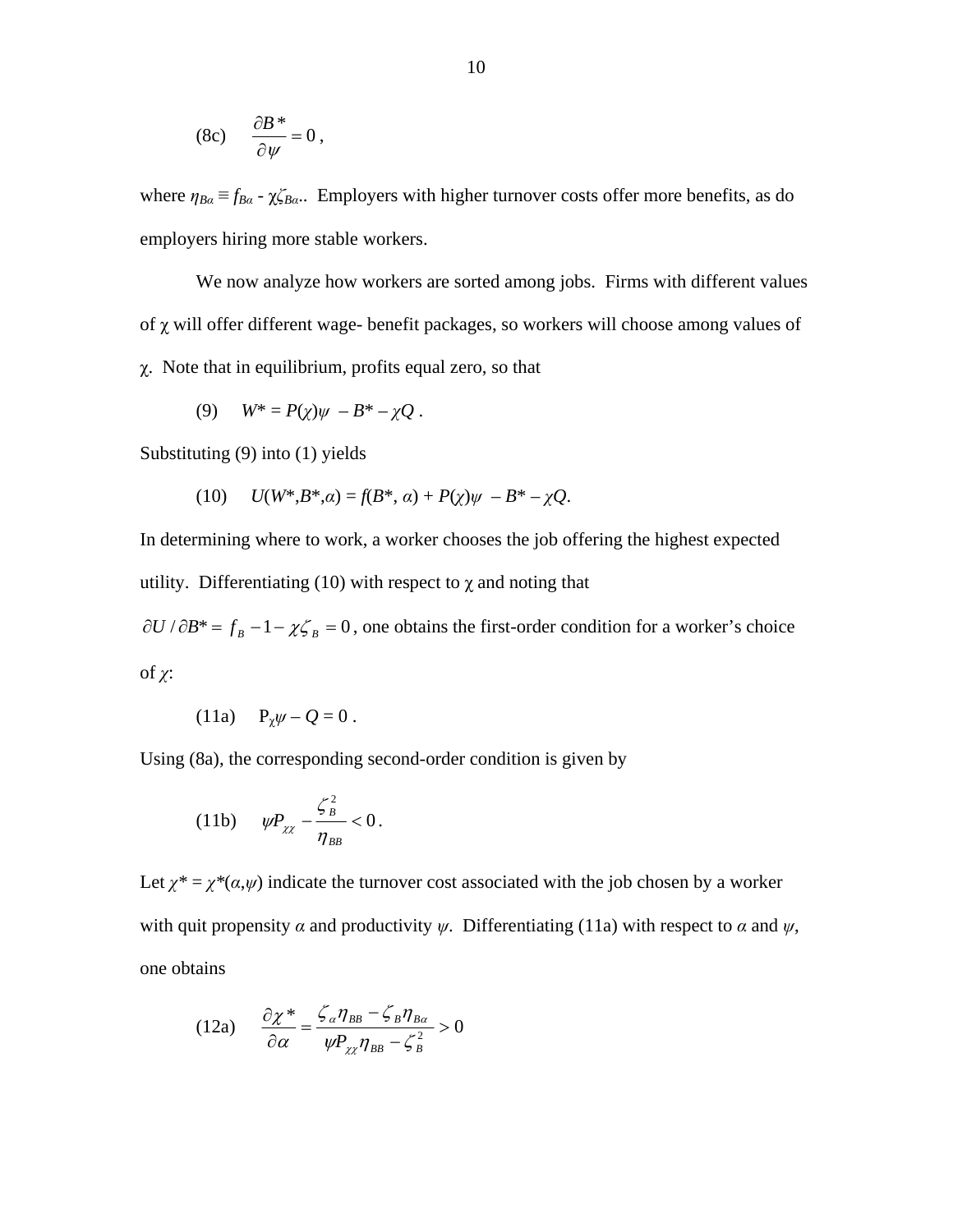$$
(12b) \qquad \frac{\partial \chi^*}{\partial \psi} = \frac{-P_\chi \eta_{BB}}{\psi P_{\chi\chi} \eta_{BB} - \zeta_B^2} > 0 \; .
$$

Thus, in equilibrium more stable and more productive workers choose to work in jobs with higher turnover costs.

To complete the characterization of market equilibrium, note that  $V(\alpha, \psi)$  =  $U(W^*(\chi^*, \alpha, \psi), B^*(\chi^*, \alpha, \psi), \alpha)$  and differentiate (10) to obtain

$$
(13a) \tV_{\alpha}(\alpha,\psi) = f_{\alpha} + \chi^* \varphi_{\alpha}
$$

$$
(13b) V_{\psi}(\alpha, \psi) = P(\chi).
$$

High *α* workers are rewarded for the lower turnover cost they impose on employers and high *Ψ* workers are rewarded for their higher contribution to revenue. Further differentiation of (13), using (12) and (8) yields

(14a) 
$$
V_{\alpha\alpha} = f_{\alpha\alpha} + \chi \varphi_{\alpha\alpha} + \frac{\zeta_{\alpha}(-\zeta_{\alpha}\eta_{BB} + \zeta_{B}\eta_{B\alpha}) + \eta_{B\alpha}(\zeta_{B}\zeta_{\alpha} - \psi P_{\chi\alpha}\eta_{B\alpha})}{\psi P_{\chi\alpha}\eta_{BB} - \zeta_{B}^{2}},
$$

(14b) 
$$
V_{\psi\psi} = \frac{-P_{\chi}^2 \eta_{BB}}{\psi P_{\chi\chi} \eta_{BB} - \zeta_B^2} > 0,
$$

$$
(14c) \tV_{\psi\alpha} = P_{\chi} \frac{\zeta_{\alpha} \eta_{BB} - \zeta_{B} \eta_{B\alpha}}{\psi P_{\chi\chi} \eta_{BB} - \zeta_{B}^{2}} > 0.
$$

In the empirical work that follows, we examine the empirical relationship between benefits and quits. Specifically, we compare the responsiveness of the quit rate with respect to benefits and wages. Differentiating (9), (13a), and (13b), using (14) and noting from (9) and (11a) that  $P - P_{\chi} \chi^* = P - \chi^* Q/\psi = (W^* + B^*)/\psi > 0$ , one obtains

$$
(15a) \qquad \frac{\partial \alpha}{\partial B^*} - \frac{\partial \alpha}{\partial W^*} = \frac{P(P_{\chi\chi}\eta_{BB} - \zeta_B^2) + \chi^* \zeta_B^2 P_{\chi}}{\zeta_{\alpha}\zeta_B (P - \chi^* P_{\chi}) - P \eta_{\beta\alpha} \psi P_{\chi\chi}} > 0,
$$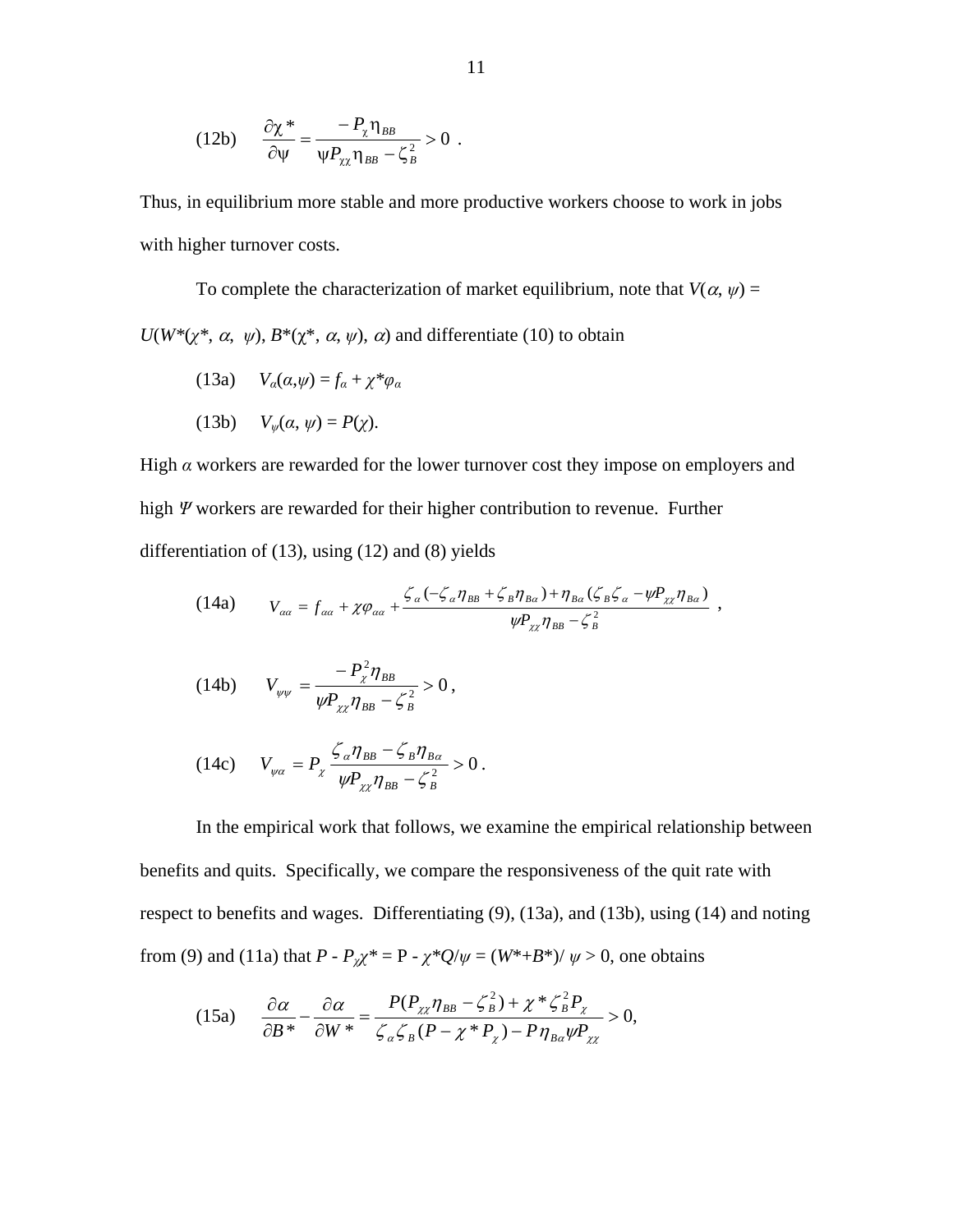(15b) 
$$
\frac{\partial \psi}{\partial B^*} - \frac{\partial \psi}{\partial W^*} = \frac{\chi^* \psi P_{\chi \chi} (\zeta_a \eta_{BB} - \zeta_a \eta_{Ba})}{\zeta_a \zeta_B (P - \chi^* P_{\chi}) - P \psi P_{\chi \chi} \eta_{AB}} < 0
$$
  
(15c) 
$$
\frac{\partial \chi^*}{\partial B^*} - \frac{\partial \chi^*}{\partial W^*} = \frac{(P - \chi^* P_{\chi})(\zeta_a \eta_{BB} - \zeta_B \eta_{AB})}{\zeta_a \zeta_B (P - \chi^* P_{\chi}) - P \psi P_{\chi \chi} \eta_{AB}} > 0.
$$

An observed shift in compensation away from wages toward benefits is associated with a higher *α*, a higher *χ*, and a lower *ψ*. Holding compensation constant, a large share of compensation in the form of benefits implies a high-turnover-cost employer who is hiring more stable, but less productive, workers.

Two different effects contribute to the result that holding compensation constant, a higher share of compensation in the form of benefits is associated with a lower *ψ*. There is a direct effect stemming from the fact (discussed above in regard to (7a)) that *ζ<sup>B</sup>* < 0 implies that in equilibrium workers must prefer wages to benefits on the margin, so that a given increase in wages will attract more productive workers than the same increase in benefits. In addition, there is an indirect effect stemming from the fact that jobs offering a higher share of compensation in the form of benefits, but the same total compensation, are filled by more stable workers who place a higher value on benefits. Worker productivity must be lower to offset the fact that other things the same, more stable workers receive higher compensation as a reward for their lower quit rate.

 To compare the observed effect of benefits on quits with that of wages, recall that  $U = V$  in equilibrium and differentiate (2) to obtain

$$
(16) \qquad \frac{\partial Q}{\partial B^*} - \frac{\partial Q}{\partial W^*} = \zeta_B + \zeta_\alpha (\frac{\partial \alpha}{\partial B^*} - \frac{\partial \alpha}{\partial W^*}) < 0.
$$

Quits are lower at employers with a higher proportion of compensation in the form of benefits reflecting the fact that benefits raise the cost of quitting and attract more stable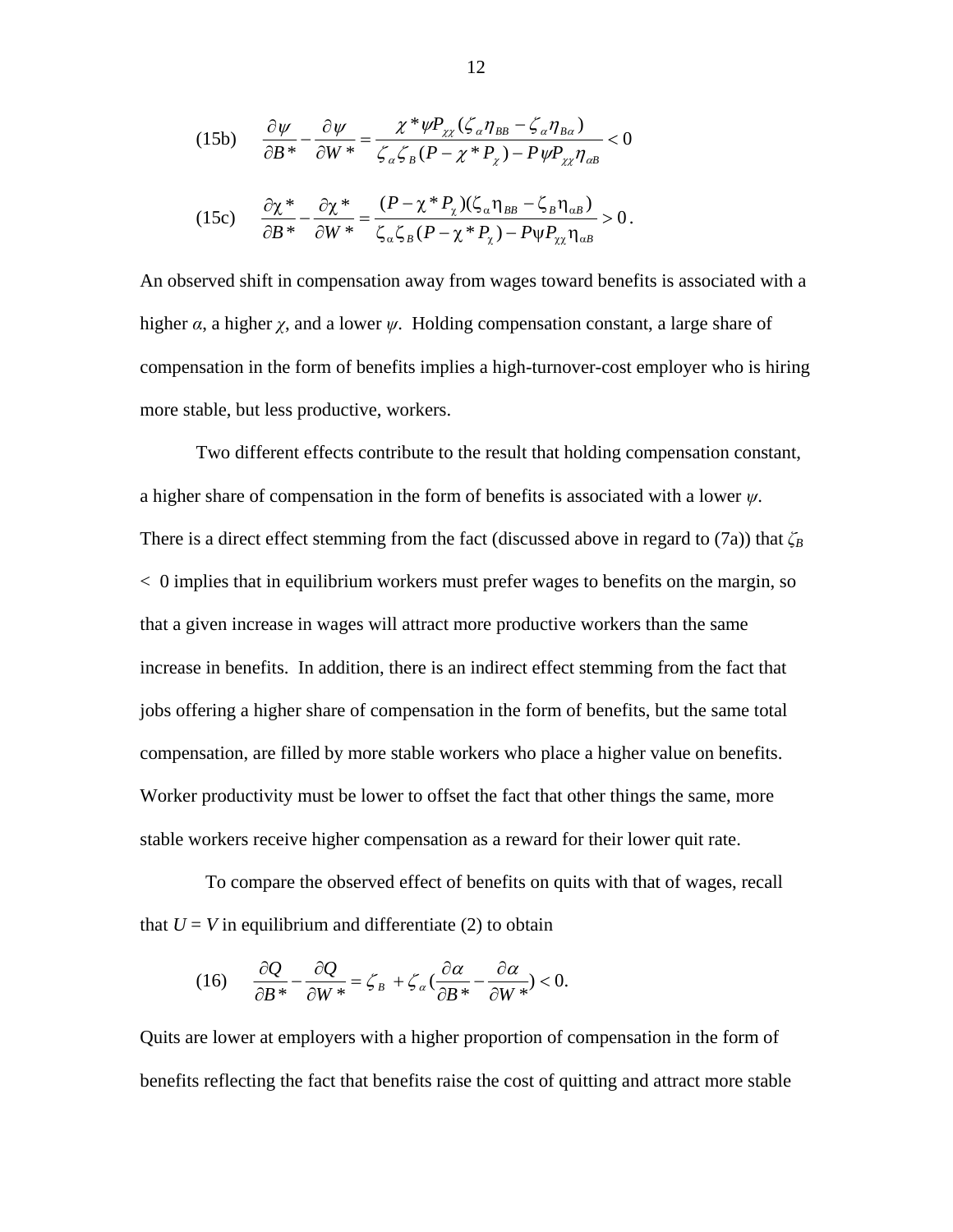workers. Thus, in equilibrium, an extra dollar of benefits is associated with a greater reduction in quits than an extra dollar of wages. (An employer who shifts compensation from wages to benefits to reduce quits will end up hiring less productive workers.)

Our analysis has emphasized the fact that an employer can reduce quits by increasing the share of compensation that is in the form of benefits as opposed to wages, partly due to the deferred compensation nature of (some) benefits. However, as discussed extensively in the literature (for example, see Becker (1962), Salop and Salop (1976), and Hashimoto (1981)), an employer can also reduce quits by deferring wage compensation from the present to the future. In reality of course, employers need to choose both the tenure profile of compensation and the division of compensation into wages and benefits. For simplicity, we have focused solely on the second consideration. Extending the analysis to incorporate both considerations requires a multi-period model rather than the single-period model that we have presented, but is otherwise straightforward. To the extent that benefits more strongly reflect deferred compensation than do wages and are preferred by more stable employees, one would still obtain the result that quits are more responsive to benefits than to wages.<sup>13</sup>

Another extension is to let the cost of providing benefits vary across firms. Oyer (2005) and others have noted that some employers can provide benefits more cheaply than others. One way to capture this is to let  $b = \delta B$ , where *B* denotes benefits received by workers and *b* denotes benefit expenditures by an employers; employers with a cost advantage in providing benefits have a lower  $\delta$ . Adopting this specification and

1

<sup>&</sup>lt;sup>13</sup> It turns out that in our simplified model,  $\frac{\partial Q}{\partial x} = \zeta_a \frac{\partial Q}{\partial x} > 0$ \*  $\overline{O}W^*$ >  $\frac{\partial Q}{\partial W}$  =  $\zeta_a \frac{\partial}{\partial W}$  $W^* \stackrel{\supset a}{\longrightarrow} \partial W$  $\frac{Q}{\mu} = \zeta_a \frac{\partial \alpha}{\partial \mu} > 0$ . If wages were allowed to vary over time, the relationship between quits and wages would be ambiguous.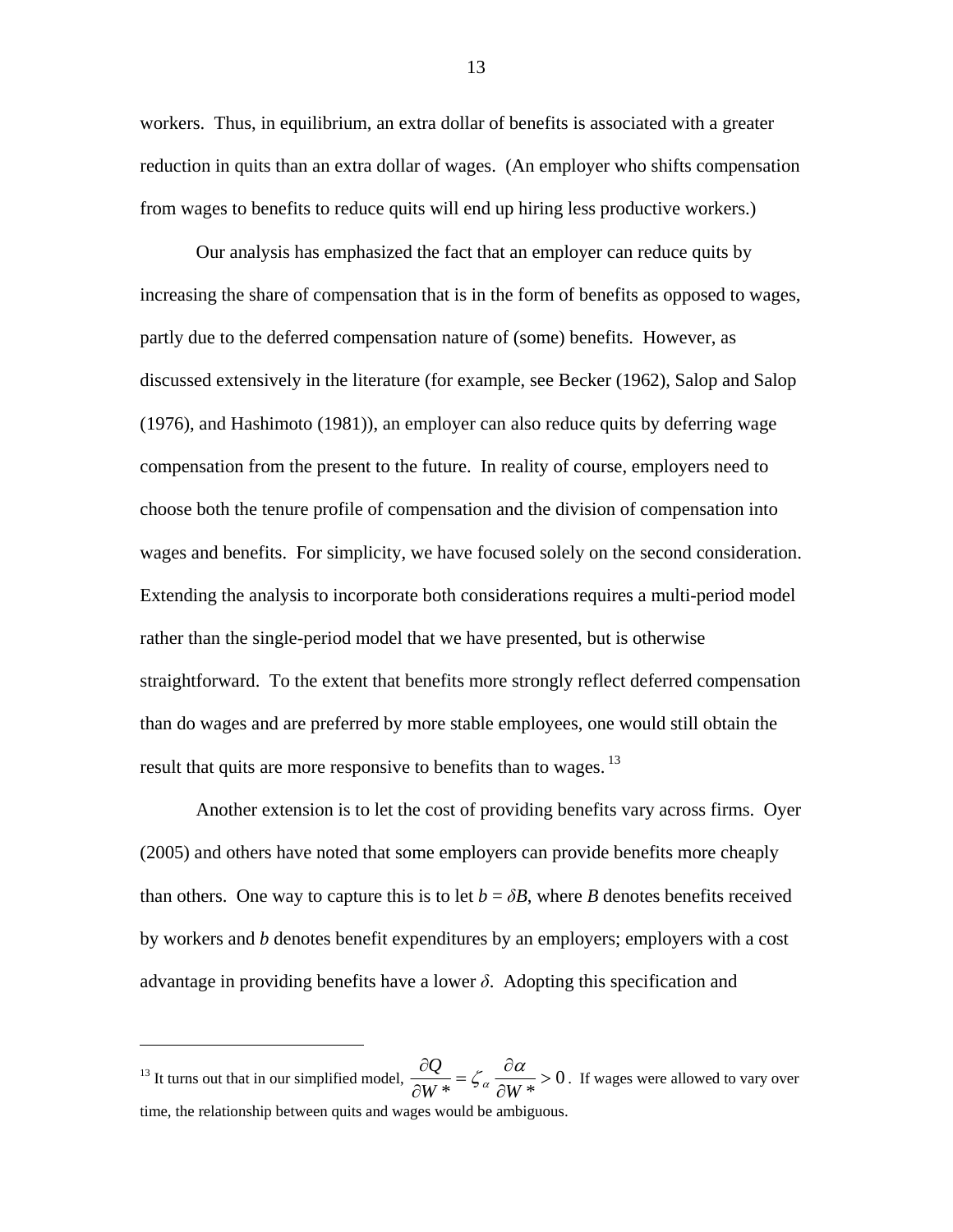differentiating the resulting first-order conditions, one finds that  $\frac{\partial B^*}{\partial \theta} < 0$ ∂ ∂  $\frac{B^*}{\partial \delta}$  < 0 and  $\frac{\partial \alpha^*}{\partial \delta}$  < 0 ∂ ∂  $\frac{\alpha}{\beta \delta} < 0$ .

However, although employers who can provide benefits more cheaply offer more benefits, the effect of a higher  $\delta$  on benefit expenditures is unclear. The most important determinant of  $\delta$  is likely to be employer size, which we control for in our regression analysis. Controlling for employer size, one suspects that variations in turnover cost are much more important than variations in the cost of providing benefits. Consequently, in our empirical work, we implicitly rule out any unobserved variations in  $\delta$  that may be correlated with *B*.

Finally, we have simplified our theoretical analysis by assuming that an employer can tailor a unique wage-benefits package for each of his workers. This is not feasible in practice in part because setting up and administering a fringe benefits plan for every worker would be costly and in part because of federal tax rules that limit within-firm inequality in benefits. One way around this problem is for workers to sort among employers on the basis of their preferences for benefits. Scott, Berger, and Black (1989) do find evidence of such sorting. And Carrington, McCue, and Pierce (2002) find evidence that workers whose desired benefits differ from their coworkers' are more likely to be employed part-time, perhaps as a way for employers to get around benefit nondiscrimination rules.

 However, sorting by workers in accordance with their preferences for benefits is undoubtedly imperfect. Consistent with this, Carrington, McCue, and Pierce present evidence consistent with the hypothesis that employers are not entirely free to vary benefits among their workers. Specifically, they show that low-pay workers with highpay co-workers receive more benefits than they would if their co-workers had low pay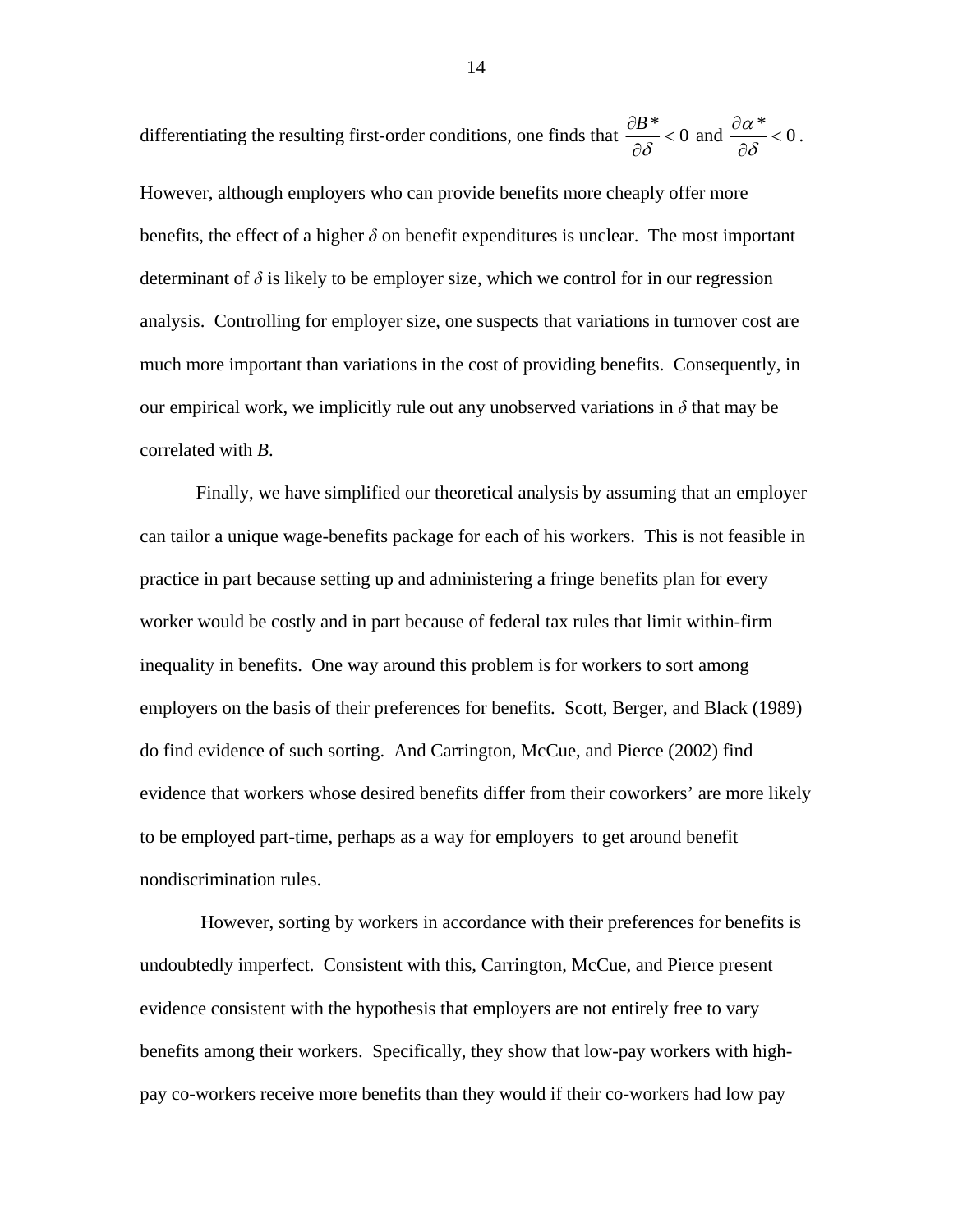while high-pay workers with low-pay co-workers receive fewer benefits than they would if their co-workers were high-pay. This consideration complicates, but does not vitiate, our theoretical analysis. It simply means that there is a pubic good aspect to the choice of fringe benefits so that an employer's choice of benefits must balance workers' average valuation of benefits against the average effect of benefits on quits.

III. Empirical Methods and Data

Our basic regression is the following:

(11)  $Q_{t+1} = f(W_t, B_t, \delta) + X_t \beta + e_t$ 

where  $Q_{t+1}$  denotes whether the respondent observed in a given job in year t quit that job by year t+1; *W* denotes wages, *B* denotes the imputed cost of benefits, *X* denotes other control variables, e is a residual, and  $\delta$  and  $\beta$  are vectors of coefficients. We estimate (11) as a linear probability model. In addition to our main results using quits, we also estimate regressions with turnover rather than quits as the dependent variable. (Unless obvious from the context, references to "quit regressions" also include turnover regressions.)

We estimate the quit and turnover equations using NLSY79 data for 1988 through 1994. The NLSY79 is a dataset of 12,686 individuals who were aged 14 to 21 in 1979. These youth were interviewed annually from 1979 to 1994, and every two years since then. The NLSY79 contains data on the incidence of many fringe benefits from 1988 through 1994, including five also included in the NCS data: health insurance, pensions, vacation, sick leave, and life insurance.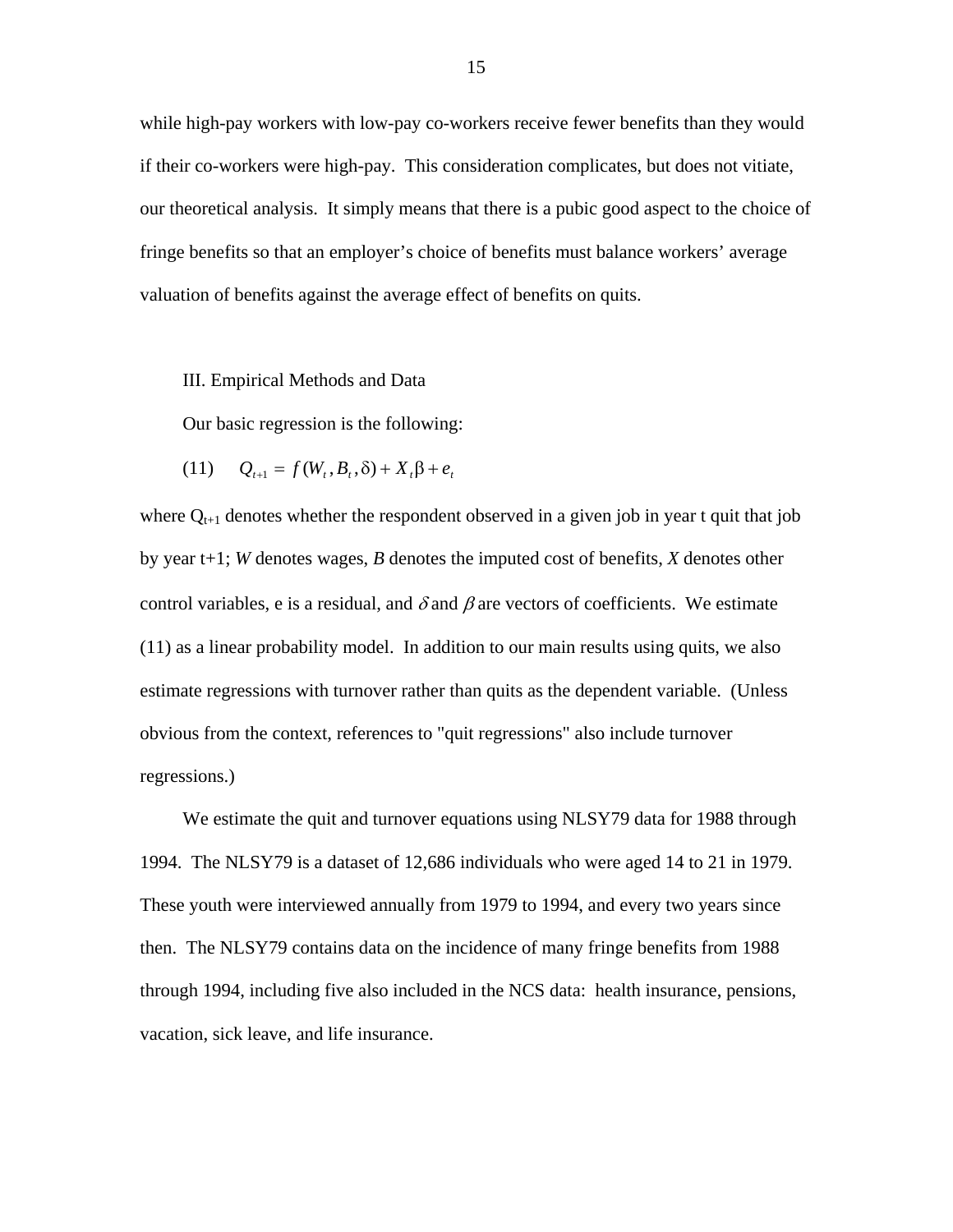The NLSY79 data contain information on the incidence of five benefits, but not on their dollar value. We therefore impute the value of benefits conditional on the characteristics of the job held at the time of the interview. The imputations use the microdata collected to produce the Employment Cost Index (ECI). The ECI, which constitutes the index component of the National Compensation Survey (NCS), measures changes in wage and benefit costs over time. Establishments are the primary sampling units. A field economist visiting an establishment randomly chooses one to eight jobs, with jobs being distinguished on the basis of job title and such employment attributes as full-time status, union coverage, and incentive-based pay. Wage and nonwage compensation costs are obtained by averaging over the employees in the job. Nonwage compensation categories include pension and saving plans, health and life insurance, several forms of leave, and legally required expenditures on Social Security.*<sup>14</sup>*

Ideally, our quit measure would come from a dataset representative of the general population, rather than the restricted age range of the NLSY79. However, we are unaware of any dataset with both the extensive information on fringe benefit incidence and quits contained in the NLSY79 and representative of the general population. The NCS benefit imputations will yield biased benefits estimates for the NLSY79 if after controlling for observable job characteristics, there remain significant differences in the benefits received by workers of different ages. This potential bias is ameliorated by the fact that that NCS wage and benefit costs are for specific jobs rather than by broad occupation. Furthermore, we impute NLSY79 benefit costs partly on the basis of wages,

<u>.</u>

<sup>&</sup>lt;sup>14</sup> In addition to providing estimates of employment cost trends over time, the National Compensation Survey (NCS) also provides information on occupational wages and employee benefits. For more information on the NCS and the ECI, see the BLS Handbook of Methods (https://www.bls.gov/opub/hom/home.htm).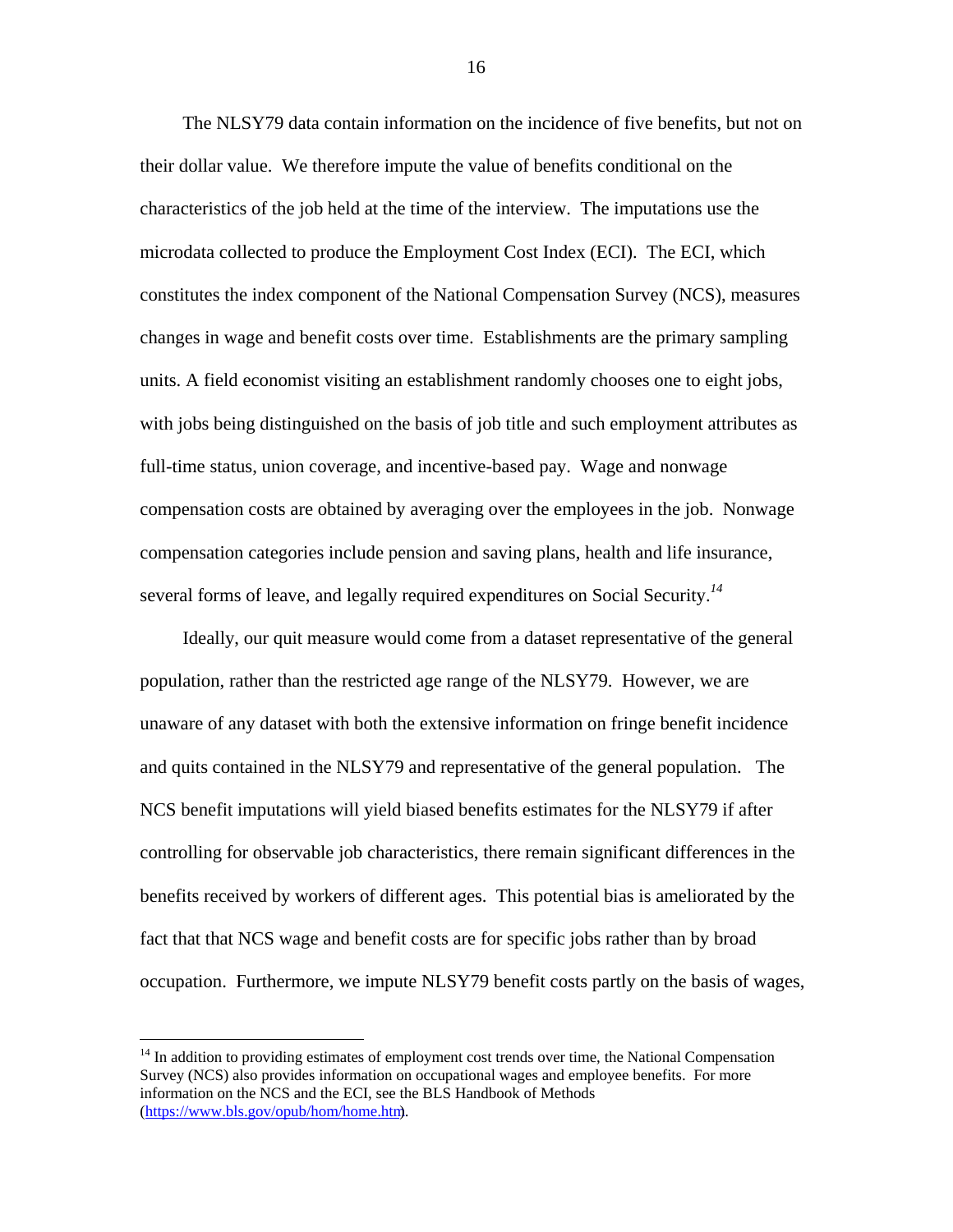which are a good predictor of work level within the NCS.<sup>15</sup> Our benefits imputation equations also include dummies for occupation, industry, establishment size, union coverage, full-time, calendar year, and for the incidences of various benefits. The estimated NCS benefit equation has a high  $R^2$ , indicating that the residual effects of unobservable factors including age cannot be too large.

We use as our turnover measure whether the job is held at the time of the next interview; quits are measured from a question about the reason the respondent left the job. There are 360 observations in our main regression sample where the reason the respondent left is missing. We assign these a value of 0.7 in our quit equation, as quits comprise 70 percent of turnover.

We impute the value of benefits conditional on the characteristics of the job held at the time of the interview. Our imputations are based on job characteristics that are contained in both the NLSY79 and the NCS data. We start by totaling benefit costs  $B = \sum B_i$  in the NCS, where B<sub>i</sub> denotes a particular benefit *i*. In addition to the five benefits where we have information in both the NLSY79 and the NCS data, there are benefits in the NCS data for which we have no information in the NLSY79. We divide these benefits into mandatory and non-mandatory benefits*<sup>16</sup>* and include non-mandatory benefits in our measure of total benefit costs.

<sup>&</sup>lt;sup>15</sup>The NCS field economist rates the level of work for a selected job by evaluating its duties and responsibilities. A job's work level is very highly correlated with its wage.

<sup>&</sup>lt;sup>16</sup> Non-mandatory benefits include sickness and accident insurance and holidays. Mandatory benefits include Social Security taxes, state Unemployment Insurance, and worker's compensation. Other benefits included in the NCS are treated as follows: "Other paid leave" is combined with vacations. Nonproduction bonuses, severance pay, supplemental unemployment pay, Federal unemployment insurance, other legally-mandated benefits, and various railroad benefits are of small magnitude and/or do not fit our concept of fringe benefits and are omitted.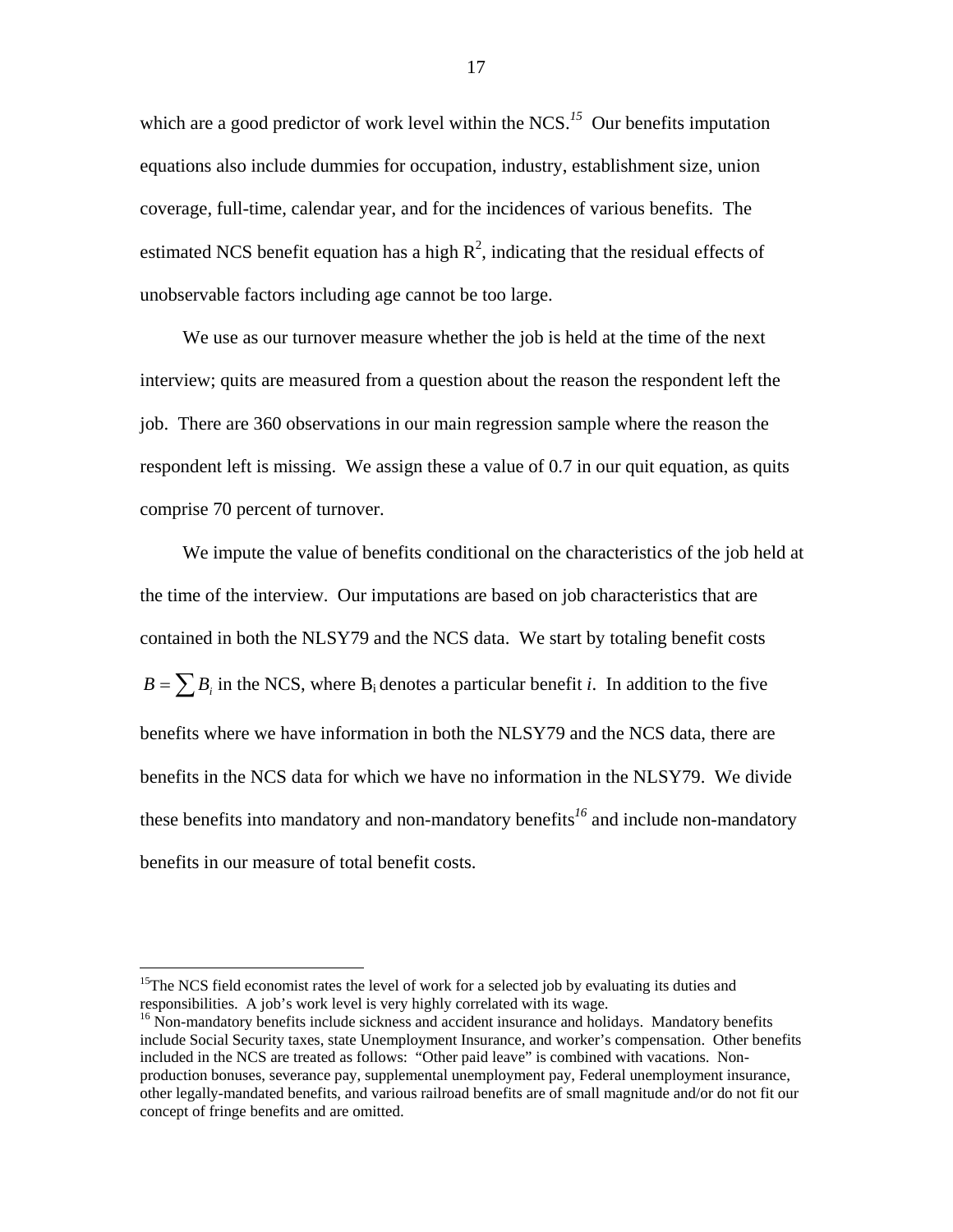Included as control variables in the regression are dummies for the incidences of each of the five benefits in the NCS and interactions of the incidence dummies with the log of real wages and its square; the log of establishment size; and dummies for union, full-time, and 1-digit occupation. The latter variables are also all entered separately, along with dummies for calendar year. Dummies for 2-digit industry are also included in the regression.

One additional complication in using the NCS data is that there are many observations for which we observe that a particular benefit is offered, and thus has a positive cost, but information on its cost is missing.*<sup>17</sup>* Omitting these observations would bias estimates of average benefit costs, as observations with positive cost would be omitted but not observations with zero costs.

We find that specifications using logs in benefits and wages fit better than linear specifications in explaining quits. In our preferred quadratic specification, the  $R^2$  of a quadratic in logs is .0986, while the  $R^2$  for quadratic in linear benefits and wages is .0950. Thus our goal in the imputation is to use an estimate of  $E(\ln B | Z)$  as a regressor in the quit regression, where Z is our vector of control variables in the imputation equation. Note too that  $E(\ln B | Z) = E(\ln \sum B_i | Z) \neq \ln \sum E(B_i | Z)$  due to the non-linearity of the log function, so simply substituting predicted values of *B<sub>i</sub>* for missing values will not yield a consistent estimate of  $E(\ln B | Z)$ . To obtain a consistent estimate, we also impute residuals; our imputations of missing values for B<sub>i</sub> are thus  $\hat{B}_i + e_i$ . To more closely approximate normality, we first estimate a Box-Cox transform  $C(B_i) = \frac{B_i^{\lambda_i}}{2}$ λ  $(B_i) = \frac{B_i^{\lambda_i} - 1}{2}$ 

1

*i*

 $17$  Missing values are imputed in the NCS, but the imputed values have a much different (and weaker) relation to the covariates than reported values.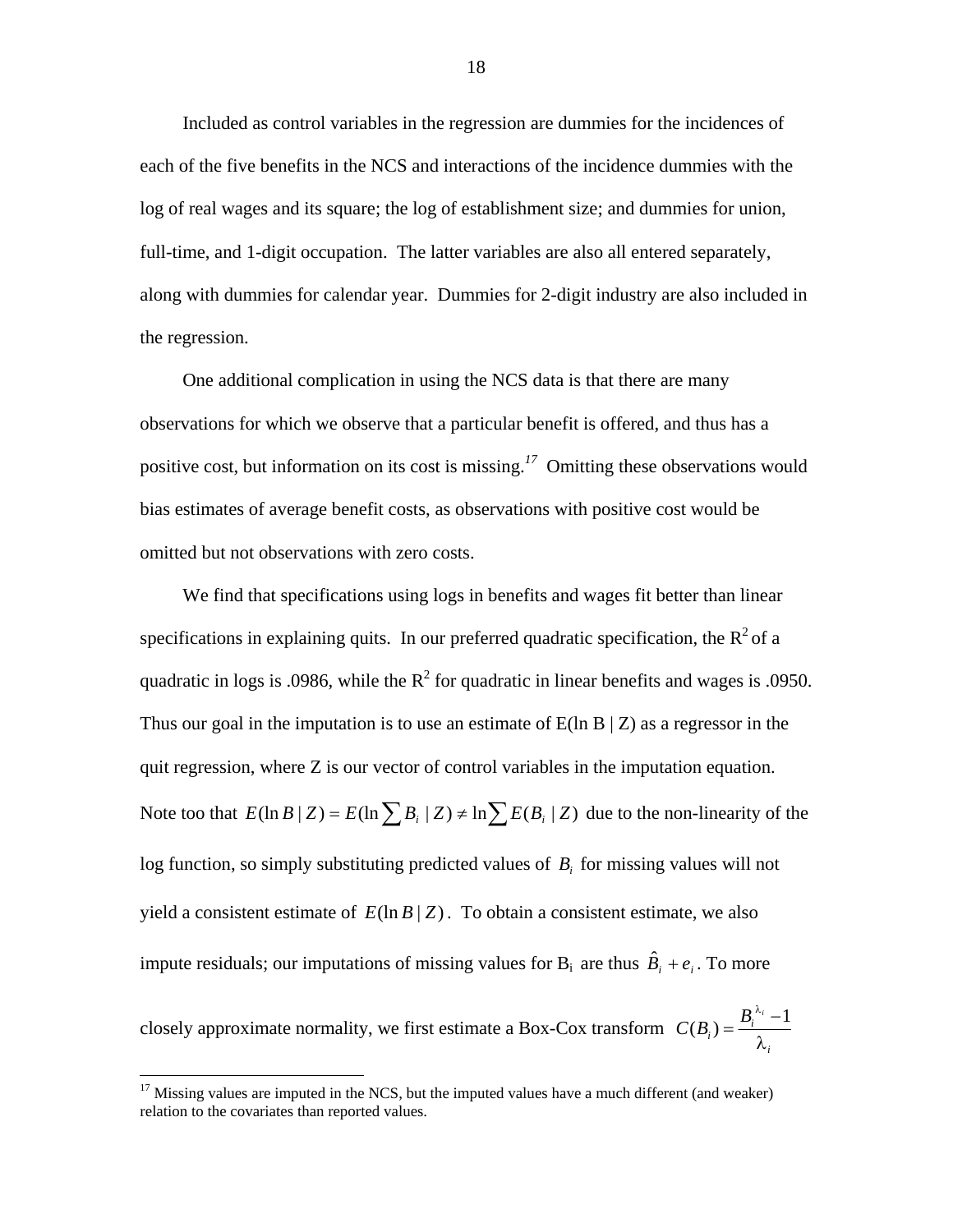by maximum-likelihood, where  $C(B_i)$  is assumed normally distributed, over observations where  $B_i$  is reported to be offered and the observation is valid.<sup>18</sup> We then regress  $B_i^{\hat{\lambda}_i}$  (where  $\hat{\lambda}_i$  is the estimated value of  $\lambda_i$ ) on our covariates (excluding the interaction of the incidence dummy for benefit *i* with the other variables). Missing values are imputed as  $(\hat{P}_i + e_i)^{1/\hat{\lambda}_i}$ , where  $\hat{P}_i$  is the predicted value of  $B_i^{\hat{\lambda}_i}$  using the regression coefficients, and  $e_i$  is drawn from a  $N(0, \sigma_i^2)$  distribution where  $\sigma_i^2$  is the regression variance. These observations are then included in our NCS measure of (non-mandatory) benefits

 $B = \sum_i B_i$ .

1

Unlike the NLSY79, the NCS separates the straight-time wage rate from overtime payments and the shift differential. We construct a wage measure W in the NCS by adding the straight-time wage rate, overtime payments, and the shift differential. (We omit observations where information on overtime or the shift differential is missing.) In addition, we add the mandatory benefits to create an augmented wage rate  $\tilde{W} = W + MB$ . where MB are the mandatory benefits. As we have no information on these benefits in the NLSY79, we impute them in the same manner we impute benefits, by regressing the log of  $\tilde{W}$  in the NCS data on the control variables (including ln W and its square) and using the coefficient vector to predict log  $\widetilde{W}$  in the NLSY79. We denote this predicted value  $(\ln \tilde{W})$ .

After filling in missing values for benefits and constructing the augmented wage rate, ln B is regressed on our control variables in the NCS:

 $18$  A small number of these observations have a reported cost of zero even though the establishment indicates that it offers the benefit. We include these observations. To ensure positive values, we add .001 to all observations.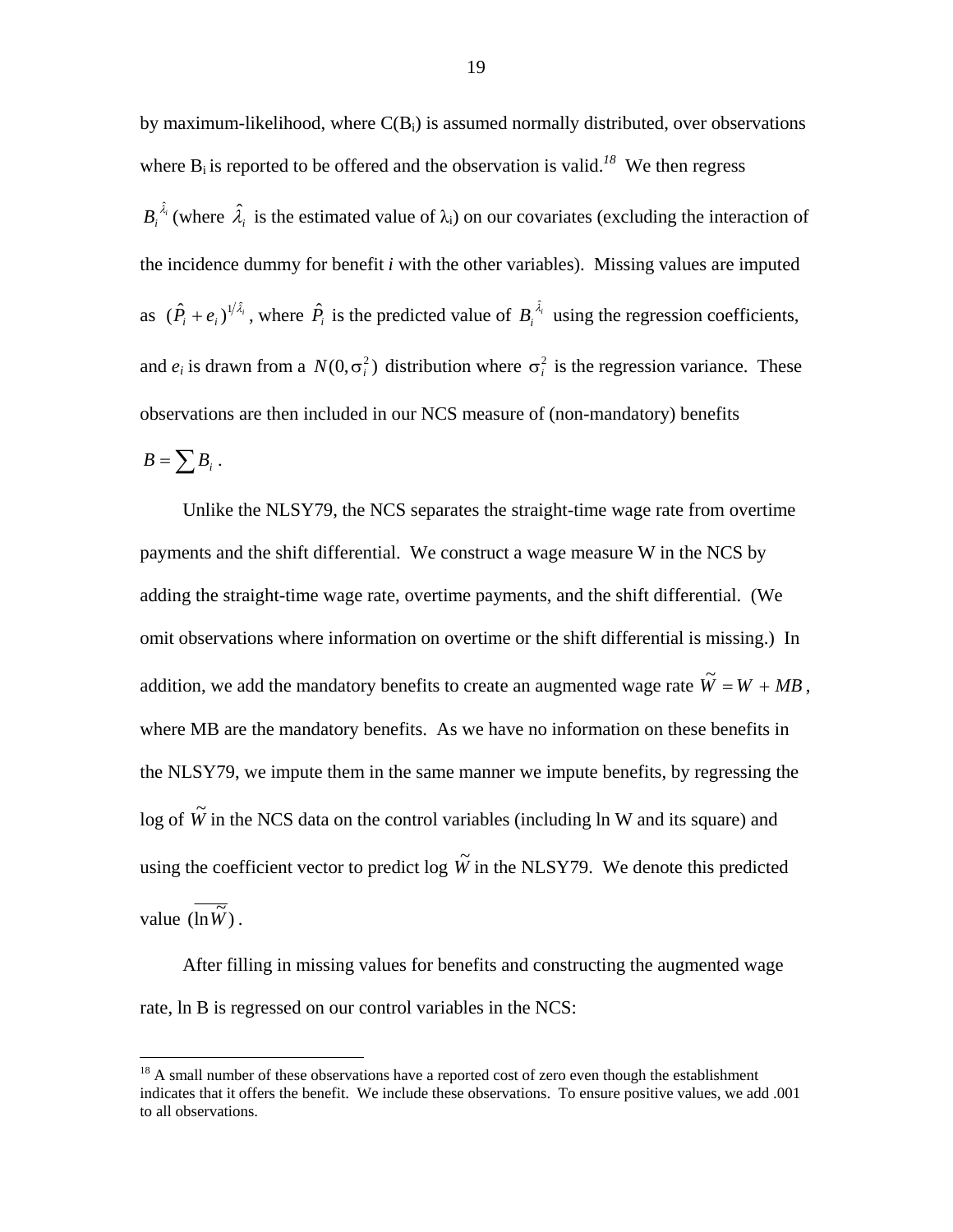$$
(12) \quad \ln B = Z\gamma + v.
$$

We use the coefficients from this regression to generate the predicted value  $\ln B$  from the NLSY79 data, which we use as our regressor in the quit equation.

For some purposes it will be useful to estimate the distributions of the individual *Bi*  and of *B* in the NLS data. We adopt a method similar to that for imputing missing values. We simulate distributions for the three benefits health insurance, pensions, and "other" consisting of all the other non-mandatory benefits. As we did in imputing missing values in the NCS data, we generate  $\tilde{B}_i = (\hat{P}_i + e_i)^{1/\hat{\lambda}_i}$ , where  $\hat{P}_i$  is the predicted value of  $B_i^{\hat{\lambda}_i}$ using the regression coefficients from the NCS and covariates from the NLS, and  $e_i$  is drawn from a  $N(0, \sigma_i^2)$  distribution where  $\sigma_i^2$  is the regression variance estimated from the NCS. For health insurance we generate  $\tilde{B}_H$  for NLS observations with health insurance incidence. For pensions we generate  $\tilde{B}_p$  for observations with pension incidence. As there are a large number of zeros in the NCS data even where pensions are offered, we also estimate a probit model in the NCS  $Pr(B_P > 0) = \Phi(Z_1 \delta_p)$  and generate  $\widetilde{B}_P^* = I(Z_1 \widehat{\delta}_P + u_P) \widetilde{B}_P$  where  $I(x)$  is an indicator function equal 1 if  $x > 0$  and 0 otherwise and  $u_p$  is a random draw from a standard normal distribution. The vector  $Z_l$ does not contain industry dummies due to small cell sizes for some industries. Other

benefits  $\tilde{B}_o$  are generated similarly. Total imputed benefits  $\tilde{B} = \tilde{B}_H + \tilde{B}_P * + \tilde{B}_O$ .

Conceptually similar issues arise for  $\tilde{W}$ . However, the  $R^2$  for the regression of ln  $\tilde{W}$  on  $Z_2$  is .9962, so we treat the distribution of  $\tilde{W}$  in the NLSY79 as being equivalent to the distribution of  $\exp(\ln \widetilde{W})$ .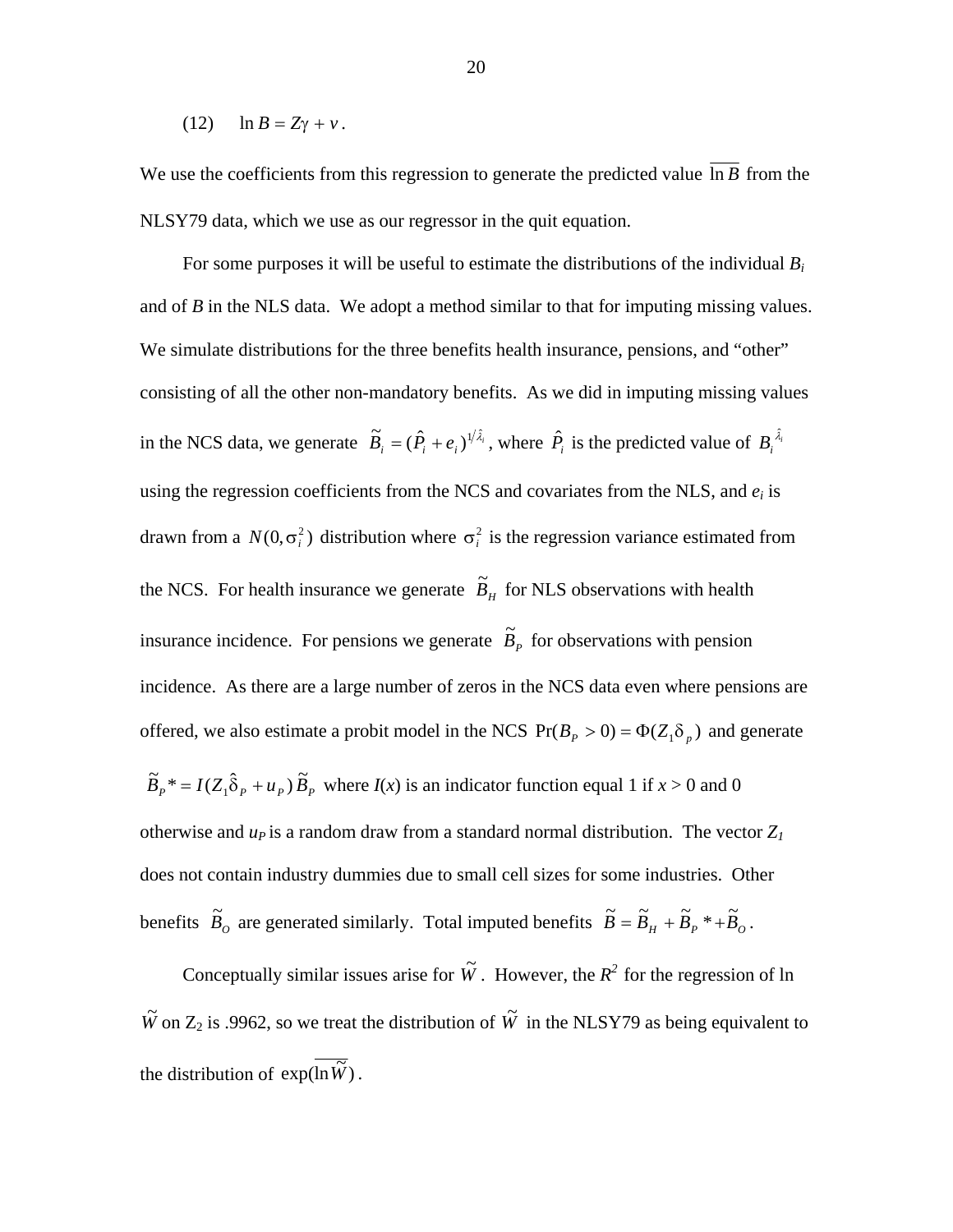It is important to note that other than the incidence dummies and their interactions, all variables used in the construction of  $\ln B$  are included in our quit regressions. Thus, identification of the effect of a dollar of benefits comes largely from the incidence dummies. The quit regressions also include a cubic in tenure at the time of the interview.

Most of our regressions do not include controls for demographic variables. The omission is intentional. The object of interest is how a firm's compensation policy affects turnover. As highlighted by our theoretical model, part of the effect of a compensation policy designed to minimize turnover might be to attract workers with low rates of turnover (high  $\alpha$ ), workers who may predominantly come from specific demographic groups. From the firm's point of view, the demographic composition of its labor force is endogenous. We control for what job characteristics we can by including major occupational group in our regression, as well as firm characteristics. All regressions are weighted using the sample weights supplied by the NLSY79.

#### IV. Estimation Results

We restrict our sample to private sector workers (jobs in the case of the NCS) whose wages are greater than one dollar and less than 100 dollars in 1982-84 dollars. Descriptive statistics for both the NCS and NLSY79 samples are shown in Table 1. Our NCS sample has 348,392 observations from 7,826 establishments over the period 1988 - 1993. Our NLSY79 sample is 23,119 observations from 7,178 different individuals over the same period. Note that NLSY79 sample member are ages 22 through 36 during the sample period. Mean log wages and benefit incidence are surprisingly similar between the two samples, although vacation and sick leave are more frequently reported in the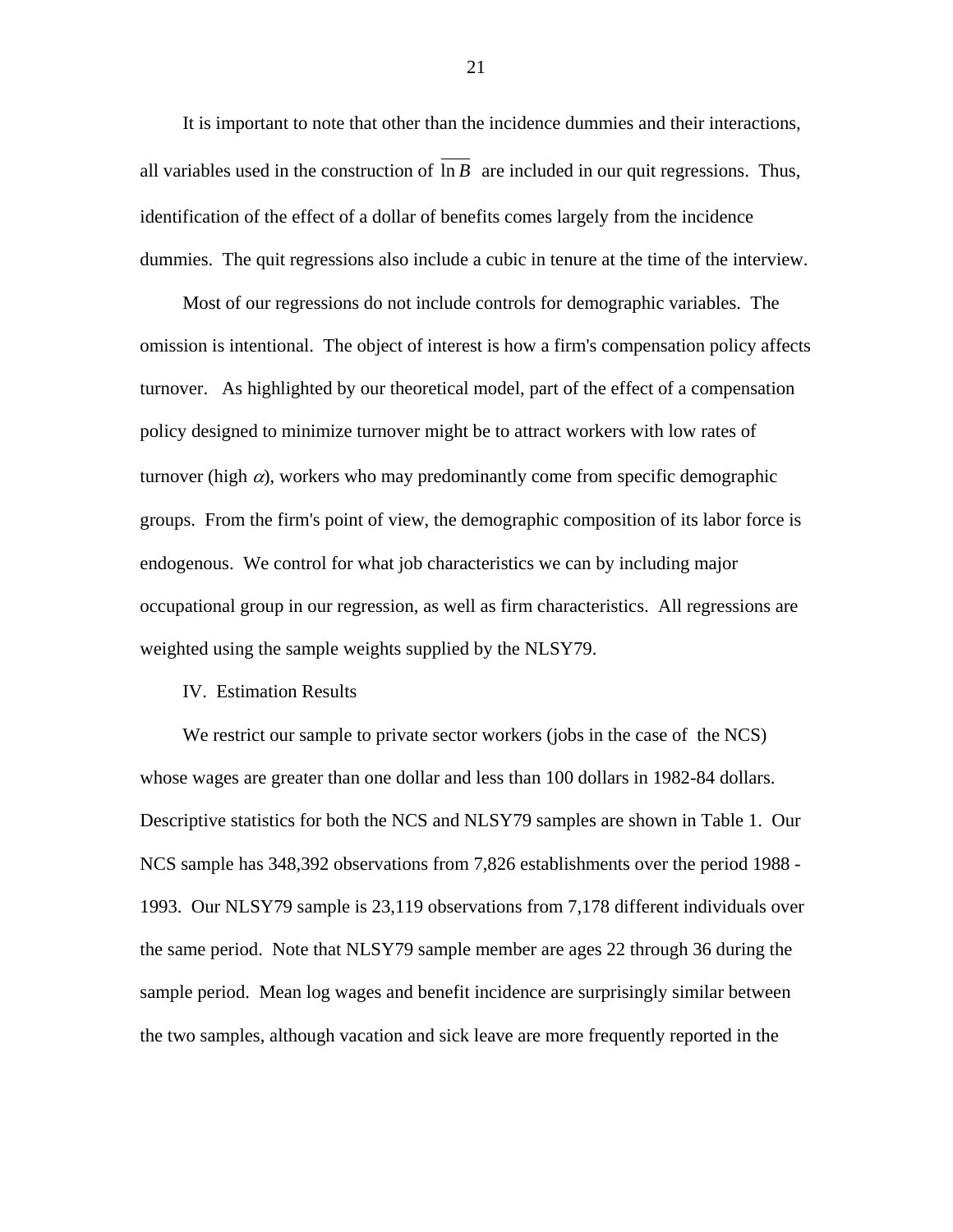NCS. NLSY79 respondents report more professional, managerial, and skilled blue-collar occupations than is indicated in the NCS.*<sup>19</sup>*

Quits. As discussed above, we first regress  $\ln (B + 0.01)$  (hereafter referred to as  $\ln B$ for simplicity) on our control variables using the NCS data, and then use the estimated equation to predict benefits for the individuals in the NLSY79 sample. Our initial NCS regression, which is weighted using the NCS sample weights, has an  $R^2$  of 0.861, so the fit is quite good.

Our results for quits using the NLSY79 data are shown in Table 2. For comparison purposes, and to verify that the presence of fringe benefits actually reduces quits, we first estimate a specification using ln *W* (not augmented by mandatory benefits) and dummies for the incidence of the five benefits in the NLSY79. All of the benefit coefficients are negative and of substantial size, and four out of five are significant at the five-percent level (using a one-tail test).

The fourth column shows results for a specification using ln *B* and  $\ln \tilde{W}$ <sup>20</sup> The coefficients on  $\ln \tilde{W}$  and  $\ln B$  are approximately equal. As  $\tilde{W}$  is always greater than B, and  $d \ln X/dX = 1/X$ , the magnitude of the effect of benefits on quits is greater than the magnitude of the effect of wages for all points in our sample. This finding is consistent with our theoretical model in Section II.

For comparison purposes, in the second and third columns we show results for specifications omitting benefits, using ln W in column 2 and ln  $\tilde{W}$  in column 3. The

<sup>&</sup>lt;sup>19</sup> One typically finds that the incidence of managerial and professional jobs is higher in household than in establishment surveys. See Abraham and Spletzer (forthcoming).

 $20$  To account for the randomness of the imputation, all standard errors for regressions containing imputations are from bootstraps. Bootstrap samples are drawn from both the NCS and the NLSY79; we cluster by individual respondents in both datasets. Bootstrapping will take into account the randomness of our missing-data imputation in the NCS; see Little and Rubin (2002, p. 79-81). Standard errors in Table 2 and Table 6 are derived from 200 bootstrap replications.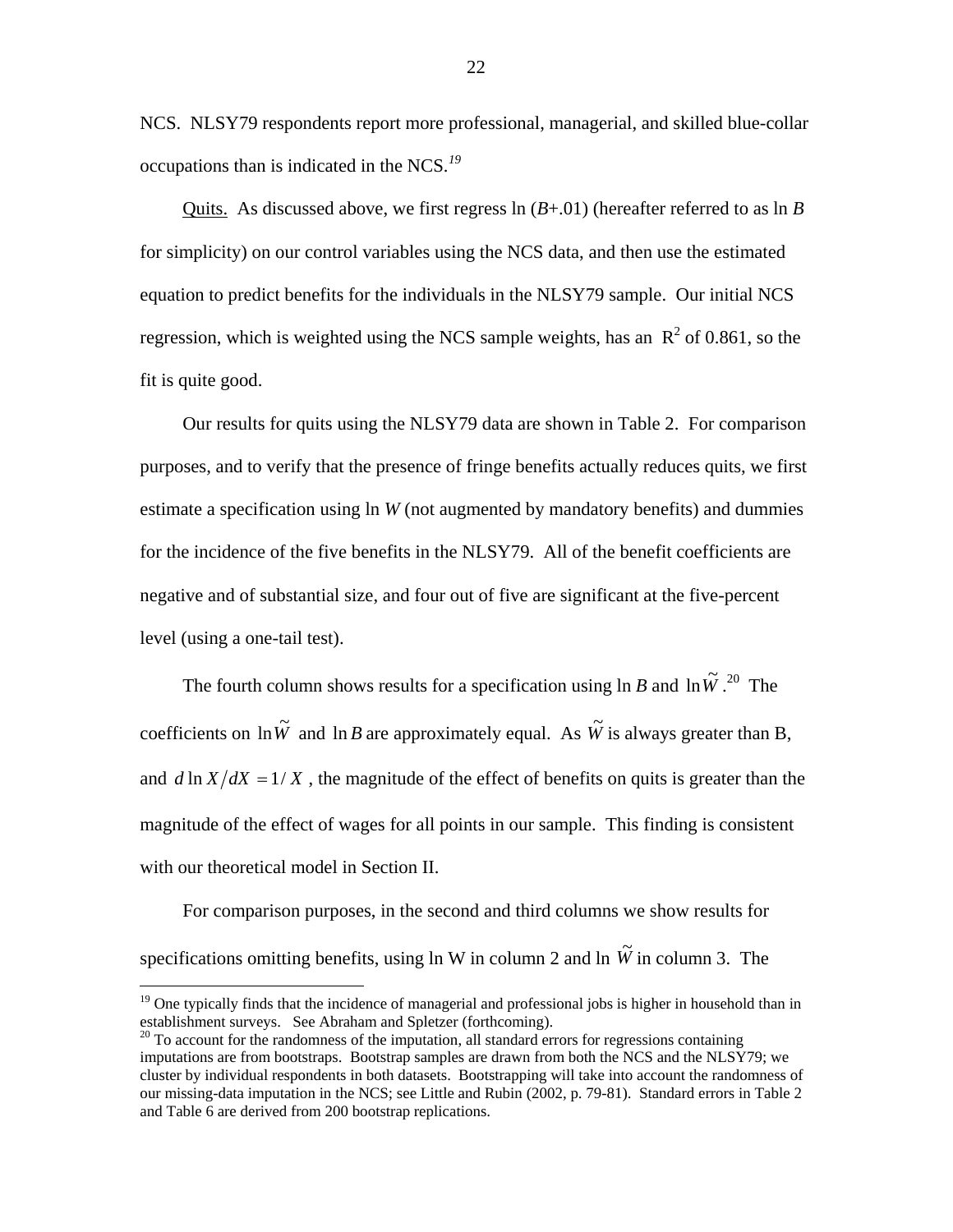coefficients in both columns are more than double the coefficient in column 4, showing that one needs to take into account fringe benefits when estimating the effect of wages on turnover. Moreover, using the dollar cost of fringes reduces the coefficient by substantially more than using the incidence of specific fringes--compare columns 1 and 4.

Next we allow a more general functional form. Specifically, column 5 presents estimates for the quadratic specification given by

(18) 
$$
E(Q|W, B, X) = \beta_{1w} \overline{\ln(\tilde{W})} + \beta_{2w} \overline{\ln(\tilde{W})^2} + \beta_{1b} \overline{\ln(B)} + \beta_{2b} \overline{\ln(B)^2} + \beta_3 \overline{\ln(\tilde{W}) \ln(B)} + X\beta_x
$$

For benefits the quadratic term  $(\ln B)^2$  is imputed as  $(\ln B)^2 = (Z\hat{\gamma})^2 + (Z\hat{\gamma}_2)$ , where  $\gamma_2$  represents the vector of coefficients from a regression of the squared residuals from (12) on Z. (In cases where  $Z_{\gamma}^{\gamma}$  < 0, we set  $\overline{(\ln B)^2} = (Z_{\gamma}^{\gamma})^2$ .)<sup>21</sup> As before we ignore the deviation of  $\overline{Im\ \widetilde{W}}$  from  $\ln \widetilde{W}$ , so that the other quadratic terms are calculated as  $\overline{ln \tilde{W}}^2$  and  $\overline{ln \tilde{W}} \times \overline{ln B}$ . The three quadratic terms are jointly significant at the 5 percent level  $(p=.010)^{22}$ 

The interpretation of the coefficients in the quadratic specification is not transparent, but we may note that the effect of the marginal dollar of benefits is greater than the effect of the marginal dollar of wages for essentially all (99.7 percent) of the

<sup>&</sup>lt;sup>21</sup> Note that  $E(X^2) = E(X)^2 + Var(X)$ , so  $E((\ln B)^2 | Z) \ge E(\ln B | Z)^2$ . We also experimented with estimating the expected value of the squared residuals as  $exp(Z_{\gamma_2})$ . Point estimates of the quit equation were similar and the fit of the quit equation was identical. Bootstrap standard errors were not estimated due to computation time.

 $22$  As the specification with ln *B* implies a large marginal effect of small amounts of benefits, we also experimented with a specification quadratic in log compensation and ln  $\tilde{W}$ , but it did not fit as well as the specification in the text.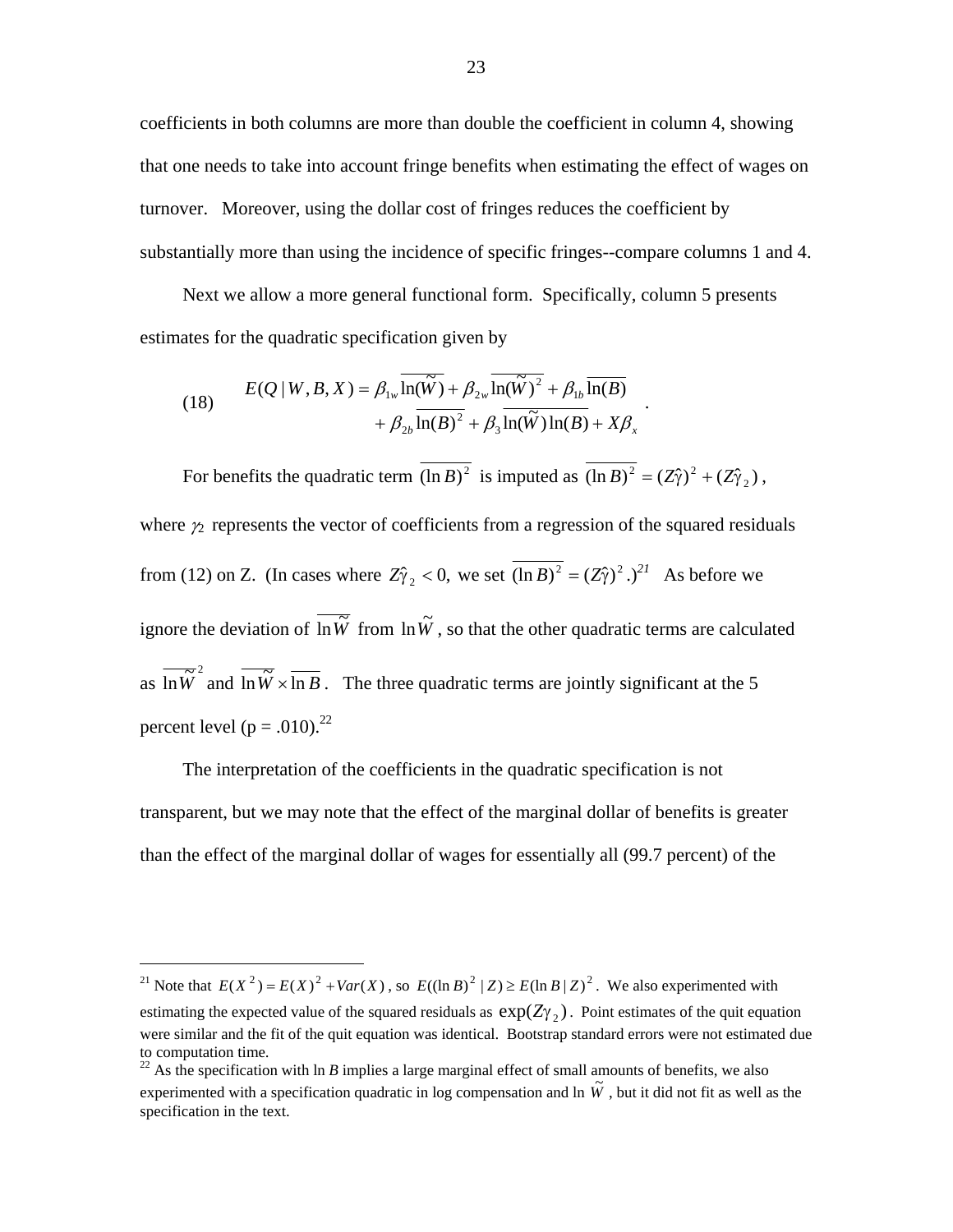NLS sample.<sup>23</sup> However, the  $p$  value for the hypothesis that the effect of benefits is greater than the effect of wages for a majority of the sample is only  $.12<sup>24</sup>$  The estimated difference between the effects of benefits and wages is especially large for low values of wages and benefits. At the 25<sup>th</sup> percentile for both wages and benefits, a marginal dollar of benefits reduces quits at the rate of 4.8 percentage points while the marginal dollar of wages only reduces quits by 0.7 percentage points (the *t* statistic of the difference is 2.75). At median values of wages and benefits, the marginal dollar of benefits reduces quits by 1.3 percentage points, while the marginal dollar of wages reduces quits by 0.3 percentage points. The difference of 1.0 percentage points is not signficant at conventional levels  $(t = 1.15)$ .

Another way of comparing between low and high values of wages and benefits is to divide the sample into halves by compensation  $\tilde{W} + \tilde{B}$  (note that  $\tilde{B}$  is simulated). Over 99 percent of each half of the sample has greater estimated effects for a marginal dollar of benefits. However, the *p* value for the half with compensation less than or equal to the median is .02, while the *p* value for the half with compensation above the median is .26. It is not surprising that it is easier to discern the larger effect of benefits on quits at lower compensation levels. The quit rate is 24.9 percent when  $\hat{C}$  is less than or equal to the median and 12.8 percent when  $\hat{C}$  is greater than the median. Thus to the extent that reductions in quits from higher benefits and wages are proportionate to the quit rate, the

 $^{23}$  Once again, the stronger effect of benefits on quits is due to the dollar cost of benefits being less than wages. Indeed, the estimated quit function in (18) is symmetric with respect to *W* and (*B*) if  $\beta_{1w} = \beta_{1b}$ and  $\beta_{2w} = \beta_{2b}$ . The data show no evidence against symmetry, as the *p* value of the relevant chi-square test is 0.72.

<sup>&</sup>lt;sup>24</sup> This *p* value is computed from the bootstrap distribution of the quadratic coefficients. Letting  $\hat{\beta}_j$  denote the estimated vector of coefficients from bootstrap replication  $j$ ,  $j = 1, \ldots, 200$ , for 12 percent of the replications the effect of benefits was less for a majority of the sample using  $\hat{\beta}_i$  to estimate the effects.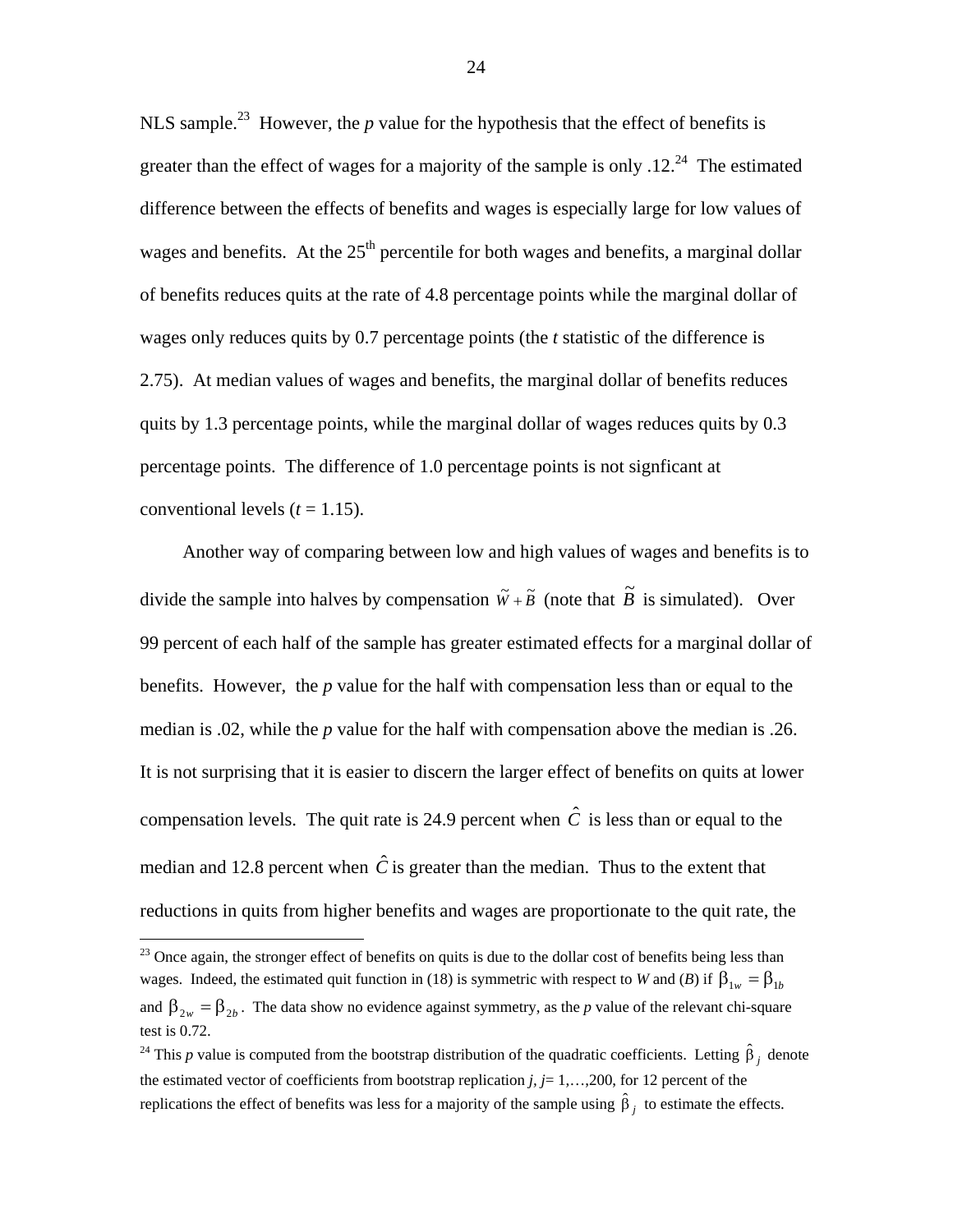difference in terms of percentage point reductions will be greater at lower compensation levels. $^{25}$ 

The next to last column in table 2 shows the effect of adding demographic variables and other personal characteristics. Specifically, this regression includes age, highest grade completed, Armed Forces Qualifying Test (AFQT) score,*<sup>26</sup>* job experience at the start of the job, and dummies for female, black, Hispanic, and married. Wages and benefits both have a slightly smaller effect on quits, but there is essentially no change in their relative effects. Thus, the strong negative relationship between benefits and turnover is not due to sorting on characteristics of workers that are observable to us. Of course, we cannot ascertain the importance of sorting on unobservables, but if sorting considerations were truly very important, one might expect the inclusion of demographic variables and an ability proxy to have a larger effect on the benefits coefficients.

Our NCS data counts as benefit expenditures only employer contributions, not contributions by employees from wages even though such contributions might be mandatory. Employees may have wages deducted from their paycheck to pay for health insurance or retirement benefits. Mandatory deductions for defined benefit pensions are relatively rare in the private sector in the period covered by our data—for example, only 3 percent of defined benefit plans in medium and large private establishments required an employee contribution in 1993 (Bureau of Labor Statistics, 1994). Furthermore, voluntary deductions for defined contribution plans have close substitutes in the form of Individual Retirement Accounts, so the distinction between these contributions and

 $\overline{a}$ 

<sup>&</sup>lt;sup>25</sup> One obtains almost identical results if instead of using the simulated  $\tilde{B}$  one takes predicted compensation to be  $\hat{C} = \exp(\overline{\ln B}) + \tilde{W}$ .

 $^{26}$  More precisely, the residual from a regression of AFQT score on dummies for years of age at the time of the test.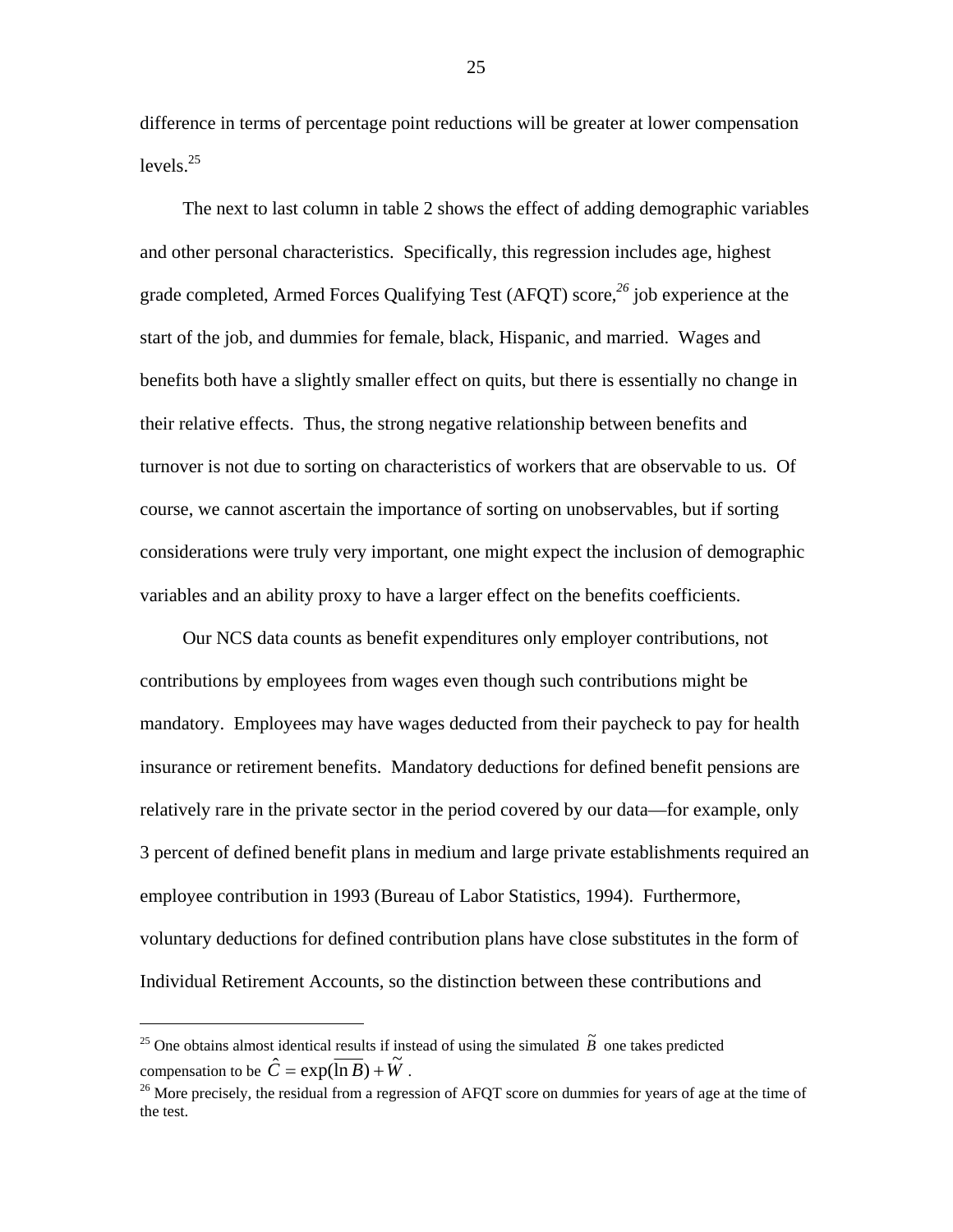wages is not clear. However, employees cannot typically easily purchase health insurance at rates comparable to those that firms can purchase, so employee contributions for health insurance arguably should be classified as benefits and not wages.

Accordingly, we estimate an alternative specification in which estimated employee contributions for health insurance are deducted from wages and added to benefits. The NCS does not have information on employee contributions for health insurance for the years of our analysis. However, it does contain partial information on such contributions for the years 1993 and 1994. We use these data to impute the percentage of health benefits paid by the firm, so that total health expenditures are  $\hat{H} = H/\hat{P}$ , where *H* is the cost to the employer of providing health insurance as recorded in the NCS data and  $\hat{P}$  is the imputed proportion of total contributions paid for by the employer. The predicted value of total health insurance contributions is substituted for *H* in adding up total benefits, and the estimated employee contribution is subtracted from wages. Details of the imputation procedure are given in an appendix.

Results for the quadratic specification are shown in column 6 of Table 2. These results are broadly similar to those in the previous specification. The difference at the  $25<sup>th</sup>$  percentile remains great, although there is some diminishing of the effect at the median. The proportion of the NLS sample for which the estimated effect of the marginal dollar of benefits is greater than the marginal dollar of wages is reduced to 96.3 percent. However, for sample respondents with compensation below the median the equivalent percentage is 99.1 percent, signficantly different from 50 percent at the 2 percent level.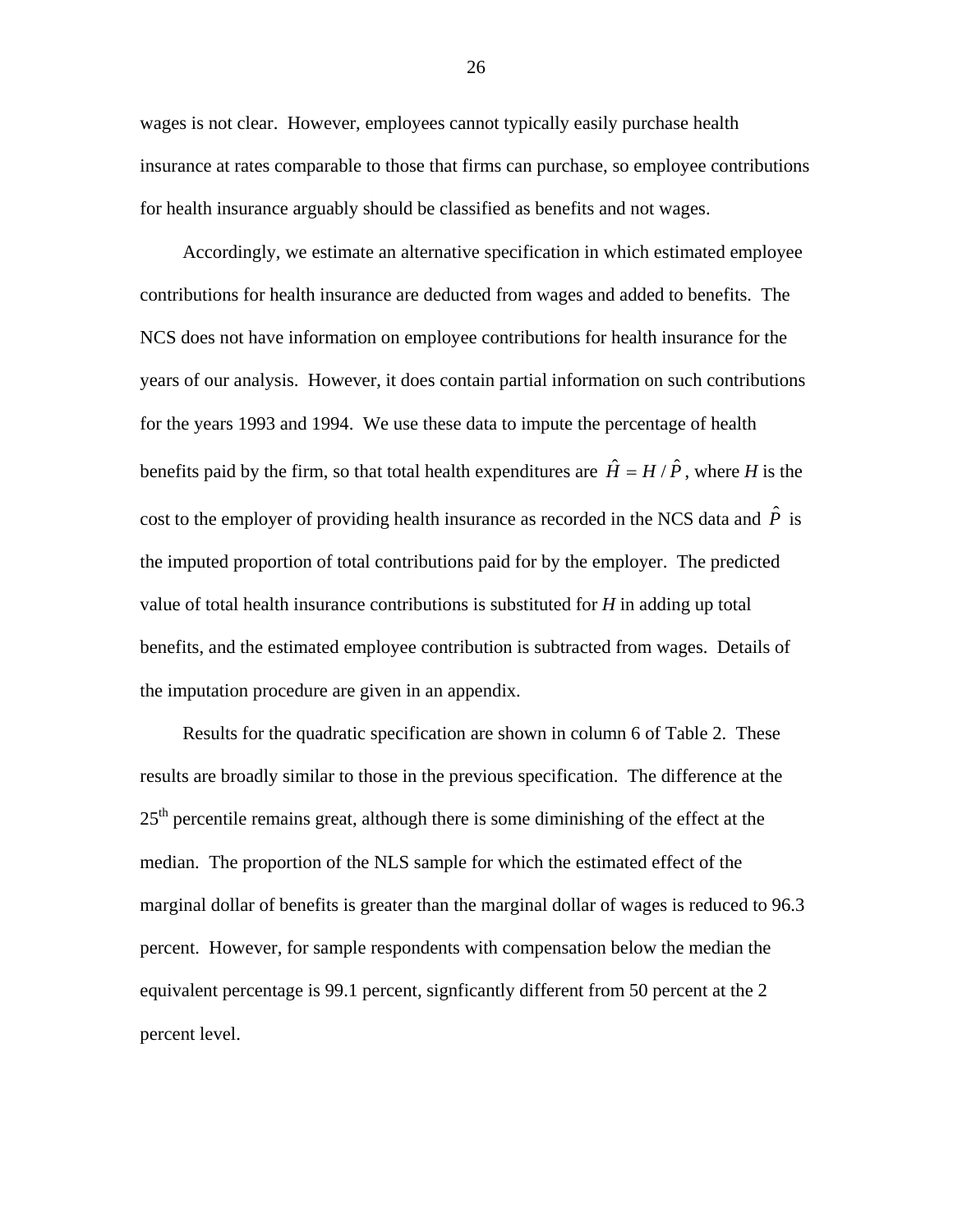One caveat to the above results is that firms with higher fringe benefits may also have greater non-pecuniary compensation such as more comfortable working conditions. Such non-pecuniary compensation, which can be thought of as unobserved fringe benefits, would imply that our estimates exaggerate the effect of benefits on turnover. However, note that we estimate the effect of each dollar of wages and benefits to be roughly equal, with the larger marginal effect of benefits occurring because benefit costs are much lower than wages and the effects are non-linear. In order to explain the larger marginal effect of benefits, unobservable non-pecuniary compensation would have to be of a sufficient magnitude to bring benefits and wages into rough equality, which is implausible.

Finally, we attempt to estimate the effects of individual benefits. To simplify our task somewhat and to focus on the most widely researched benefits, we aggregate vacations, sick leave, life insurance, and the benefits with incidence not collected in the NLSY into a single "other" category, thus estimating the effects for the three benefits: pensions, health insurance, and "other". Log pension and health costs are imputed as  $I_i$   $\overline{\ln B_i}$ , where  $I_i$  is an indicator for benefit *i* (*i* = [pension, health insurance]) and  $\overline{\ln B_i}$  is the imputed value of the log of benefit *i* using the coefficients from a regression estimated with NCS observations where benefit *i* is present. The  $R^2$  for the regression for log pension costs (log health insurance costs) where pensions (health insurance) are offered is .308 (.381). The  $R^2$  for the log of other benefits is .813.

We first discuss results from a specification quadratic in log benefits. (The *p* value of the quadratic terms is .051.) Standard errors are derived from 100 bootstrap replications. The quadratic-in-log-benefits specification is: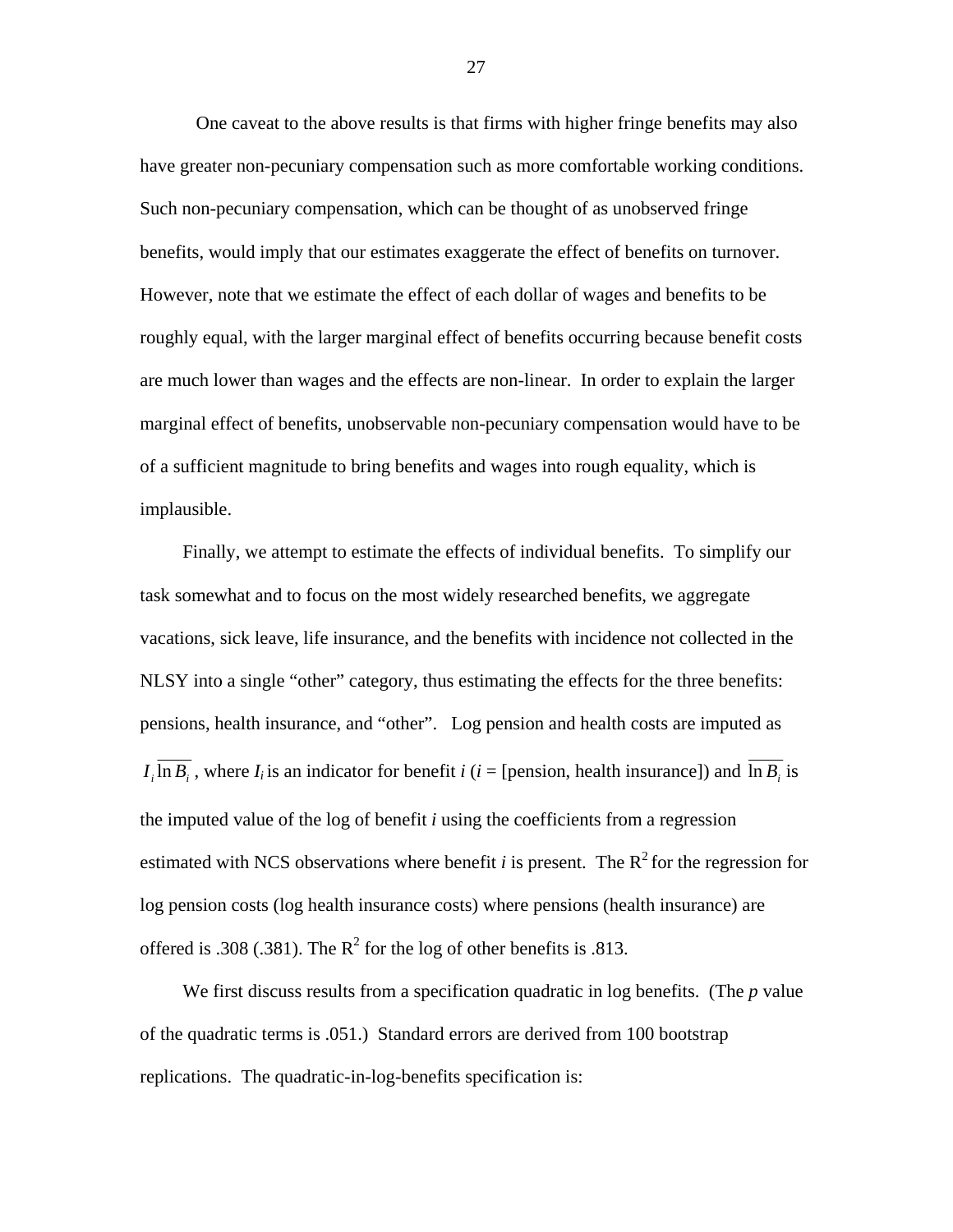$$
E(Q | W, B, X) = \beta_{1w} \overline{\ln(\tilde{W})} + \beta_{2w} \overline{\ln(\tilde{W})^2} + \sum_{i} [\beta_{1i} \overline{\ln(B_i + .01)} + \beta_{2i} \overline{\ln(B_i + .01)^2} + \beta_{3i} \overline{\ln(\tilde{W})} \ln(B_i + .01)] + \sum_{i} \sum_{j>i} \beta_{4ij} \overline{\ln(B_i + .01)} \ln(B_j + .01) + X\beta_x.
$$

As above, in imputing the quadratic terms variances around  $E(B_i|Z)$  are set to zero where regression predictions are negative. In addition, the cross-product terms for different benefits imply correlations between these benefits; where predicted cross-products imply correlations greater than one in magnitude they are set to the value implying a correlation of 1 or  $-1.27$ 

Table 3 shows that it is difficult to disentangle the effects of individual benefits. Of the terms including the three benefits, only the terms for "other benefits" are jointly significant at the 10 percent level ( $p = 0.036$ ), and wages are not significant. The standard errors for the marginal effects of the individual benefits are .030 or greater at the median and .071 or larger at the  $25<sup>th</sup>$  percentile, quite large in this context. It is consequently not a surprise that at the median, none of the estimated effects of the marginal dollar of benefits are significant for any benefit (and similarly for wages); the effect of pensions is wrong-signed. At the  $25<sup>th</sup>$  percentile, the effect of "other benefits" is significantly different from that of wages at the 10 percent level using a one-tailed test  $(t = 1.56)$ . Symmetry of the terms involving the three different benefits is not rejected, nor is symmetry of the benefit terms with the terms for wages.

Consistent with the large standard errors, different specifications yield somewhat different results. A quadratic specification where benefits and wages are entered linearly rather than as logs yields an only slightly worse fit than the log specification (0.0982 vs.

 $27$  For a small number of observations the implied variance-covariance matrix of the three benefits is still not positive semi-definite even after correcting the variances and correlations between any two benefits; the average violation is small and these were left uncorrected.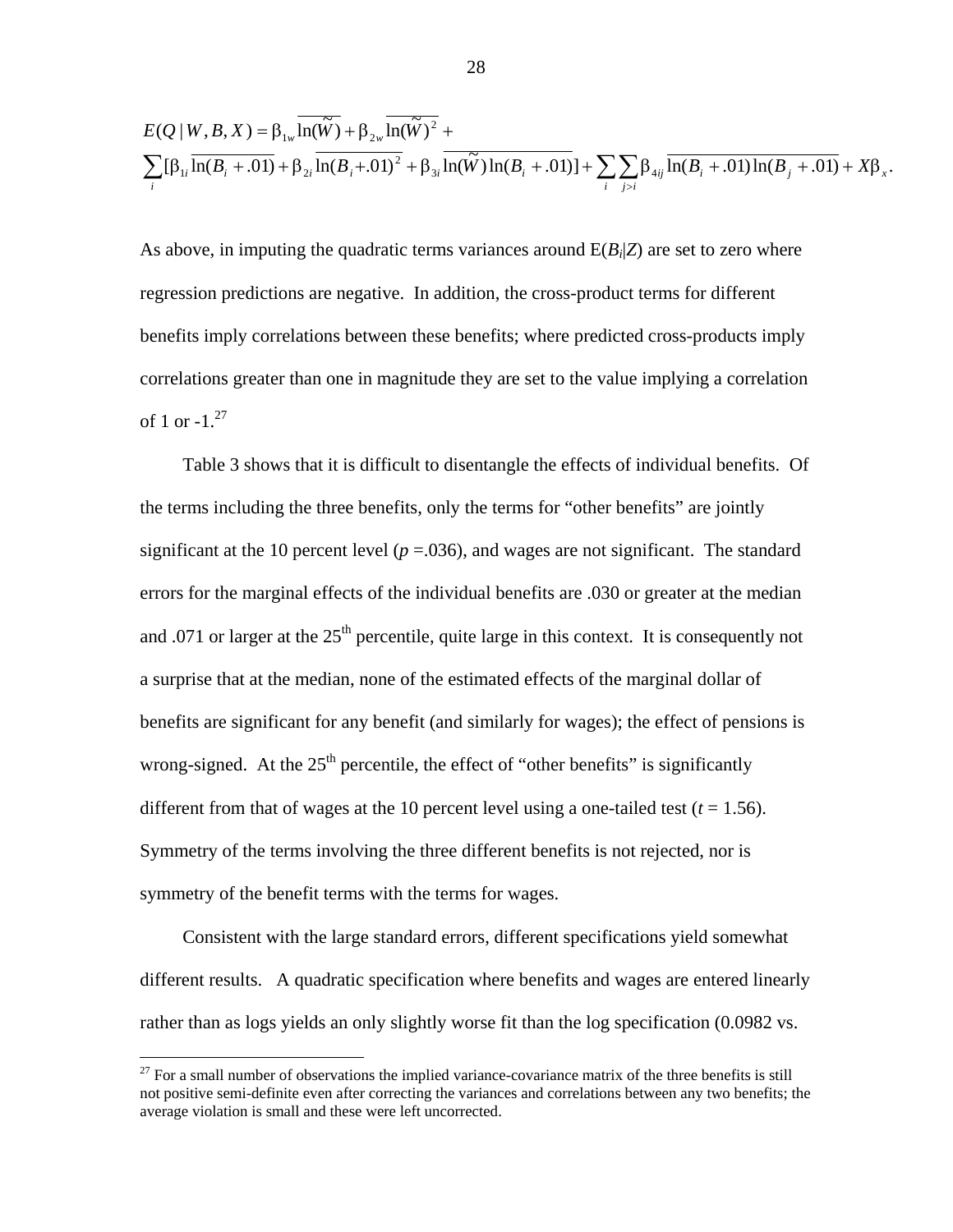0.0994). Relative to the log specification, the estimated signs change for health insurance and pensions at the median and  $25<sup>th</sup>$  percentiles. Of the terms for the separate benefits only the terms for pensions are not jointly significant at the 5 percent level.<sup>28</sup>

In summary, the estimates for the effects of individual benefits are imprecise and volatile. Part of the reason for this is because the incidences of the individual benefits are strongly correlated with each other and with wages. This is demonstrated in the first panel of table 4, which shows the correlation matrix for ln *W* and the individual benefit incidences in the NLSY79. Benefit cost is even more highly correlated across benefits, as shown in the bottom panel of table 4. The higher correlation of cost relative to incidence is due to the association of the incidence of individual benefits with higher costs for other benefits. Appendix table 1 shows the coefficients on cross-benefit incidence dummies (and log wages) from our NCS regressions on individual benefits. These coefficients are generally positive and often of substantial magnitude. The combined effect of the positive association of the incidence of individual benefits with both the incidence and cost of other benefits is to make it difficult to disentangle the effects of different benefits upon quits. Note that these positive associations are consistent with our theory. If all types of benefits had a greater effect on quits than wages, firms especially concerned with reducing quits would be expected to offer several types of benefits and to more generously fund those they did offer.

These large correlations between benefits also imply that examining the effect of benefits individually may greatly exaggerate their effect on quits. Table 5 shows

 $\overline{a}$ 

<sup>&</sup>lt;sup>28</sup> Similarly, a specification where the variance of benefit *i* around its expected value is estimated as  $\exp(Z_{\gamma_{2i}})$  in the first stage (as in footnote 24) yields an identical fit to 4 decimal places but a different sign for the effect of health insurance at the median and substantially different estimates for pensions.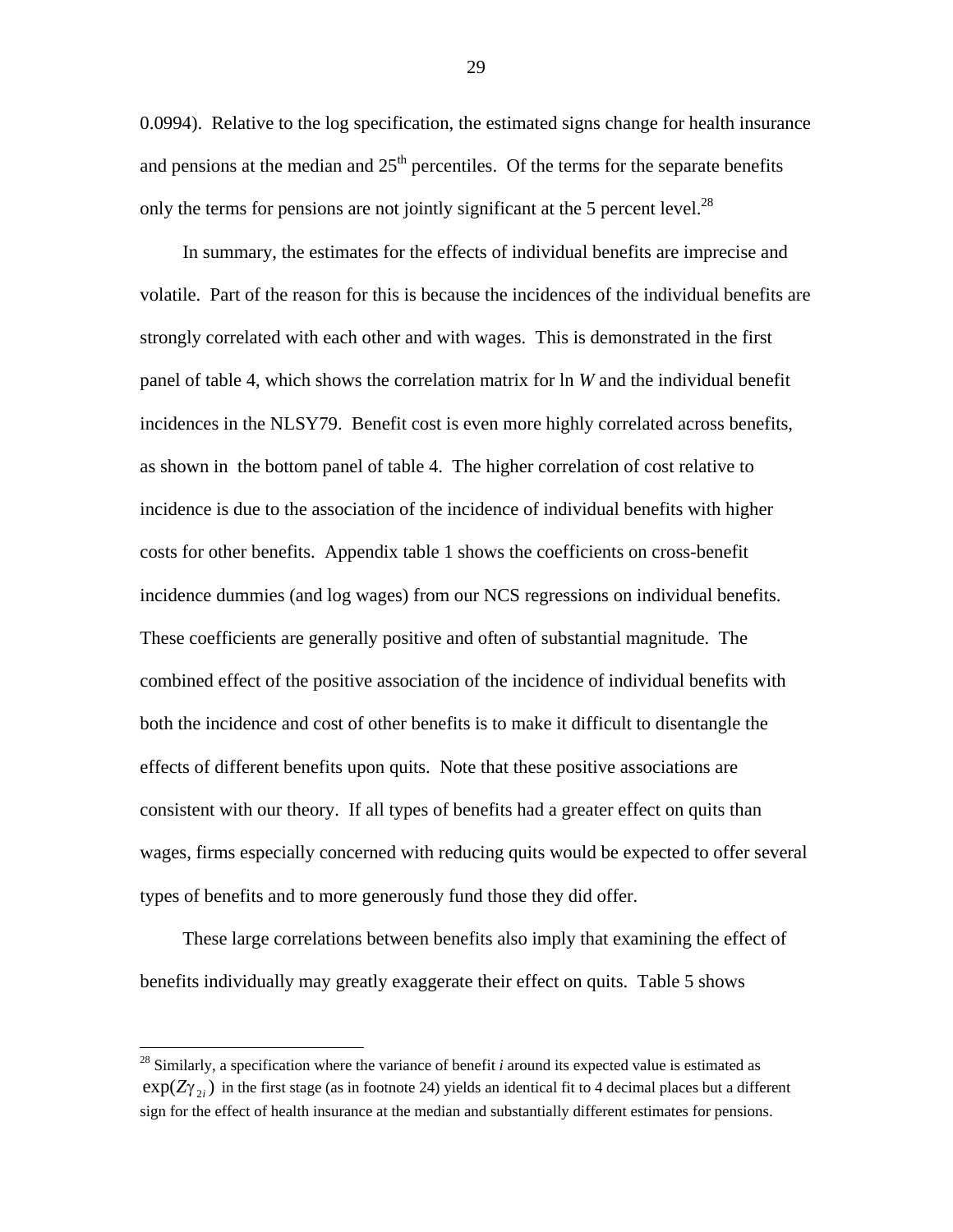examples of this with specifications using logs of (augmented) wages and individual benefits (without quadratic terms). Entered separately, both health insurance and pensions have large and significant effects on quits. Entered together but without other benefits, the effect of pensions is cut by almost three-quarters and is no longer significant; the effect of health insurance drops slightly. Entered with other benefits, the effect of pensions drops further and the effect of health insurance is cut by more than half. Papers dealing with the effect of individual benefits on turnover should be read with this in mind.<sup>29</sup>

Turnover. Table 6 shows the results with turnover rather than quits as the dependent variable. For aggregate benefits, the results are similar to but stronger than the results for quits. Again, there is no evidence against symmetrical wages and benefits effects. The differences between the estimated effects of wages and benefits at various points in the distribution are also larger than for quits, with differences of 9.3 percentage points at the  $25<sup>th</sup>$  percentile and 3.2 percentage points for the median (both are significant at the 1 percent level). Specifications using health, pensions, and "other" benefits show results that are similarly volatile and imprecise to those for quits.

Training. Our model predicts that firms that pay a higher proportion of compensation in the form of benefits will predominantly be firms with greater hiring and training costs. One obvious proxy for training costs is the amount of formal training provided to the employee, which the NLSY79 provides data on. We regressed the log of hours (plus one) of formal training with the current employer in the previous year on wages and benefits, using the same quadratic specification as in (18). The results, shown

 $\overline{a}$ 

 $^{29}$  As noted above, papers analyzing turnover typically analyze the effect of only one individual benefit. Mitchell (1983) has the most comprehensive information on fringes. Unlike us, Mitchell finds that including other fringes has only a small effect on the pension coefficient in a quit or turnover equation.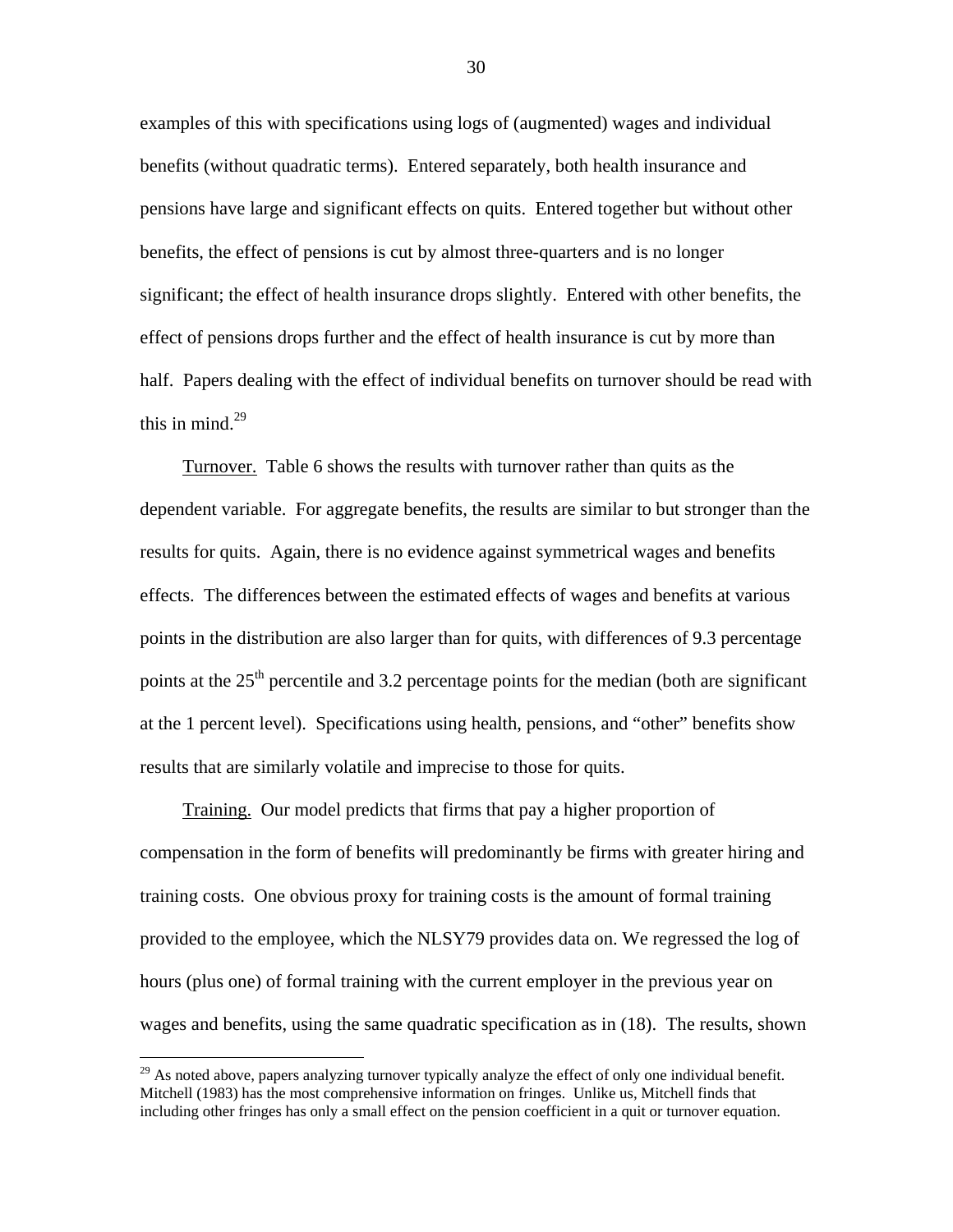in Table 7, support our model. Both wages and benefits are significantly associated with training, but in the range of most of the data the effect of benefits is much larger. At the median, a dollar increase in benefits is associated with six times the increase in log training that a dollar increase in wages is. Similarly, we find that for 86.5 percent of the sample the marginal effect of benefits exceeds that of wages (with a 95 percent confidence interval of 78.5 to 88.5 percent).

#### V. Conclusion

It has been argued that one of the functions of fringe benefits is to reduce turnover. We investigated this question both theoretically and empirically. Our theoretical model shows how it is possible in a competitive equilibrium that the marginal dollar of benefits would reduce quits more than the marginal dollar of wages.

For our empirical work, we turned to an untapped data source, the National Compensation Survey, to analyze the responsiveness of quits to fringe benefits. Specifically, by combining information in the NCS on the cost of benefits with information on worker quits and fringe benefit incidence in the NLSY79, we have been able to estimate the quit probability as a function of a worker's wage and the dollar value of his fringe benefits.

Our estimates indicate that quits are much more responsive to an additional dollar of fringe benefits than to an additional dollar of wages. Consistent with our theoretical model, which predicts a positive association between benefits and turnover costs, we find that employers providing more training, who presumably have greater turnover costs, offer greater benefits.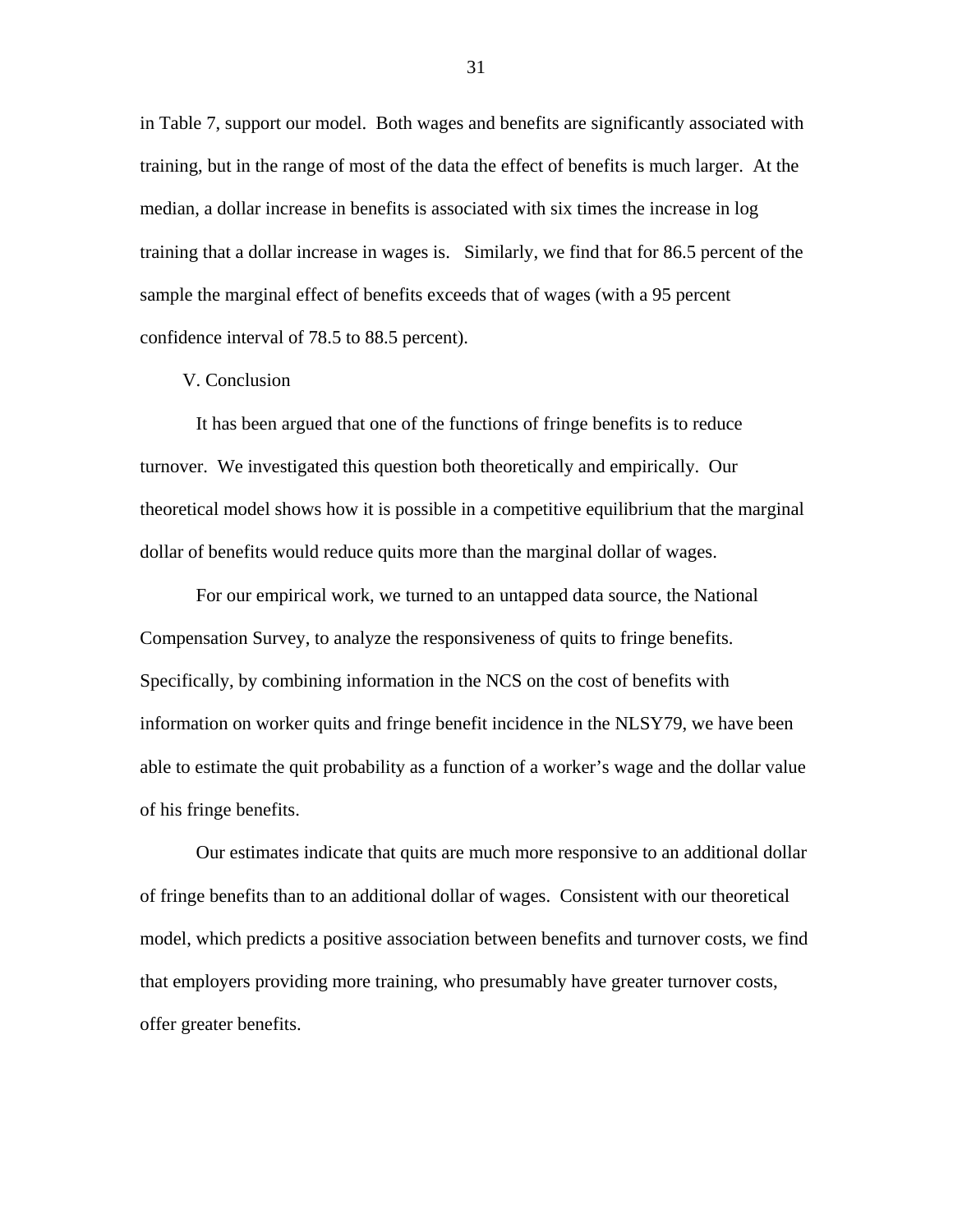If a number of benefits have strong effects on quits, firms especially concerned with reducing quits would be expected to offer them simultaneously and to fund them relatively generously. This is borne out empirically: the incidence of individual benefits is positively correlated with both the incidence and cost of other benefits. Consequently, the effect of an individual benefit on quits is greatly exaggerated when other benefits are not included in the estimated equation. Unfortunately, the high correlations among individual benefits coupled with the fact that we impute rather than observe individual benefits in the NLSY9 means that we are not able to tease out the separate effects of the individual benefits.

While both the quit and training equations are consistent with the hypothesis that employers use fringe benefits to reduce quits, the estimation is reduced-form due to lack of an exogenous instrument for fringe benefits. Interestingly, however, adding demographic characteristics and an ability proxy to our quit equation has a fairly small effect on the estimates. Our quit regressions also control for major occupation, tenure, and employer size. While we cannot formally rule out the possibility that the reduction in quits associated with benefits may be caused by some omitted variable that is correlated with benefits, it is hard to imagine what that variable might be.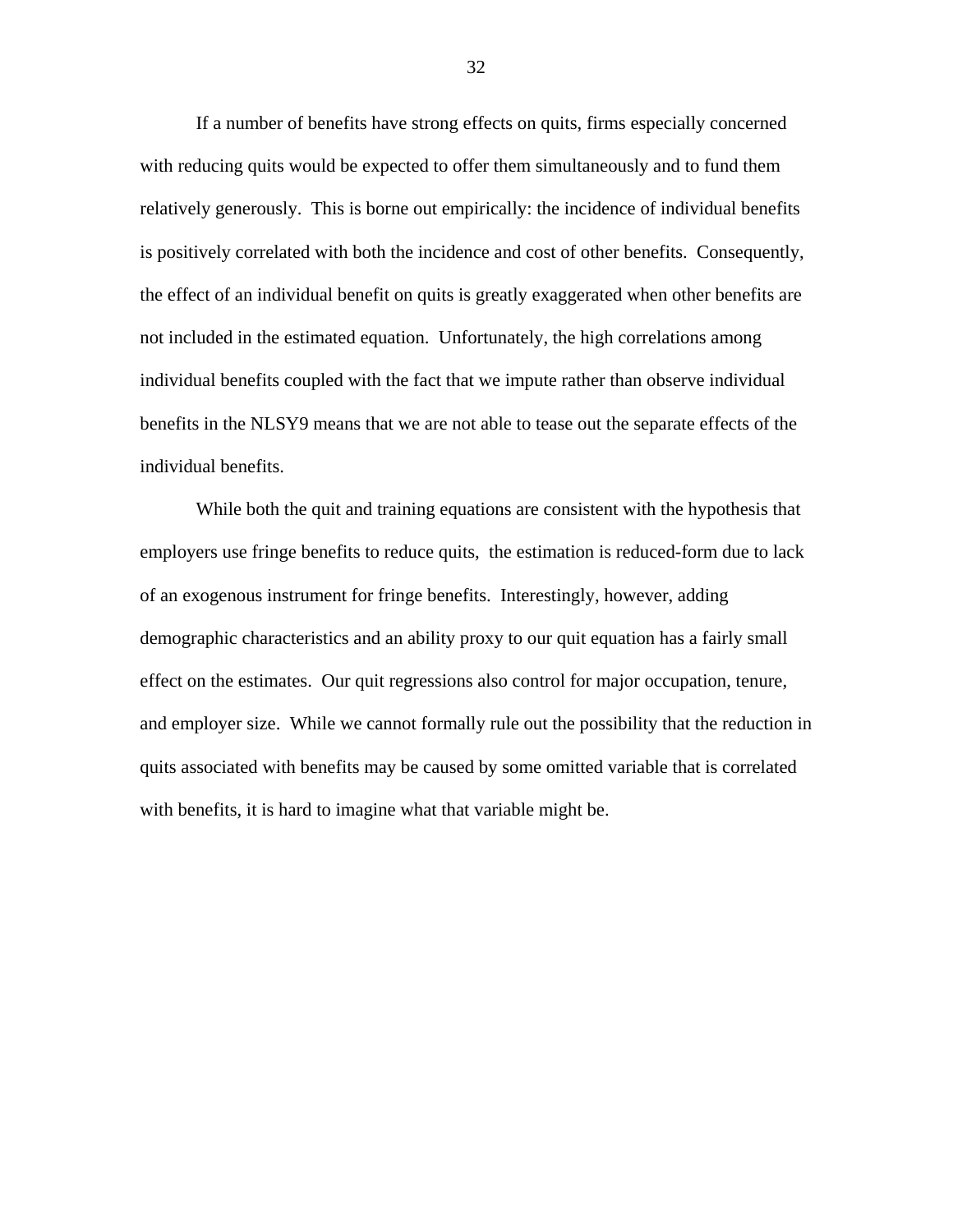### References

Abraham, Katharine G., and James R. Spletzer, "Are the New Jobs Good Jobs?," *Labor in the New Economy*, Katharine G. Abraham, James R. Spletzer, and Michael Harper, eds., NBER, forthcoming.

Allen, Steven G., Robert L. Clark, and Ann A. McDermed, *Journal of Human Resources*, Vol. 28, No. 3 (Summer 1993), pp. 463-481.

Barron, John M. and Ann Fraedrich, "The Implications of Job Matching for Retirement Health Insurance and Leave Benefits," *Applied Economics* Vol. 26, No. 5 (May 1994), pp. 425-435.

Baughman, Reagan, Daniela DiNardi, and Douglas Holtz-Eakin, "Productivity and Wage Effects of "Family-Friendly" Fringe Benefits," *International Journal of Manpower*, Vol. 24, No. 3, 2003, pp. 247-259.

Berger, Mark C. . Dan A. Black, Frank A. Scott, "Is There Job Lock? Evidence from the Pre-HIPAA Era?" *Southern Economic Journal*, Vol. 70, No. 4 (Apr., 2004), pp. 953-976.

Buchmueller, Thomas C. and Robert G. Valletta, "The Effects of Employer-Provided Health Insurance on Worker Mobility," *Industrial and Labor Relations Review*, Vol. 49, No. 3 (Apr., 1996), pp. 439-455.

Bureau of Labor Statistics, *Employee Benefits in Medium and Large Private Establishment, 1993,* (November 1994).

Carrington, William J., Kristin McCue, and Brooks Pierce, "Nondiscrimination Rules and the Distribution of Fringe Benefits," *Journal of Labor Economics*, Vol. 20, No. 2, Pt. 2 (2002).

Dale-Olsen, Harald, "Wages, Fringe Benefits, and Worker Turnover," *Labour Economics*, Vol. 13, (Februrary, 2006), pp. 87-105.

Gruber, Jonathan and Michael K. Lettau, "How Elastic is the Firm's Demand for Health Insurance?" *Journal of Public Economics*, vol. 88, issues 7-8 (July 2004), pp. 1273-1293

Gustman, Alan L. and Thomas L. Steinmeier, "Pension Portability and Labor Mobility: Evidence from the Survey of Income and Program Participation," *Journal of Public Economics*, Vol. 50, (March, 1993), pp. 299-323.

Gustman, Alan L., Olivia S. Mitchell and Thomas L. Steinmeier, "The Role of Pensions in the Labor Market: A Survey of the Literature," *Industrial and Labor Relations Review*, Vol. 47, No. 3 (Apr., 1994), pp. 417-438.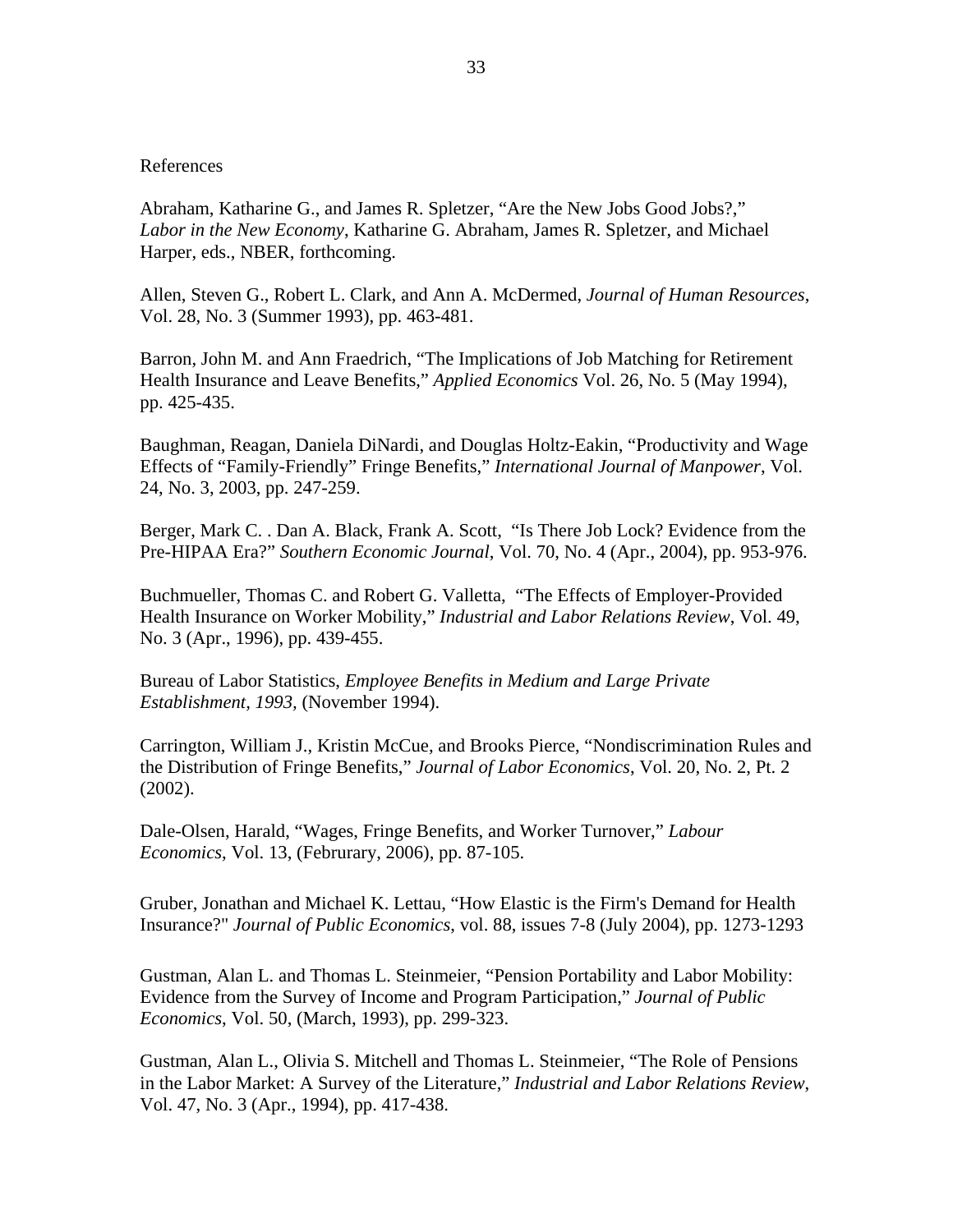Holtz-Eakin, Douglas, "Health Insurance Provision and Labor Market Efficiency in the United States and Germany," in Rebecca Blank, ed., *Social Protection Versus Economic Efficiency*, Chicago: University of Chicago Press, pp. 157-88.

Ippolito, Richard A., "Encouraging Long-Term Tenure: Wage Tilt or Pensions?" *Industrial and Labor Relations Review*, Vol. 44, No. 3 (Apr., 1991), pp. 520-535.

Ippolito, Richard A.,"'Workers' and'Savers': Toward Reconciling the Pension-Quit Literature," *Journal of Human Resources*, Vol. 37, No. 2. (Spring, 2002), pp. 275-308.

Levy, Helen. "Who Pays for Health Insurance? Employee Contributions to Health Insurance Premiums," Princeton University Industrial Relations Section Working Paper 398, March 1998.

Little, Roderick J. A., and Donald B. Rubin, *Statistical Analysis with Missing Data, 2nd Edition,* New York: John Wiley, 2002.

 Madrian , Brigitte C., "Employment-Based Health Insurance and Job Mobility: Is There Evidence of Job-Lock?" *Quarterly Journal of Economics*, Vol. 109, No. 1 (Feb., 1994), pp. 27-54.

Mitchell, Olivia S., "Fringe Benefits and the Cost of Changing Jobs," *Industrial and Labor Relations Review*, Vol. 37, No. 1 (Oct., 1983), pp. 70-78.

Mitchell, Olivia S., "Fringe Benefits and Labor Mobility," *Journal of Human Resources*, Vol. 17, No. 2. (Spring, 1982), pp. 286-298.

Parker, Darrell F. Parker and Sherrie L W Rhine, "Turnover Costs and the Wage-Fringe Mix," *Applied Economics*, vol. 23, issue 4A (1991), pp. 617-22

Pierce, Brooks, "Compensation Inequality," *Quarterly Journal of Economics*, Vol. 116, No. 4 (November 2001), pp. 1493-1525.

Pierce, Brooks, "Recent Trends in Compensation Inequality," in *Labor in the New Economy*, Katherine G. Abraham, Michael Harper, and James R. Spletzer, ed, NBER, forthcoming.

Rothschild, Michael and Joseph Stiglitz, "Equilibrium in Competitive Insurance Markets: An Essay on the Economics of Imperfect Information," *Quarterly Journal of* Economics, Vol 90,. No. 4 (November 1976), pp. 355–374.

Scott, Frank A., Mark C. Berger, and Dan A. Black, Effects of the Tax Treatments of Fringe Benefits on Labor Market Segmentation," *Industrial and Labor Relations Review*, Vol. 42, No. 2 (January 1989).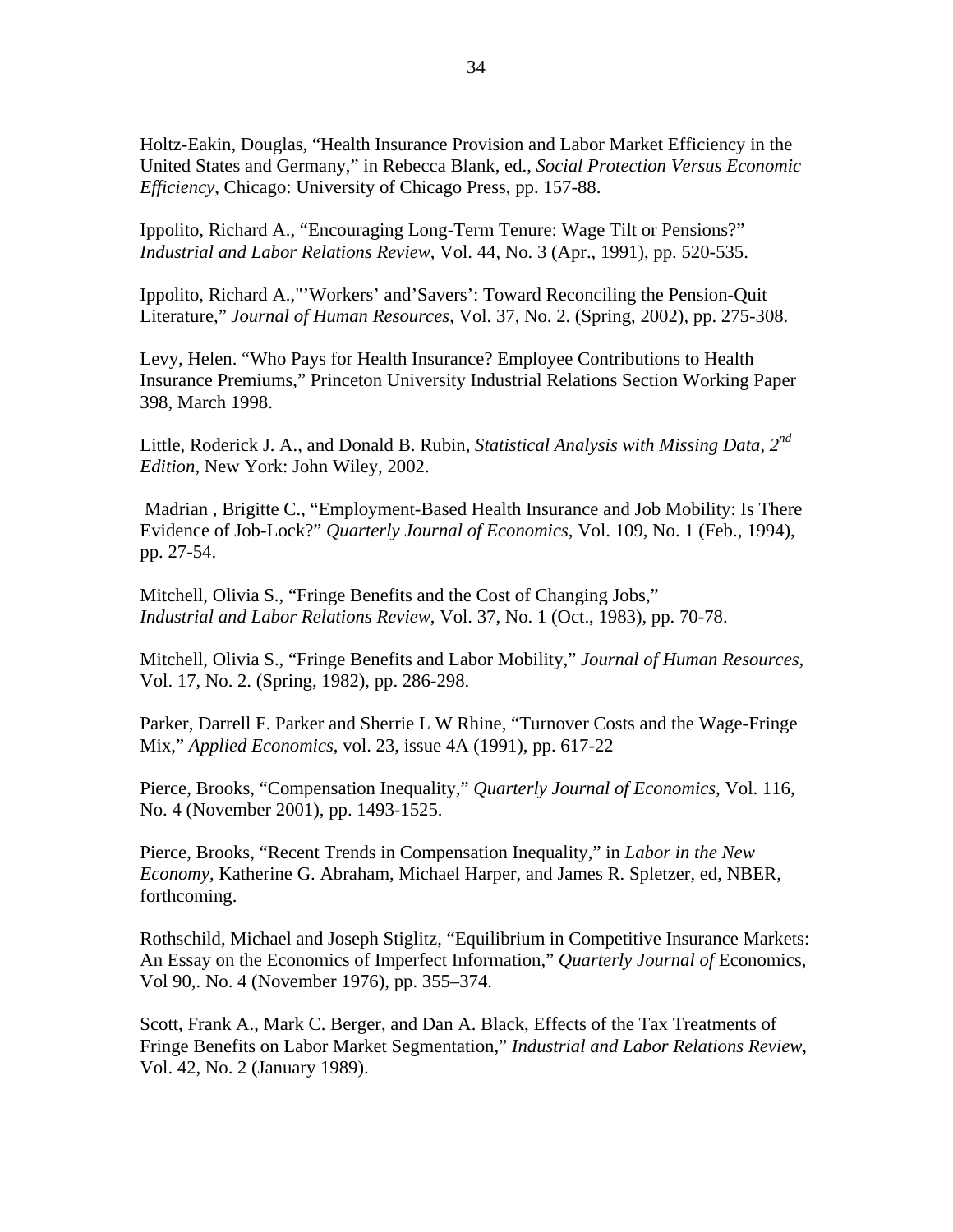Spence, Michael, "Job Market Signaling," *Quarterly Journal of Economics*, Vol 87. No. 3, (August 1973): 355–374

Woodbury, Stephen A, "Substitution Between Wage and Nonwage Benefits," Vol. 73, No. 1 (March 1983), pp. 166-182.

Woodbury, Stephen A. and Daniel S. Hamermesh, "Taxes, Fringe Benefits, and Faculty," *Review of Economics and Statistics*, Vol. 73, No. 2 (May 1992), pp. 287-296.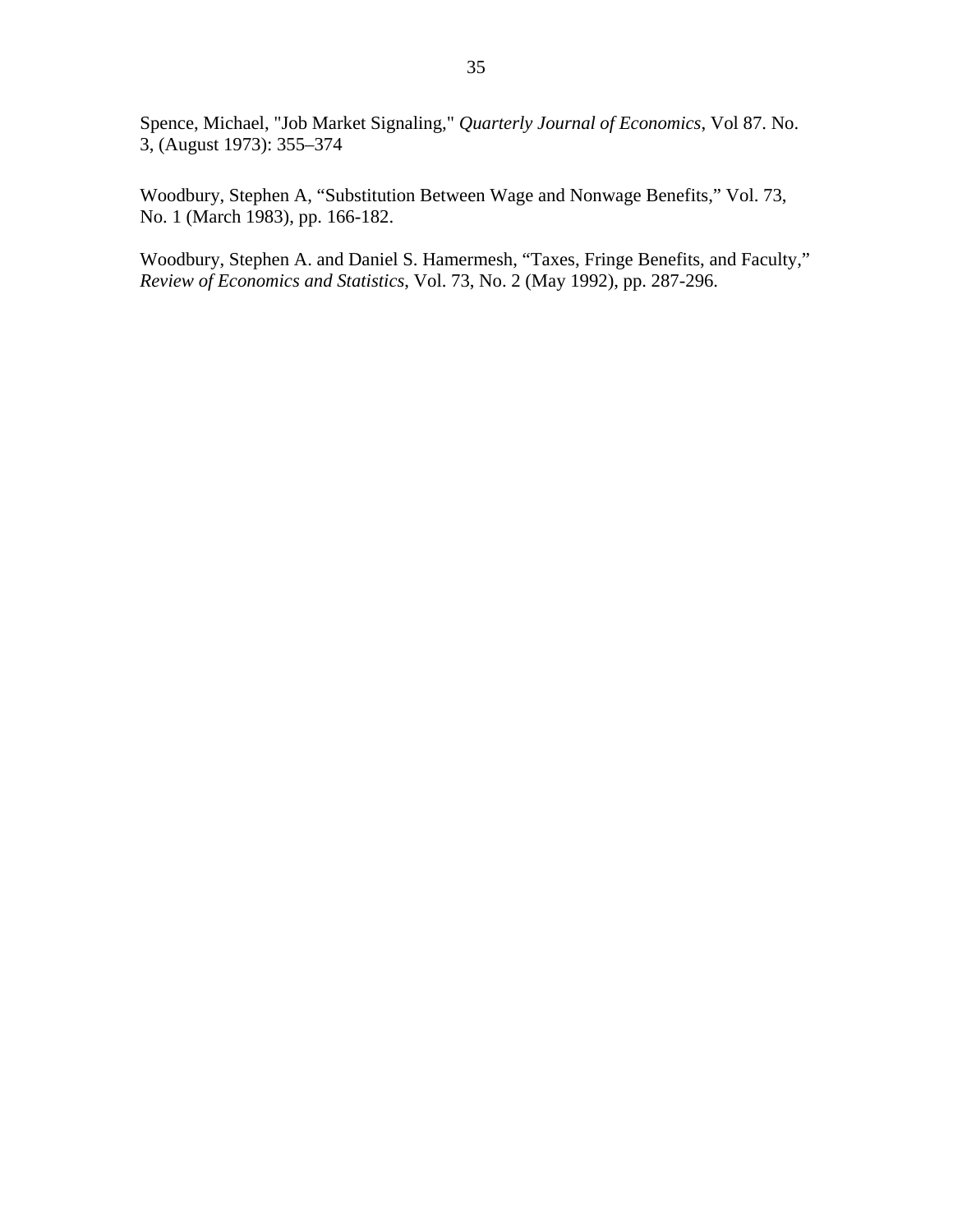## Descriptive Statistics

|                                     |              |         | Standard  |         |              |
|-------------------------------------|--------------|---------|-----------|---------|--------------|
| Variable                            | $\mathsf{N}$ | Mean    | Deviation | Min.    | Max.         |
| <b>NCS</b>                          |              |         |           |         |              |
| <b>Benefits</b>                     | 348,088      | 1.90    | 2.00      | 0       | 40.36        |
| Wages                               | 348,392      | 8.46    | 5.93      | 1.00    | 99.94        |
| <b>Augmented Wages</b>              | 347,355      | 9.48    | 6.38      | 1.17    | 112.41       |
| Ln (Benefits +.01)                  | 348,088      | $-0.22$ | 1.79      | $-4.61$ | 3.70         |
| Log wage                            | 348,392      | 1.96    | 0.59      | 0.00    | 4.60         |
| Log augmented wage                  | 347,355      | 2.08    | 0.57      | 0.16    | 4.72         |
| Sick Leave incidence                | 348,392      | 0.72    | 0.45      | 0       | 1            |
| Vacation incidence                  | 348,392      | 0.93    | 0.25      | 0       | 1            |
| Life Insurance incidence            | 348,392      | 0.70    | 0.46      | 0       | 1            |
| Health Insurance incidence          | 348,392      | 0.78    | 0.42      | 0       | 1            |
| Pension incidence                   | 348,392      | 0.61    | 0.49      | 0       | 1            |
| Pension cost                        | 348,392      | 0.34    | 0.68      | 0       | 23.81        |
| Health Insurance cost               | 348,392      | 0.70    | 0.72      | 0       | 17.23        |
| Other benefits                      | 348,088      | 0.87    | 0.99      | 0       | 24.24        |
| Ln (Pension + .01) (Pension         | 223,665      |         |           |         |              |
| offered)                            |              | $-1.46$ | 1.59      | $-4.61$ | 3.17         |
| Ln (Health Insurance + .01) (Health | 285,050      |         |           |         |              |
| insurance offered)                  |              | $-0.51$ | 1.16      | $-4.51$ | 2.85         |
| Ln (Other benefits $+ .01$ )        | 348,088      | $-0.92$ | 1.59      | $-4.61$ | 3.19         |
| Union                               | 348,392      | 0.16    | 0.37      | 0       | 1            |
| Full time                           | 348,392      | 0.80    | 0.40      | 0       | 1            |
| Log establishment size              | 348,392      | 4.75    | 2.07      | 0       | 13.22        |
| Year = $1988$                       | 348,392      | 0.17    | 0.37      | 0       | 1            |
| Year = 1989                         | 348,392      | 0.17    | 0.38      | 0       | $\mathbf{1}$ |
| Year = $1990$                       | 348,392      | 0.17    | 0.38      | 0       | $\mathbf{1}$ |
| Year = $1991$                       | 348,392      | 0.16    | 0.37      | 0       | 1            |
| Year = $1992$                       | 348,392      | 0.16    | 0.37      | 0       | 1            |
| Year = $1993$                       | 348,392      | 0.16    | 0.37      | 0       | $\mathbf{1}$ |
| Professional/Technical              | 348,392      | 0.11    | 0.32      | 0       | $\mathbf{1}$ |
| Executive/Administrative/Managerial | 348,392      | 0.09    | 0.28      | 0       | $\mathbf{1}$ |
| <b>Sales</b>                        | 348,392      | 0.11    | 0.32      | 0       | $\mathbf 1$  |
| Administrative/Clerical             | 348,392      | 0.16    | 0.37      | 0       | $\mathbf{1}$ |
| Precision Production/Craft/Repair   | 348,392      | 0.11    | 0.31      | 0       | $\mathbf{1}$ |
| Operators/Assemblers/Inspectors     | 348,392      | 0.11    | 0.32      | 0       | $\mathbf{1}$ |
| Transportation                      | 348,392      | 0.05    | 0.21      | 0       | $\mathbf{1}$ |
| Handlers/Cleaners/Laborers          | 348,392      | 0.08    | 0.28      | 0       | $\mathbf{1}$ |
| Service                             | 348,392      | 0.17    | 0.38      | 0       | 1            |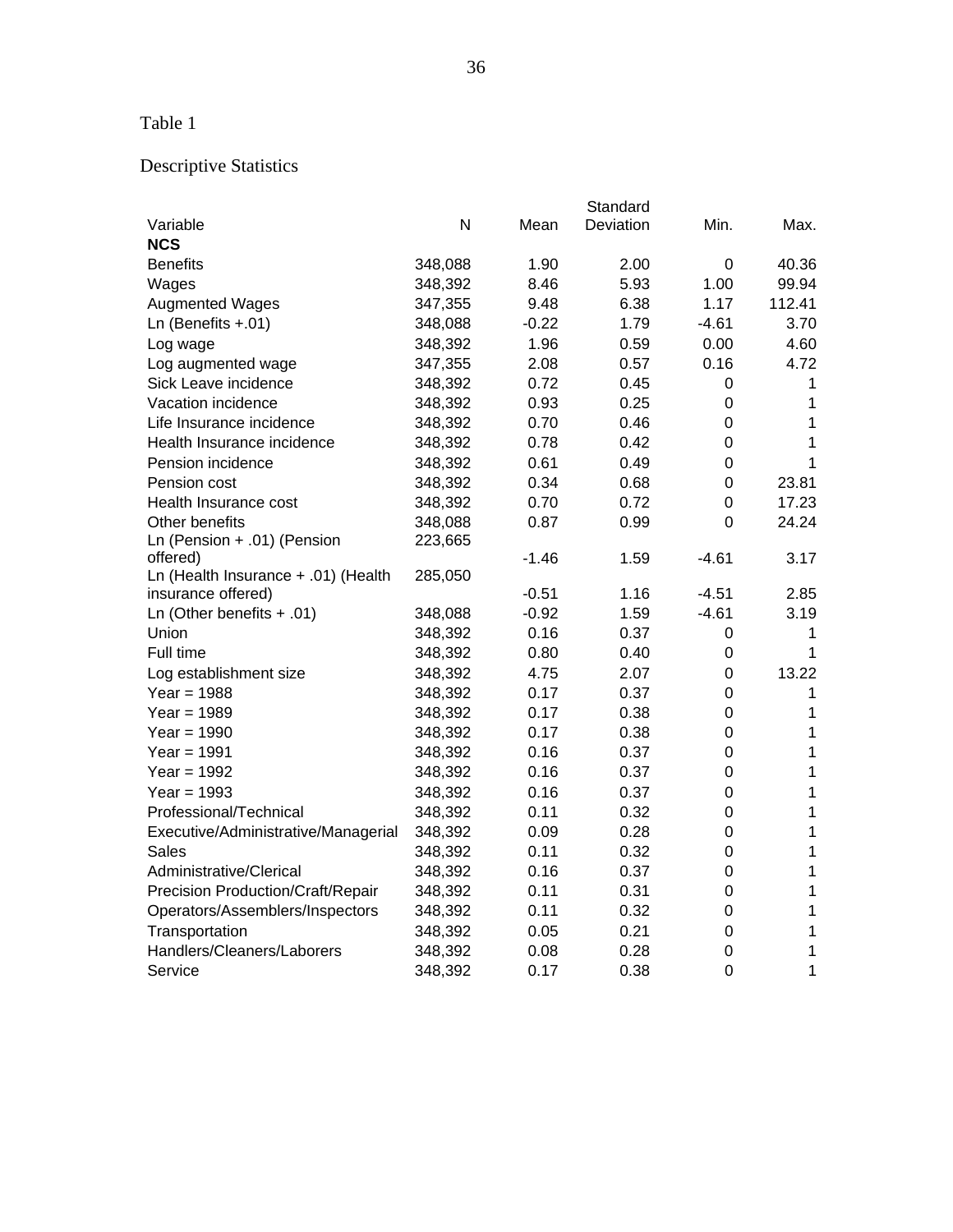Table 1 (continued)

|                                     |        |         | Standard  |             |              |
|-------------------------------------|--------|---------|-----------|-------------|--------------|
| Variable                            | N      | Mean    | Deviation | Min.        | Max.         |
| NLSY79                              |        |         |           |             |              |
| Quits                               | 23,119 | 0.19    | 0.39      | 0           | 1            |
| Turnover                            | 23,119 | 0.26    | 0.44      | 0           | 1            |
| Log wage                            | 23,119 | 1.98    | 0.49      | 0.00        | 4.57         |
| <b>Imputed Augmented Wages</b>      | 23,119 | 9.27    | 5.06      | 0.72        | 98.76        |
| Imputed Log Augmented Wages         | 23,119 | 2.11    | 0.48      | 0.16        | 4.63         |
| Imputed Ln (Benefits +.01)          | 23,119 | $-0.32$ | 1.64      | $-5.32$     | 3.53         |
| Sick Leave incidence                | 23,119 | 0.62    | 0.49      | $\pmb{0}$   | 1            |
| Vacation incidence                  | 23,119 | 0.84    | 0.37      | 0           | 1            |
| Life Insurance incidence            | 23,119 | 0.69    | 0.46      | 0           | 1            |
| Health Insurance incidence          | 23,119 | 0.80    | 0.40      | 0           | 1            |
| Pension incidence                   | 23,119 | 0.59    | 0.49      | 0           | 1            |
| Imputed Ln Pension costs (Pension   | 13,263 |         |           |             |              |
| offered)                            |        | $-1.62$ | 0.73      | $-4.74$     | 2.65         |
| Imputed Ln Health Insurance         | 18,093 |         |           |             |              |
| (Health Insurance offered)          |        | $-0.66$ | 0.64      | $-3.51$     | 1.37         |
| Imputed Ln Other Benefits           | 23,119 | $-1.04$ | 1.43      | $-6.44$     | 2.70         |
| <b>Imputed Pension costs</b>        | 23,119 | 0.29    | 0.40      | $-0.42$     | 5.56         |
| Imputed Health Insurance            | 23,119 | 0.66    | 0.49      | $-0.50$     | 3.37         |
| <b>Imputed Other Benefits</b>       | 23,119 | 0.76    | 0.72      | $-0.97$     | 8.71         |
| Union                               | 23,119 | 0.14    | 0.35      | $\pmb{0}$   | 1            |
| Full time                           | 23,119 | 0.92    | 0.28      | $\pmb{0}$   | 1            |
| Log establishment size              | 23,119 | 4.14    | 2.25      | 0           | 11.51        |
| Year = $1988$                       | 23,119 | 0.16    | 0.36      | 0           | 1            |
| Year = $1989$                       | 23,119 | 0.18    | 0.38      | 0           | 1            |
| Year = $1990$                       | 23,119 | 0.17    | 0.38      | 0           | 1            |
| Year = $1991$                       | 23,119 | 0.16    | 0.37      | 0           | 1            |
| Year = $1992$                       | 23,119 | 0.16    | 0.37      | 0           | 1            |
| Year = $1993$                       | 23,119 | 0.17    | 0.37      | 0           | 1            |
| Professional/Technical              | 23,119 | 0.14    | 0.34      | $\pmb{0}$   | 1            |
|                                     | 23,119 | 0.14    | 0.35      | 0           | 1            |
| Executive/Administrative/Managerial | 23,119 |         |           |             |              |
| <b>Sales</b>                        | 23,119 | 0.11    | 0.32      | 0           | 1            |
| Administrative/Clerical             |        | 0.17    | 0.38      | $\mathbf 0$ | 1            |
| Precision Production/Craft/Repair   | 23,119 | 0.15    | 0.35      | $\pmb{0}$   | $\mathbf{1}$ |
| Operators/Assemblers/Inspectors     | 23,119 | 0.09    | 0.29      | 0           | 1            |
| Transportation                      | 23,119 | 0.05    | 0.21      | 0           | 1            |
| Handlers/Cleaners/Laborers          | 23,119 | 0.05    | 0.21      | 0           | 1            |
| Service                             | 23,119 | 0.10    | 0.30      | 0           | 1            |
| Tenure (weeks)                      | 23,119 | 201.67  | 183.90    | 0           | 824          |
| Log (Hours Training +1)             | 24,337 | 0.48    | 1.30      | 0           | 9.15         |
| Female                              | 23,119 | 0.43    | 0.50      | 0           | 1            |
| <b>Black</b>                        | 23,119 | 0.11    | 0.32      | 0           | 1            |
| Hispanic                            | 23,119 | 0.06    | 0.23      | 0           | 1            |
| <b>Highest Grade Completed</b>      | 23,086 | 13.12   | 2.25      | 0           | 20           |
| AFQT (residual)                     | 23,119 | 6.52    | 18.98     | $-65.48$    | 45.94        |
| Experience at start of job          | 23,119 | 327.01  | 179.89    | 0           | 951          |
| Married                             | 23,018 | 0.43    | 0.50      | 0           | 1            |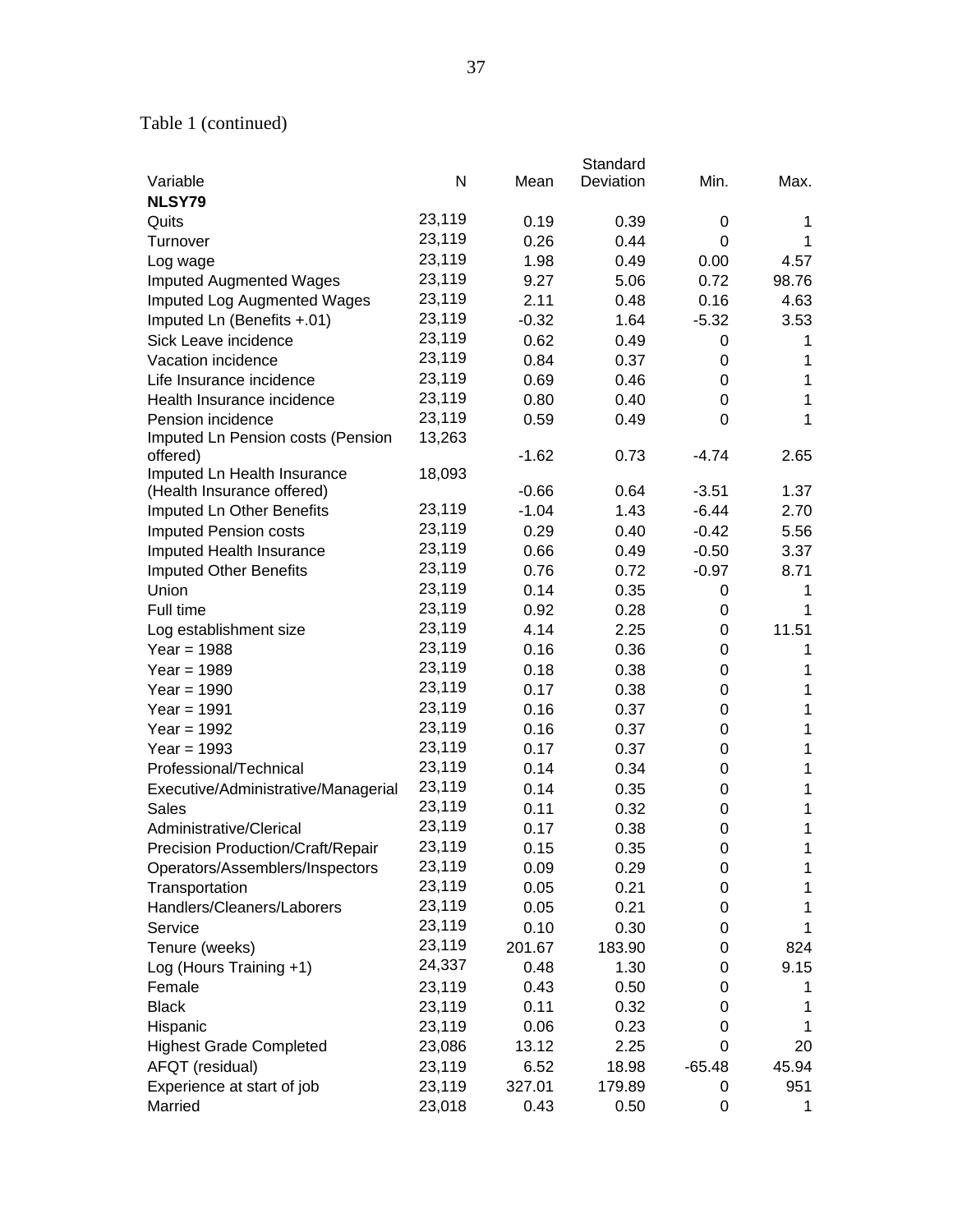|  | Regression coefficients, quits |  |
|--|--------------------------------|--|
|  |                                |  |

| Ln Wages                                                                | $-0.045$<br>(.008) | $-0.055$<br>(.007) |                    |                    |                    |                    |                     |
|-------------------------------------------------------------------------|--------------------|--------------------|--------------------|--------------------|--------------------|--------------------|---------------------|
| Ln Augmented Wages                                                      |                    |                    | $-0.059$           | $-0.025$           | $-074$             | $-0.076$           | $-079$              |
| Pension offered                                                         | $-0.015$<br>(.008) |                    | (.008)             | (.010)             | (.060)             | (.060)             | (.040)              |
| Health Ins. offered                                                     | $-0.033$<br>(.013) |                    |                    |                    |                    |                    |                     |
| Life Ins. offered                                                       | $-0.013$<br>(.010) |                    |                    |                    |                    |                    |                     |
| Sick Leave offered                                                      | $-0.027$<br>(.008) |                    |                    |                    |                    |                    |                     |
| Vacation offered                                                        | $-0.026$<br>(.012) |                    |                    |                    |                    |                    |                     |
| Ln (Benefit Costs+.01)                                                  |                    |                    |                    | $-0.026$<br>(.003) | $-0.031$<br>(.019) | $-0.030$<br>(.019) | $-0.030$<br>(.014)  |
| Ln Ben. x Ln Wages                                                      |                    |                    |                    |                    | .0056<br>(.0063)   | .0052<br>(.0063)   | .0051<br>(.0047)    |
| $(Ln \text{ Wages})^2$                                                  |                    |                    |                    |                    | .0107<br>(.0131)   | .0132<br>(.0121)   | .0118<br>(.0098)    |
| (Ln Benefits) $2$                                                       |                    |                    |                    |                    | .0016<br>(.0023)   | .0016<br>(.0024)   | .0017<br>(.0021)    |
| Employee contributions<br>for health insurance<br>included in benefits? | No                 | No                 | No                 | No                 | No                 | No                 | Yes                 |
| Demographics included?<br>Effect of Wages (or<br>Augmented Wages) at    | No                 | No                 | No                 | No                 | No                 | Yes                | No                  |
| median                                                                  | $-0.005$<br>(.001) | $-0.010$<br>(.001) | $-.007$<br>(.001)  | $-0.003$<br>(.001) | $-.003$<br>(.002)  | $-0.002$<br>(.002) | $-.004$<br>(.001)   |
| <b>Effect of Benefits at</b><br>median                                  |                    |                    |                    | $-0.019$<br>(.002) | $-0.013$<br>(.007) | $-0.013$<br>(.007) | $-0.010$<br>(0.005) |
| Difference in effect at<br>median                                       |                    |                    |                    | $-0.016$           | $-.010$            | $-.010$            | $-.007$             |
| Effect of Wages (or<br>Augmented Wages) at                              |                    |                    |                    | (.003)             | (.008)             | (.008)             | (.006)              |
| 25 <sup>th</sup> percentile                                             |                    |                    | $-0.010$<br>(.001) | $-0.004$<br>(.002) | $-.007$<br>(.003)  | $-0.006$<br>(.003) | $-.007$<br>(.002)   |
| Effect of Benefits at 25 <sup>th</sup><br>percentile                    |                    |                    |                    | $-0.054$           | $-0.048$           | $-0.047$           | $-0.048$            |
| Difference in effect at<br>25 <sup>th</sup> percentile                  |                    |                    |                    | (.007)<br>$-0.050$ | (.013)<br>$-.041$  | (.013)<br>$-0.041$ | (.010)<br>$-0.041$  |
| $R^2$                                                                   | .0987              | .0952              | .0933              | (.008)<br>.0979    | (.015)<br>.0986    | (.015)<br>.0996    | (.011)<br>.0986     |
| n                                                                       | 23,119             | 26,169             | 23,119             | 23,119             | 23,119             | 22,985             | 23,119              |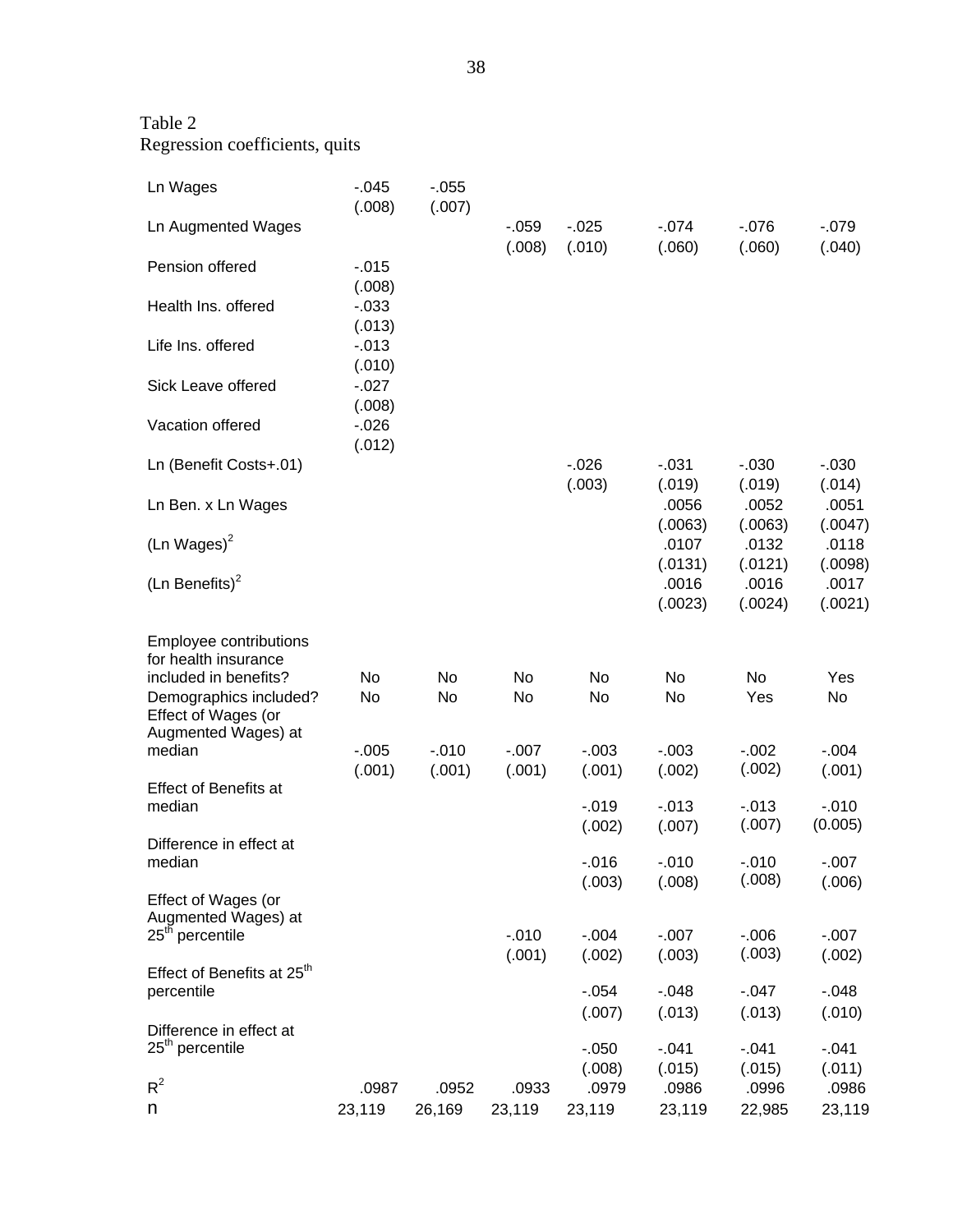Effects of Individual Benefits on Quits, Quadratic-in-logs Specification

|                       | p Value,<br><b>Inclusion</b><br>οf<br>variables | <b>Effect of marginal dollar</b><br>on quits at: | 25 <sup>th</sup> |
|-----------------------|-------------------------------------------------|--------------------------------------------------|------------------|
|                       |                                                 | Median                                           | percentile       |
| Wages                 | .279                                            | $-0.002$                                         | $-0.005$         |
|                       |                                                 | (0.003)                                          | (0.004)          |
| Health Insurance      | .256                                            | $-0.023$                                         | $-0.099$         |
|                       |                                                 | (0.066)                                          | (0.096)          |
| Pensions              | .170                                            | 0.098                                            | 0.725            |
|                       |                                                 | (0.218)                                          | (2.174)          |
| <b>Other Benefits</b> | .036                                            | $-0.025$                                         | $-0.120$         |
|                       |                                                 | (0.030)                                          | (0.071)          |
| $R^2$                 | .0994                                           |                                                  |                  |

 $n = 23,119$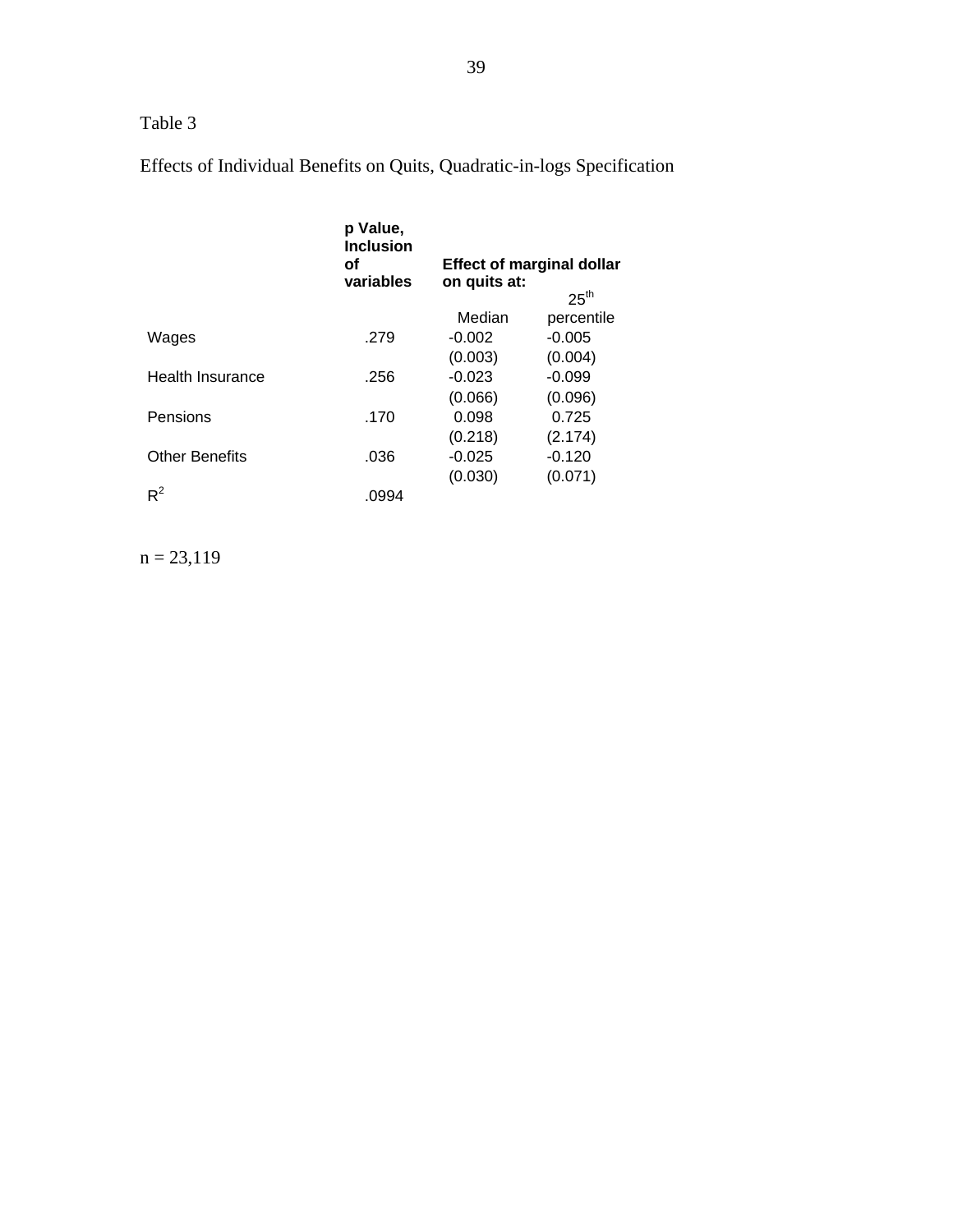|                                 | Ln Wage<br>1 | Pension<br>offered | Health<br>Ins.<br>offered | Vacation<br>offered | Life<br>Insurance<br>offered | Sick<br>Leave<br>offered |   |
|---------------------------------|--------------|--------------------|---------------------------|---------------------|------------------------------|--------------------------|---|
| Ln Wage                         |              |                    |                           |                     |                              |                          |   |
| Pension<br>offered              | 0.31         | 1                  |                           |                     |                              |                          |   |
| Health<br>Ins.<br>offered       | 0.31         | 0.52               | 1                         |                     |                              |                          |   |
| Vacation<br>offered             | 0.18         | 0.40               | 0.56                      | 1                   |                              |                          |   |
| Life<br>Insurance<br>offered    | 0.30         | 0.58               | 0.69                      | 0.48                | 1                            |                          |   |
| <b>Sick</b><br>Leave<br>offered | 0.25         | 0.36               | 0.43                      | 0.49                | 0.40                         |                          | 1 |

Correlations, Log wage and benefit incidence, NLSY79

Correlations, log augmented wages and imputed log benefit costs, NLSY79

|                                 | Ln<br>Augmented<br>Wage | Ln<br>Pension<br>costs | Ln Health<br>Insurance<br>costs | Ln Other<br>benefit<br>costs |
|---------------------------------|-------------------------|------------------------|---------------------------------|------------------------------|
| Ln<br>Augmented<br>Wage         | 1                       |                        |                                 |                              |
| Ln Pension<br>costs             | 0.48                    | 1                      |                                 |                              |
| Ln Health<br>Insurance<br>costs | 0.48                    | 0.68                   | 1                               |                              |
| Ln Other<br>benefit<br>costs    | 0.61                    | 0.66                   | 0.83                            | 1                            |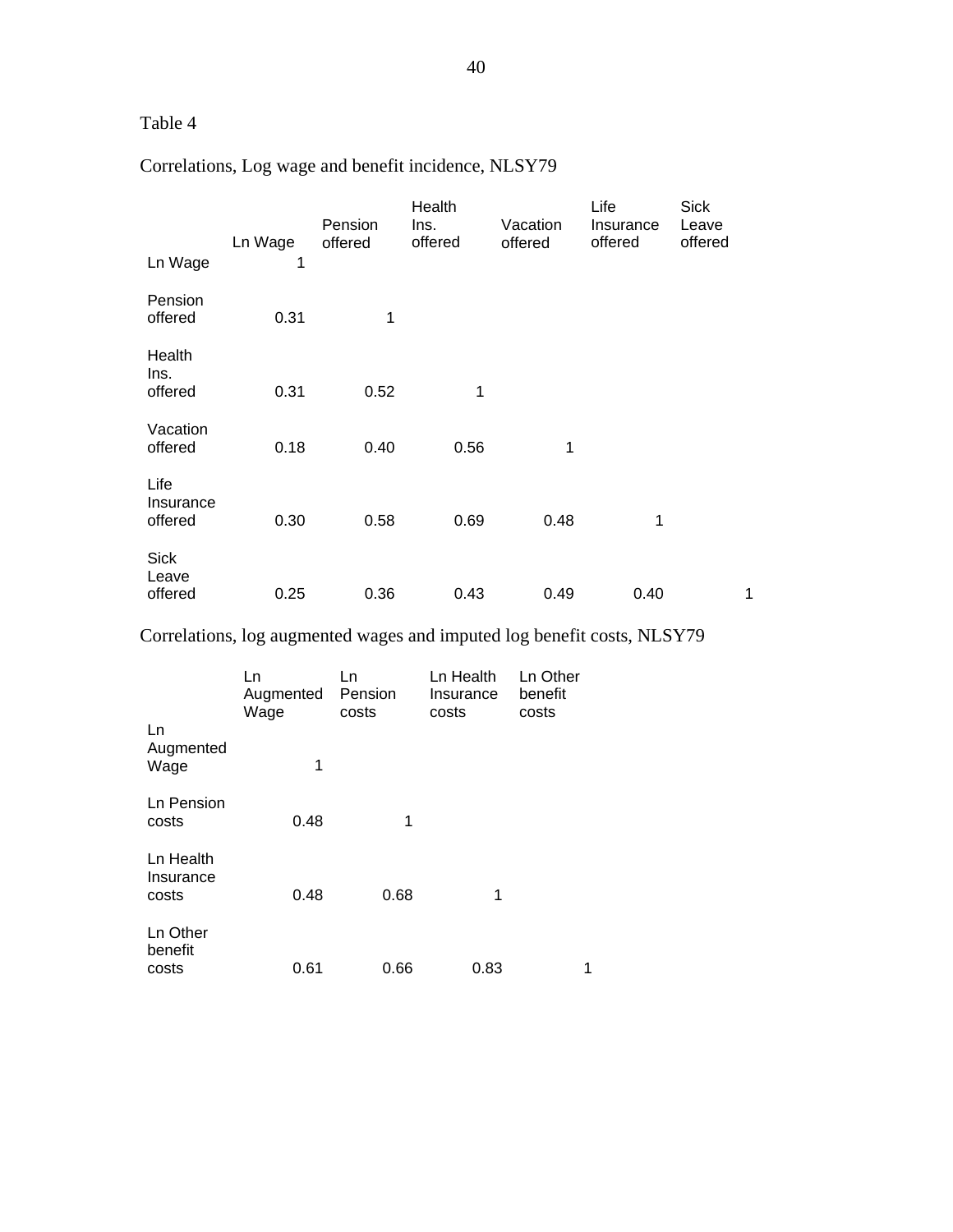Regression coefficients for health insurance and pension costs, quit regression.

| Ln Health Insurance | $-0.007$<br>(0.004) | $-0.020$<br>(0.003) |                     | $-0.019$<br>(0.004) |
|---------------------|---------------------|---------------------|---------------------|---------------------|
| Ln Pension          | $-0.001$<br>(0.003) |                     | $-0.012$<br>(0.002) | $-0.003$<br>(0.003) |
| Ln Other Benefits   | $-0.027$<br>(0.007) |                     |                     |                     |
| $R^2$<br>n          | 0.0983<br>23,119    | 0.0970<br>23,119    | 0.0944<br>23,119    | 0.0971<br>23,119    |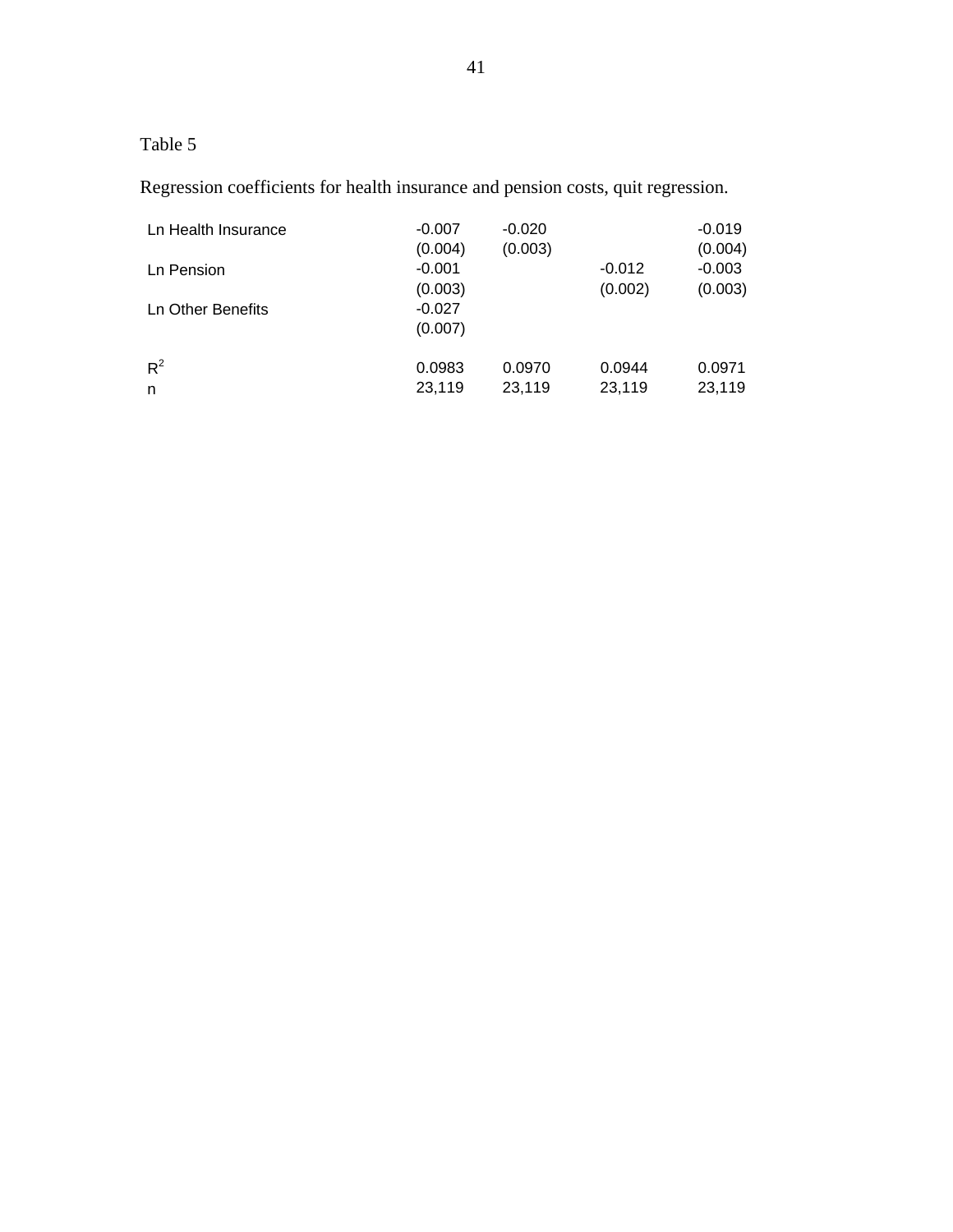Regression coefficients, turnover

| Ln Wages                                                               | $-0.055$<br>(.009) | $-071$<br>(.008)  |                    |                            |                            |                           |                           |
|------------------------------------------------------------------------|--------------------|-------------------|--------------------|----------------------------|----------------------------|---------------------------|---------------------------|
| <b>Ln Augmented Wages</b>                                              |                    |                   | $-0.077$<br>(.009) | $-0.021$<br>(.011)         | $-0.028$<br>(.068)         | .006<br>(.069)            | $-0.075$<br>(.045)        |
| Pension offered                                                        | $-0.031$<br>(.009) |                   |                    |                            |                            |                           |                           |
| Health Ins. offered                                                    | $-0.045$<br>(.014) |                   |                    |                            |                            |                           |                           |
| Life Ins. offered                                                      | $-0.023$<br>(.011) |                   |                    |                            |                            |                           |                           |
| Sick Leave offered                                                     | $-0.029$<br>(.009) |                   |                    |                            |                            |                           |                           |
| Vacation offered                                                       | $-061$<br>(.014)   |                   |                    |                            |                            |                           |                           |
| Ln (Benefit Costs+.01)                                                 |                    |                   |                    | $-.043$<br>(.004)          | $-071$<br>(.022)           | $-064$<br>(.022)          | $-0.056$<br>(.016)        |
| Ln Ben. x Ln Wages                                                     |                    |                   |                    |                            | .0123<br>(.0074)           | .0115<br>(.0075)          | .0078<br>(.0056)          |
| $(Ln \text{ Wages})^2$                                                 |                    |                   |                    |                            | .0037<br>(.0149)           | .0012<br>(.0151)          | .0119<br>(.0109)          |
| (Ln Benefits) $2$                                                      |                    |                   |                    |                            | $-0.011$<br>(.0025)        | $-0.0006$<br>(.0025)      | $-0.0002$<br>(.0023)      |
| Employee contributions<br>for health insurance                         |                    |                   |                    |                            |                            |                           |                           |
|                                                                        |                    |                   |                    |                            |                            |                           |                           |
| included in benefits?<br>Demographics included?<br>Effect of Wages (or | No<br>No           | No<br>No          | No<br>No           | No<br>No                   | No<br>No                   | No<br>Yes                 | Yes<br>No                 |
| Augmented Wages) at<br>median                                          | $-0.005$<br>(.001) | $-0.09$<br>(.001) | $-0.009$<br>(.001) | $-0.003$<br>(.001)         | $-.001$<br>(.002)          | .002<br>(.002)            | $-0.003$<br>(.001)        |
| <b>Effect of Benefits at</b><br>median                                 |                    |                   |                    | $-0.031$                   | $-0.033$                   | $-0.029$                  | $-0.023$                  |
| Difference in effect at<br>median                                      |                    |                   |                    | (.003)<br>$-0.028$         | (.008)<br>$-0.032$         | (.008)<br>$-0.031$        | (.006)<br>$-0.020$        |
| Effect of Wages (or<br>Augmented Wages) at                             |                    |                   |                    | (.004)                     | (.009)                     | (.009)                    | (.007)                    |
| 25th percentile                                                        |                    |                   | $-0.013$<br>(.002) | $-0.004$<br>(.002)         | $-0.004$<br>(.003)         | .000<br>(.003)            | $-0.007$<br>(.002)        |
| Effect of Benefits at 25th<br>percentile                               |                    |                   |                    | $-0.089$                   | $-0.097$                   | $-089$                    | $-087$                    |
| Difference in effect at<br>25th percentile                             |                    |                   |                    | (.008)<br>$-0.085$         | (.015)<br>$-0.093$         | (.015)<br>$-0.090$        | (.011)<br>$-080$          |
| $R^2$                                                                  | 0.1478<br>23,119   | 0.1407<br>26,169  | 0.1368<br>23,119   | (.009)<br>0.1464<br>23,119 | (.017)<br>0.1469<br>23,119 | (.017)<br>.1513<br>22,985 | (.012)<br>.1467<br>23,119 |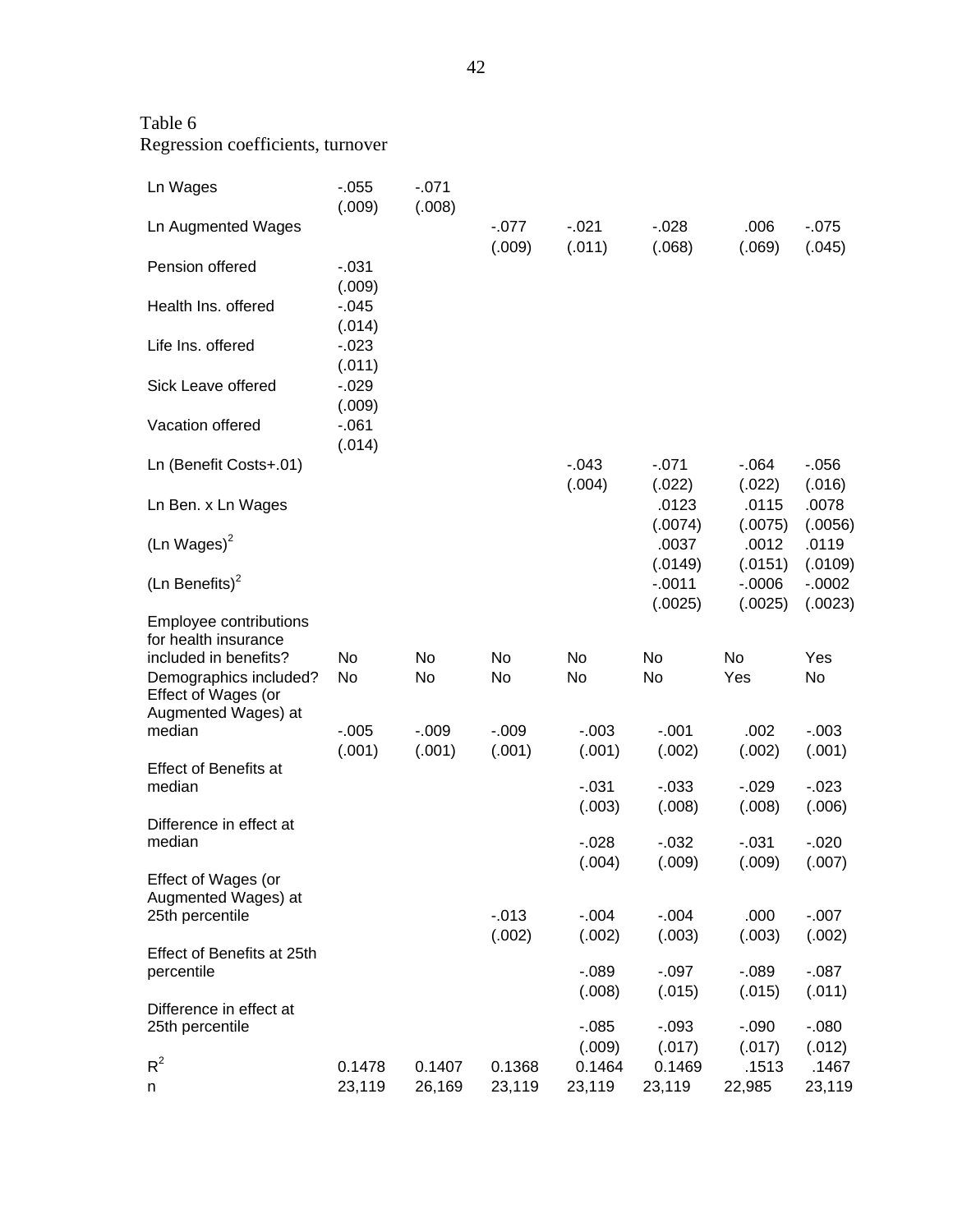Regression coefficients, log (training hours + 1), current employer in previous year

| <b>Ln Augmented Wages</b>                                | 0.487    |
|----------------------------------------------------------|----------|
|                                                          | (0.154)  |
| Ln (Benefit Costs+.01)                                   | 0.083    |
|                                                          | (0.056)  |
| Ln Ben. x Ln Wages                                       | 0.014    |
|                                                          | (0.020)  |
| $(Ln \text{ Wages})^2$                                   | $-0.089$ |
|                                                          | (0.034)  |
| (Ln Benefits) $2$                                        | 0.020    |
|                                                          | (0.006)  |
| Effect of Augmented Wages at median                      | 0.015    |
|                                                          | (0.005)  |
| Effect of Benefits at median                             | 0.091    |
|                                                          | (0.020)  |
| Difference in effect at median                           | 0.076    |
|                                                          | (0.023)  |
| Effect of Augmented Wages at 25 <sup>th</sup> percentile | 0.028    |
|                                                          | (0.007)  |
| Effect of Benefits at 25 <sup>th</sup> percentile        | 0.164    |
|                                                          | (0.039)  |
| Difference in effect at 25 <sup>th</sup> percentile      | 0.137    |
|                                                          | (0.043)  |
| $R^2$                                                    | .0553    |
| n                                                        | 24,337   |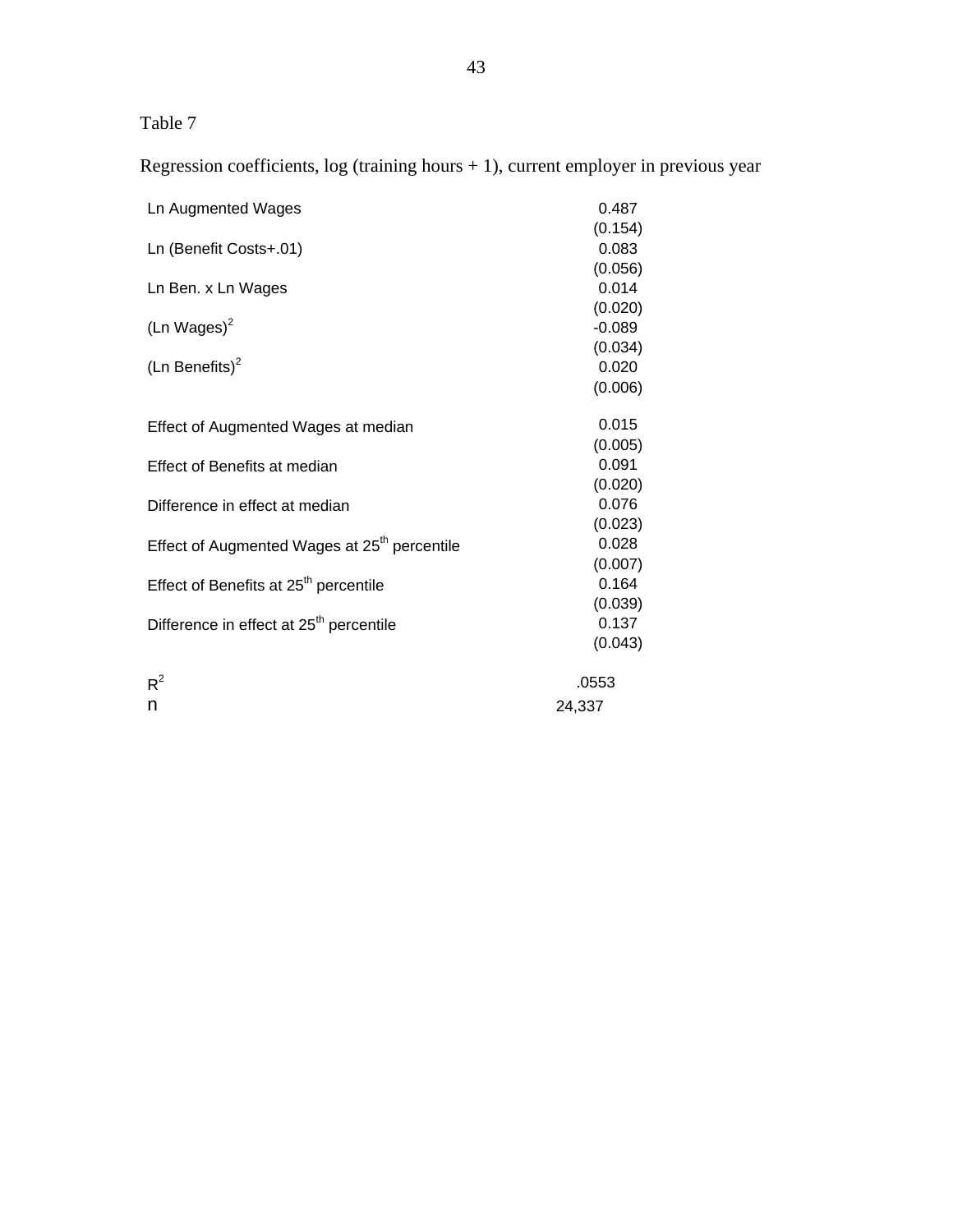Appendix

Data on employee contributions to health plans are available from the Employee Benefit Survey (EBS) for 1993 for large and medium establishments (establishments of greater than 100 employees) and 1994 for small establishments. The EBS is conducted jointly with the ECI survey used in the main empirical work. The unit of observation is the health plan. Each plan has a single and family option with associated single and family employee monthly contribution. In the combined 1993-94 data, 57,577 out of 65,485 plans in the EBS data can be matched to observations in the NCS data. These plans are matched to 12,243 benefit observations from 2,182 employers. Observations are matched to the nearest quarter to the EBS reference month.

Plans in the 1993 data come in four categories: medical, dental, vision, and prescription. The prescription category is omitted in the 1994 data. The categories are not mutually exclusive—a plan can be in multiple categories. Over 99 percent of plans with multiple categories are medical along with some other type or types. Each plan has a participation rate associated with it representing the proportion of employees in the job choosing that plan. These rates do not distinguish between choice of the single or family option. Because of the separate categories, participation rates can sum to more than one. Because some employees do not choose a plan (presumably mostly those covered by a spouse), participation rates can also sum to less than one; there is no separate participation rate for "declined all plans". No information on cost is available for plans where the amount per month is not fixed.

There are two basic steps to our imputation procedure. First, we estimate a value of employee contributions for observations with matches to our NCS data. Second, we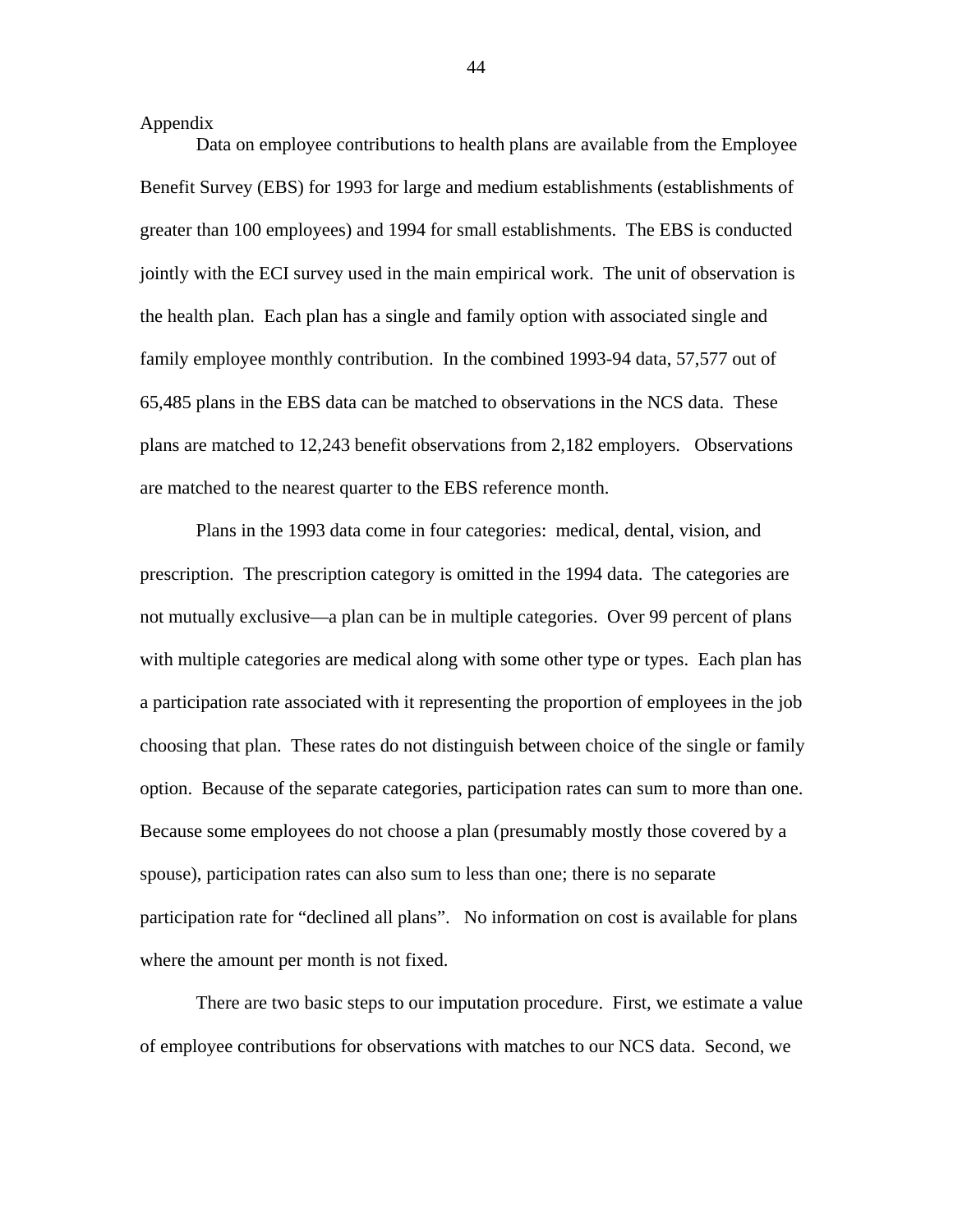impute values of employee contributions for all our NCS observations with health insurance offered.

### **Estimating employee contributions:**

We can distinguish four types of plans:

- 1. No employee contribution.
- 2. Fixed employee contribution with data available.
- 3. Employee contribution not fixed or unknown positive contribution.
- 4. Unknown if there is employee contribution.

If all plans were of types 1 and 2 (with either zero or known positive

contributions), average employee contributions for a quote would simply be  $\sum_i r_i c_i$ , where *r* denotes participation rate, *c* denotes employee contribution (including zero), and *i* denotes plan. With unknown contributions, we need to impute.

A plan's category or categories (medical, etc.) conveys information on employee contribution. We simplify by assigning each plan to a single category. All plans with the medical indicator checked are considered medical. For plans without the medical indicator, plans with the dental indicator are considered dental. Next in priority is vision, and last is prescription. Aside from medical plans, of which 96 percent have other indicators, close to 99 percent of other plans have only a single indicator checked. (When categorized this way, participation rates for all plans summed within their category sum to one or less, with the exception of the medical category for 76 out of 42,000 plans.)

With this preliminary, the formula for employee contributions for a given job is:

(A1) 
$$
E = \sum_{j} \frac{\sum_{i} r_{2ij} c_{2ij} + r_{3j} (\sum_{i} r_{2ij} c_{2ij} / \sum_{i} r_{2ij})}{r_{1j} + \sum_{i} r_{2ij} + r_{3j}}
$$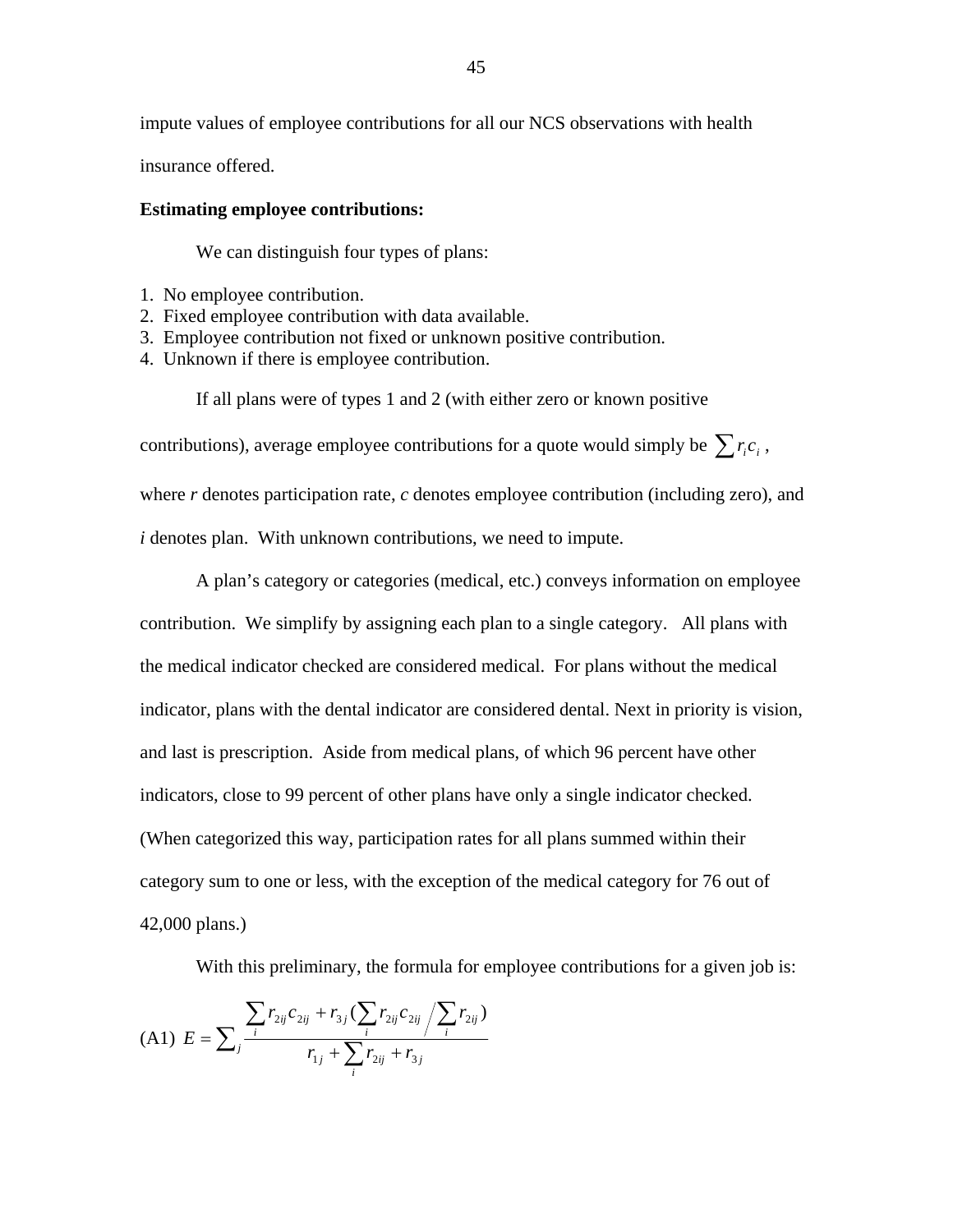where *i* denotes plan and *j* denotes category (medical, dental, vision, prescription),  $r_{1i}$  is the sum of the participation ratios for plans of type 1 above (i.e., no employee contribution) in category *j*,  $r_{2ij}$  is the participation rate for plan *i* of type 2 in category *j*, and  $r_{3i}$  is the sum of participation ratios for type 3 (employee contribution not fixed) plans of category *j*. The above formula implicitly imputes contributions for type 3 plans as the average for fixed positive employee contributions (type 2 plans) in the category and contributions for type 4 plans as the average inclusive of plans with no contribution (type 1 and type 2 plans).

If there are no plans of type 2 for a given job and category, but plans of type 3 exist,  $E_j$  (where  $E = \sum_j E_j$ ) is imputed as the average predicted value for that category across plans from a regression of observed contributions on the log of establishment size, full-time status, union, and the plan's participation rate. If there are only type 4 observations (no information about employee contributions) for a particular combination of job and category, values are predicted from a regression on log employment, union, and full-time status using the estimated  $E_i$  from other observations.

The foregoing ignores the distinction between single and family plans. As stated, the proportion choosing the family option is unavailable in the data. We use a figure from Levy (1998), who uses March CPS data and finds that approximately 55 percent of workers covered through their employer chose the family option in this period. Accordingly, our estimate is:

 $(A2) E = .55 E_F + .45 E_S,$ 

where  $E_F$  denotes (A1) applied to the family option and  $E_S$  the same for the single option. **Imputing values for observations in the NCS:**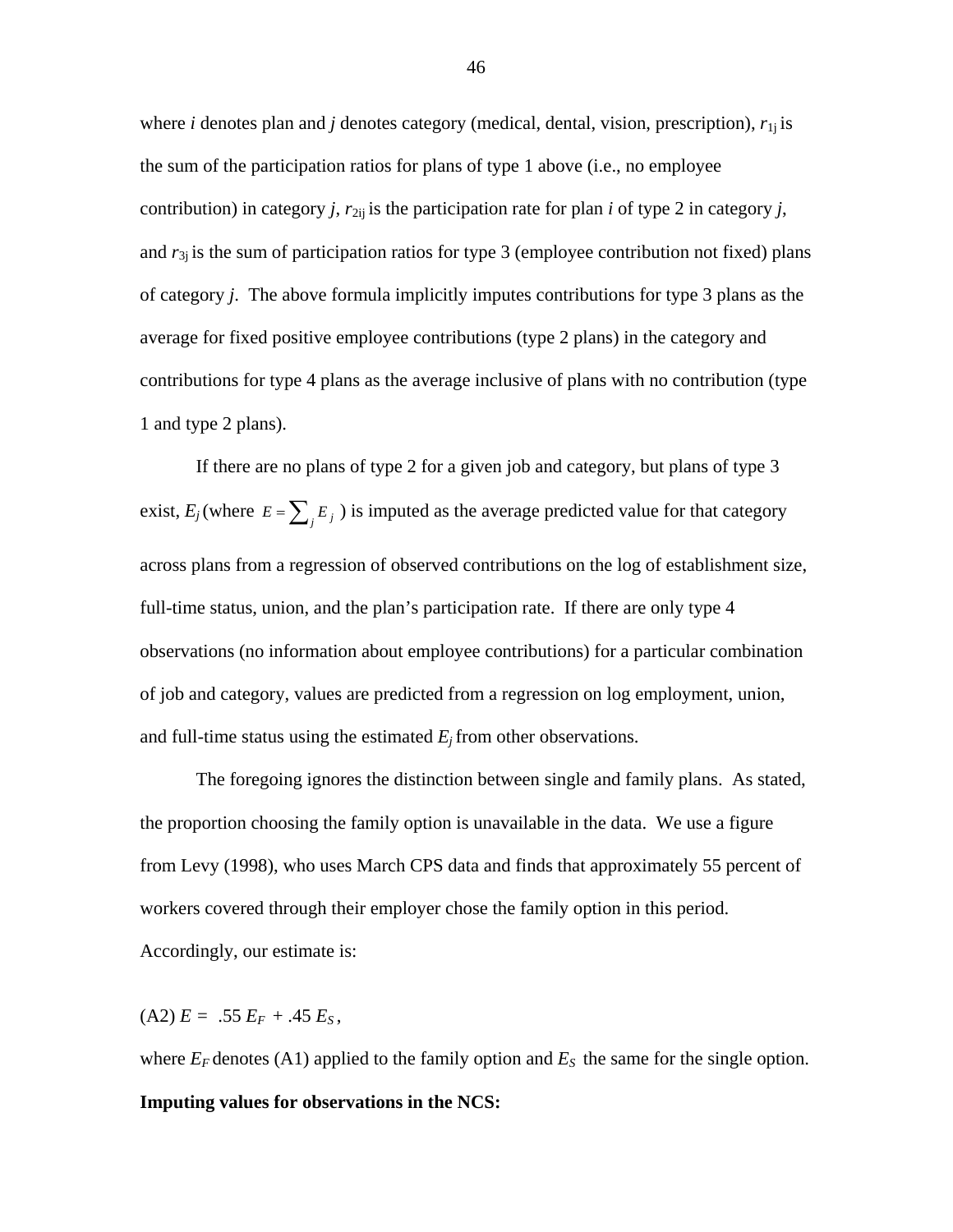Most of our NCS observations are in years that do not match the plan data.

Presumably employee contributions will track employer contributions. Accordingly, we estimate the proportion of total health insurance expenditures that is paid by the employer.

For each observation we match, total hourly expenditures are  $H = hE + F$ , where *h* is a factor relating monthly expenditures to hourly costs and *F* is the employer's hourly contribution. (We set the factor *h* converting monthly to hourly expenditures at 12/2000 for full-time quotes and 12/1000 for part-time). The proportion paid by the employer is *P =F/H.* We regress *P* on our usual vector of covariates, excluding year dummies, to generate a predicted value  $\hat{P}$ , and impute total expenditures as  $\hat{H} = F/\hat{P}$ . The imputed  $\hat{H}$  is used as a summand for total benefits in the first stage, and the employee contribution is subtracted from augmented wages.